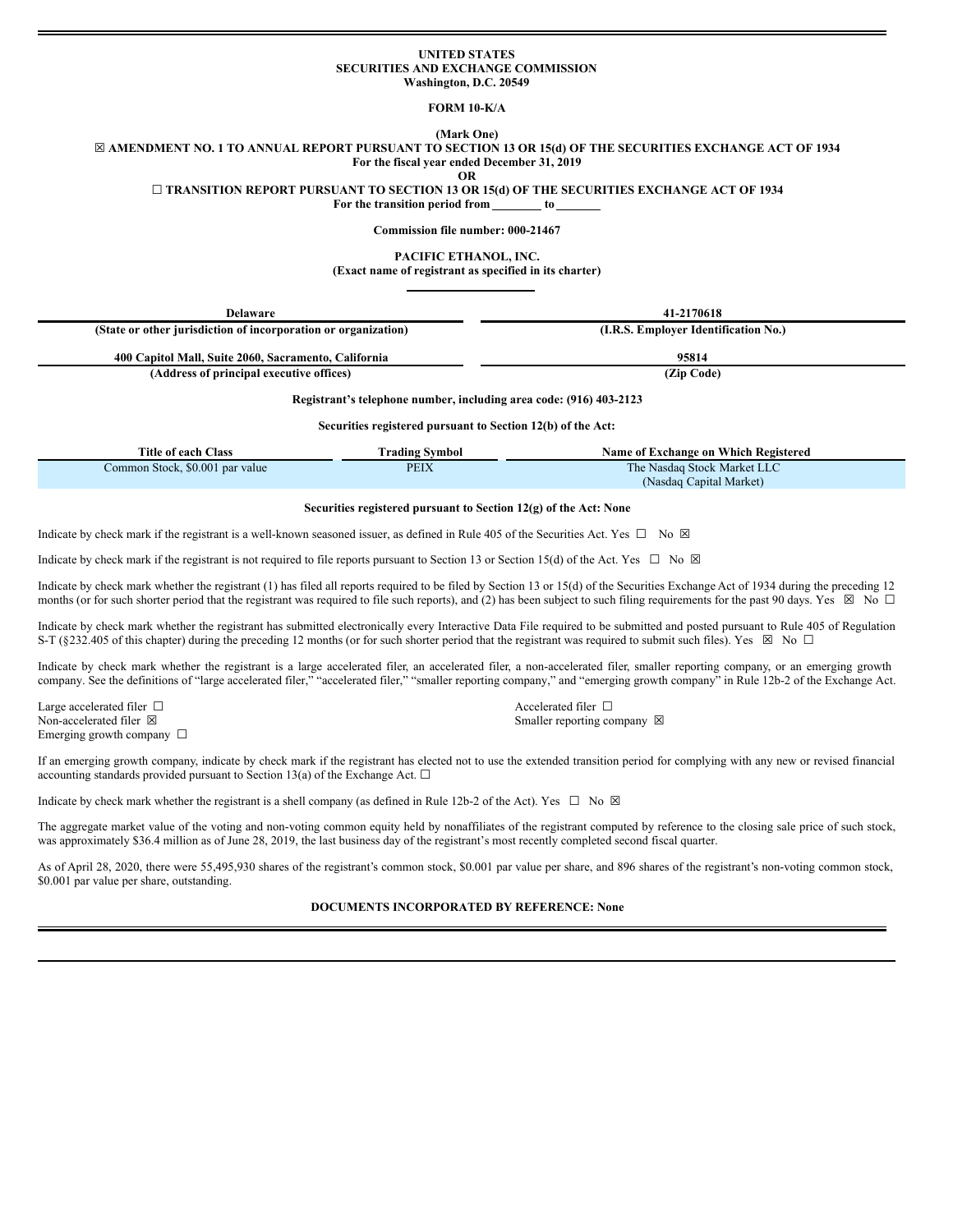# **TABLE OF CONTENTS**

|            |                                                                                                 | Page |
|------------|-------------------------------------------------------------------------------------------------|------|
|            | <b>PART III</b>                                                                                 |      |
| Item 10.   | Directors, Executive Officers and Corporate Governance.                                         |      |
| Item 11.   | <b>Executive Compensation.</b>                                                                  | 8    |
|            |                                                                                                 |      |
| Item 12.   | Security Ownership of Certain Beneficial Owners and Management and Related Stockholder Matters. | 15   |
| Item 13.   | Certain Relationships and Related Transactions, and Director Independence.                      | 17   |
| Item 14.   | Principal Accounting Fees and Services.                                                         | 25   |
|            | <b>PART IV</b>                                                                                  |      |
| Item $15.$ | Exhibits, Financial Statement Schedules.                                                        | 26   |
|            |                                                                                                 |      |
| Item $16.$ | Form 10-K Summary.                                                                              | 26   |

i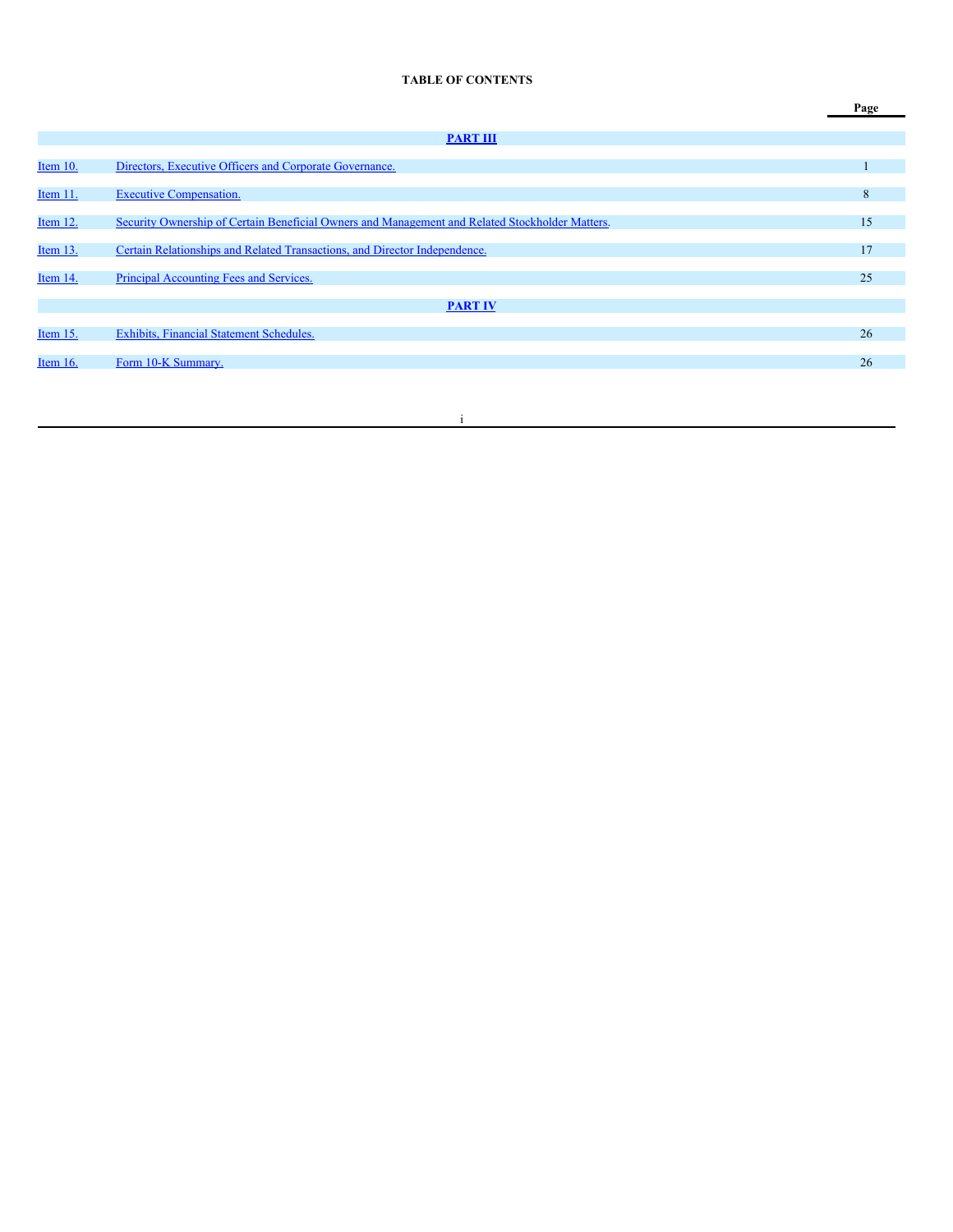## **EXPLANATORY NOTE**

This Amendment No. 1 (this "Amendment No. 1") on Form 10-K/A amends the Annual Report on Form 10-K of Pacific Ethanol, Inc. (the "Company", "we," "us," or "our") for the year ended December 31, 2019 filed with the Securities and Exchange Commission on March 30, 2020 (the "Original Report").

The purpose of this Amendment No. 1 is to include in Part III the information that was to be incorporated by reference to the Proxy Statement for our 2020 Annual Meeting of Stockholders. This Amendment No. 1 hereby amends Part III, Items 10 through 14, and Part IV, Items 15 and 16 of the Original Report.

The reference on the cover page of the Original Report to the incorporation by reference of the registrant's Definitive Proxy Statement into Part III of the Original Report is hereby amended to delete that reference.

Except for the additions and modifications described above, the Company has not modified or updated disclosures presented in the Original Report in this Amendment No. 1.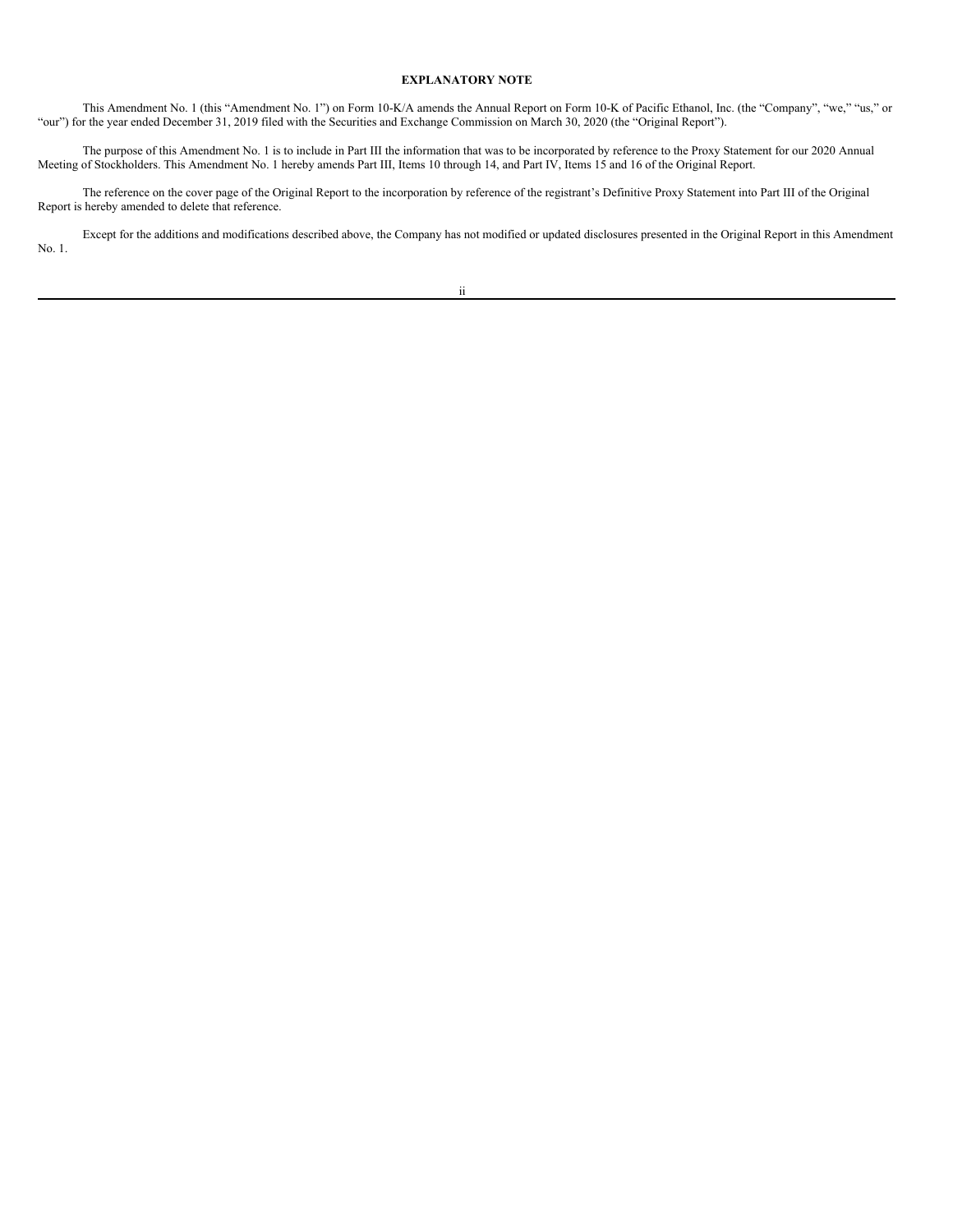## <span id="page-3-0"></span>**PART III**

## <span id="page-3-1"></span>**Item 10. Directors, Executive Officers and Corporate Governance.**

## **Directors**

The following table sets forth certain information regarding our directors as of April 28, 2020:

| Name                            | Age | Position(s) Held                                |
|---------------------------------|-----|-------------------------------------------------|
| William L. Jones $(1)$          | 70  | Chairman of the Board and Director              |
| Neil M. Koehler                 | 62  | Chief Executive Officer, President and Director |
| Michael D. Kandris              | 72  | Chief Operating Officer and Director            |
| Terry L. Stone <sup>(2)</sup>   | 70  | Director                                        |
| John L. Prince $(3)$            | 77  | Director                                        |
| Douglas L. Kieta <sup>(4)</sup> | 77  | Director                                        |
| Gilbert E. Nathan(1)            | 40  | Director                                        |
| Dianne S. Nury $(5)$            | 60  | Director                                        |

(1) Member of the Audit and Nominating and Corporate Governance Committees.

(2) Member of the Audit and Compensation Committees.

(3) Member of the Audit, Compensation and Nominating and Corporate Governance Committees.

(4) Member of the Compensation and Nominating and Corporate Governance Committees.

(5) Member of the Compensation Committee.

## *Experience and Background*

The biographies below describe the skills, qualities, attributes and business experience of each of our directors, including the capacities in which they served during the past five years:

*William L. Jones* has served as Chairman of the Board and as a director since March 2005. Mr. Jones is a co-founder of Pacific Ethanol California, Inc., or PEI California, which is one of our predecessors, and served as Chairman of the Board of PEI California since its formation in January 2003 through March 2004, when he stepped off the board of directors of PEI California to focus on his candidacy for one of California's United States Senate seats. Mr. Jones was California's Secretary of State from 1995 to 2003. Since May 2002, Mr. Jones has also been the owner of Tri-J Land & Cattle, a diversified farming and cattle company in Fresno County, California. Mr. Jones has a B.A. degree in Agribusiness and Plant Sciences from California State University, Fresno.

Mr. Jones's qualifications to serve on our Board include:

- co-founder of PEI California;
- knowledge gained through his extensive work as our Chairman since our inception in 2005;
- extensive knowledge of and experience in the agricultural and feed industries, as well as a deep understanding of operations in political environments; and

1

background as an owner of a farming company in California, and his previous role in the California state government.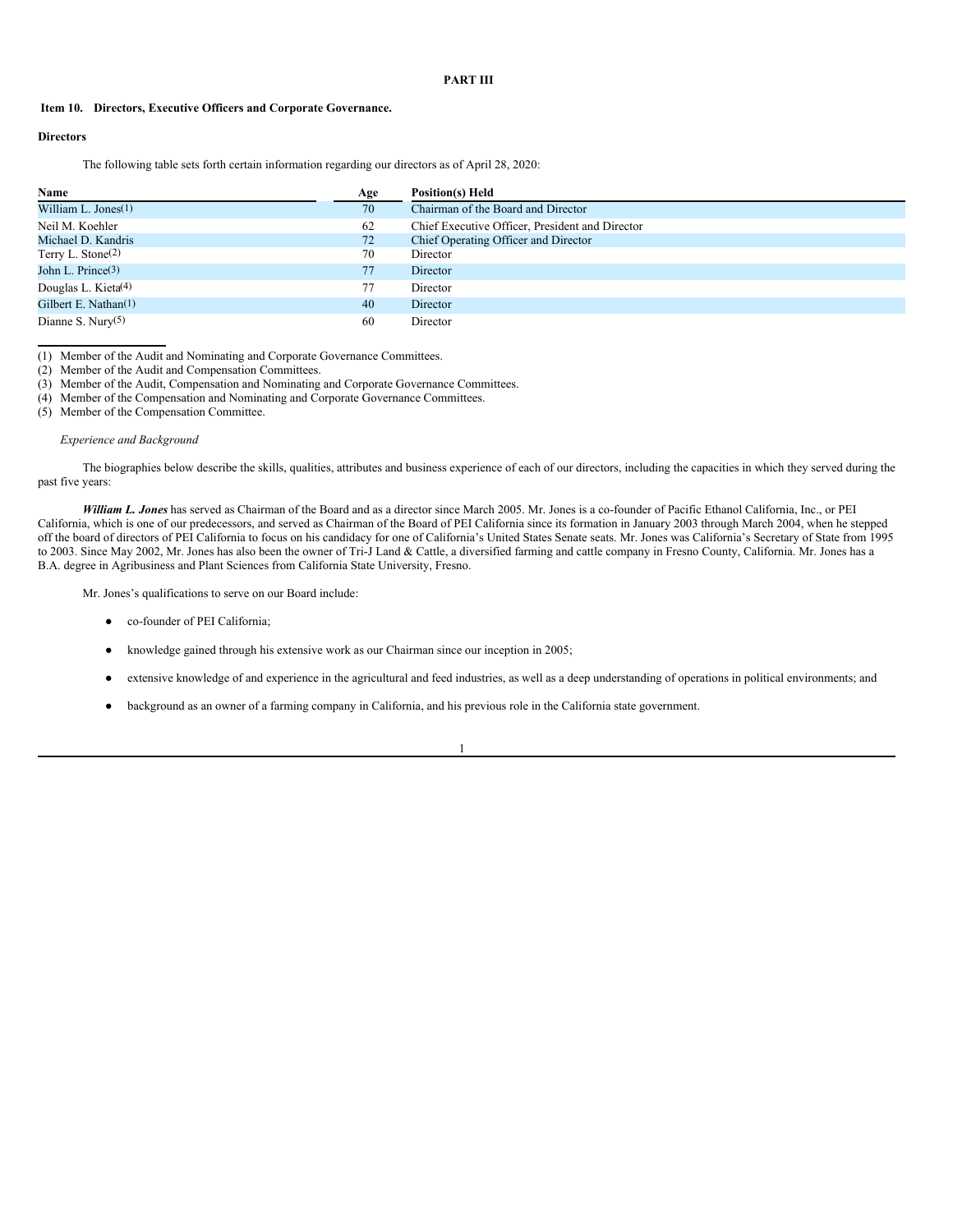*Neil M. Koehler* has served as Chief Executive Officer, President and as a director since March 2005. Mr. Koehler is a co-founder of PEI California and served as its Chief Executive Officer since its formation in January 2003 and as a member of its board of directors from March 2004 until its dissolution in March 2012. Prior to his association with PEI California, Mr. Koehler was the co-founder and General Manager of Parallel Products, one of the first ethanol production facilities in California, which was sold to a public company in 1997. Mr. Koehler was also the sole manager and sole limited liability company member of Kinergy Marketing, LLC, or Kinergy, which he founded in September 2000, and which is one of our wholly-owned subsidiaries. Mr. Koehler has over 30 years of experience in the ethanol production and marketing industry in the Western United States. Mr. Koehler is Chairman of the Board of Directors of the Renewable Fuels Association and is a nationally-recognized speaker on the production and marketing of renewable fuels. Mr. Koehler has a B.A. degree in Government from Pomona College.

Mr. Koehler's qualifications to serve on our Board include:

- day-to-day leadership experience as our current President and Chief Executive Officer provides Mr. Koehler with intimate knowledge of our operations;
- extensive knowledge of and experience in the ethanol production and marketing industry, particularly in the Western United States;
- prior leadership experience with other companies in the ethanol industry; and
- day-to-day leadership experience affords a deep understanding of business operations, challenges and opportunities.

*Michael D. Kandris* has served as a director since June 2008 and as our Chief Operating Officer since January 6, 2013. Mr. Kandris served as an independent contractor with supervisory responsibility for ethanol plant operations, under the direction of our Chief Executive Officer, from January 1, 2012 to January 5, 2013. Mr. Kandris was President of the Western Division of Ruan Transportation Management Systems from November 2008 until his retirement in September 2009. From January 2000 to November 2008, Mr. Kandris served as President and Chief Operating Officer of Ruan Transportation Management Systems, where he had overall responsibility for all operations, finance and administrative functions. Mr. Kandris has 30 years of experience in all modes of transportation and logistics. Mr. Kandris served on the Executive Committee of the American Trucking Association and as a board member for the National Tank Truck Organization until his retirement from Ruan Transportation Management Systems in September 2009. Mr. Kandris has a B.S. degree in Business from California State University, Hayward.

Mr. Kandris's qualifications to serve on our Board include:

- extensive experience in various executive leadership positions;
- extensive experience in rail and truck transportation and logistics; and
- day-to-day leadership experience affords a deep understanding of business operations, challenges and opportunities.

*Terry L. Stone* has served as a director since March 2005. Mr. Stone is a Certified Public Accountant with over thirty years of experience in accounting and taxation. He has been the owner of his own accountancy firm since 1990 and has provided accounting and taxation services to a wide range of industries, including agriculture, manufacturing, retail, equipment leasing, professionals and not-for-profit organizations. Mr. Stone has served as a part-time instructor at California State University, Fresno, teaching classes in taxation, auditing and financial and management accounting. Mr. Stone is also a financial advisor and franchisee of Ameriprise Financial Services, Inc. Mr. Stone has a B.S. degree in Accounting from California State University, Fresno.

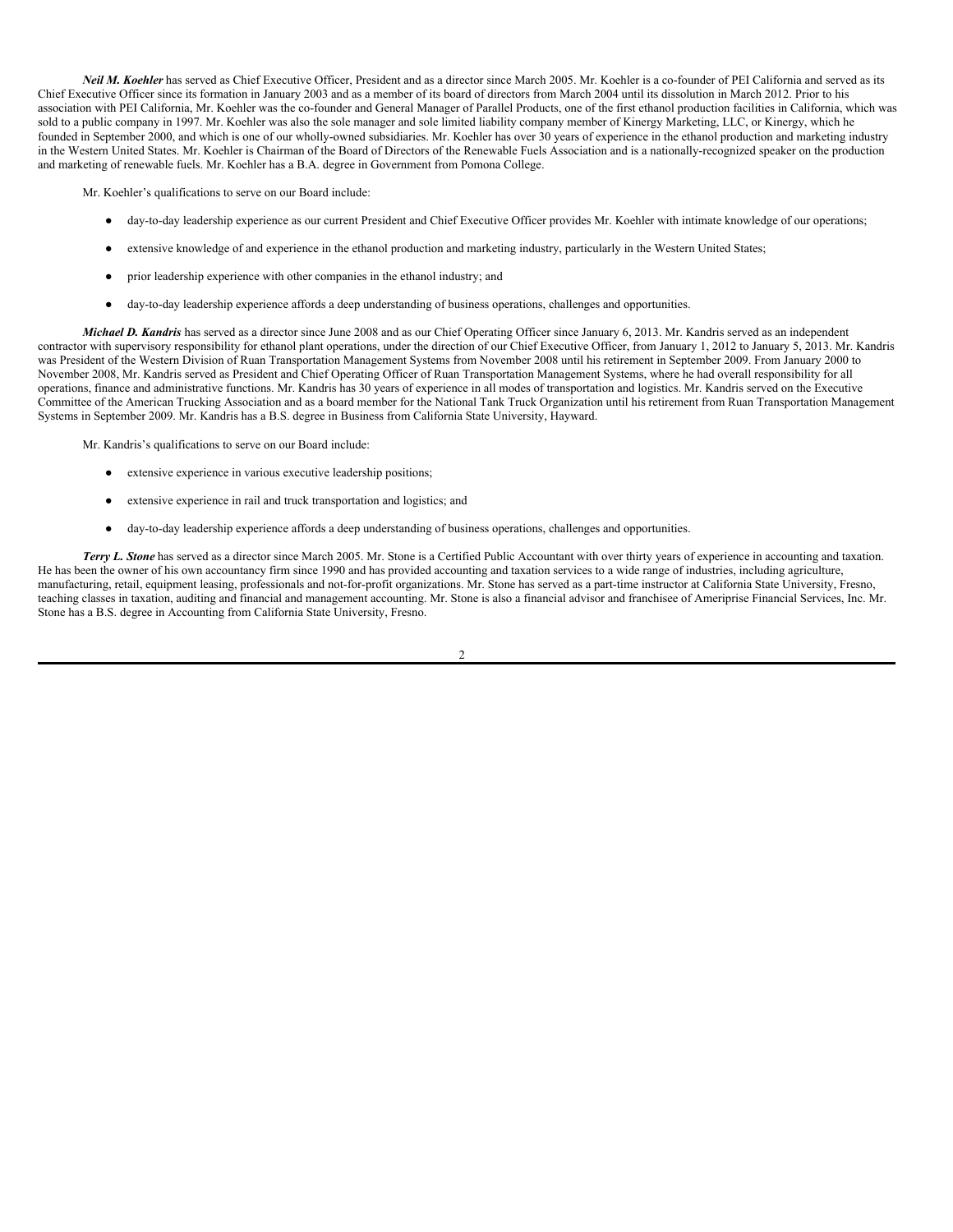Mr. Stone's qualifications to serve on our Board include:

- extensive experience with financial accounting and tax matters;
- recognized expertise as an instructor of taxation, auditing and financial and management accounting;
- "audit committee financial expert," as defined by the Securities and Exchange Commission;
- satisfies the "financial sophistication" requirements of NASDAQ's listing standards; and
- ability to communicate and encourage discussion, together with his experience as a senior independent director of all Board committees on which he serves make him an effective chairman of our Audit Committee.

*John L. Prince* has served as a director since July 2005. Mr. Prince is retired but also works as a consultant. Mr. Prince was an Executive Vice President with Land O' Lakes, Inc. from July 1998 until his retirement in 2004. Prior to that time, Mr. Prince was President and Chief Executive Officer of Dairyman's Cooperative Creamery Association located in Tulare, California, until its merger with Land O' Lakes, Inc. in July 1998. Land O' Lakes, Inc. is a farmer-owned, national branded organization based in Minnesota with annual sales in excess of \$6 billion and membership and operations in over 30 states. Prior to joining the Dairyman's Cooperative Creamery Association, Mr. Prince was President and Chief Executive Officer for nine years until 1994, and was Operations Manager for the preceding ten years commencing in 1975, of the Alto Dairy Cooperative in Waupun, Wisconsin. Mr. Prince has a B.A. degree in Business Administration from the University of Northern Iowa.

Mr. Prince's qualifications to serve on our Board include:

- extensive experience in various executive leadership positions;
- day-to-day leadership experience affords a deep understanding of business operations, challenges and opportunities; and
- ability to communicate and encourage discussion helps Mr. Prince discharge his duties effectively as chairman of our Nominating and Corporate Governance Committee.

*Douglas L. Kieta* has served as a director since April 2006. Mr. Kieta is currently retired but also works as a consultant through Century West Projects, Inc., of which he is the President and an owner, providing project and construction management services. Prior to retirement in January 2009, Mr. Kieta was employed by BE&K, Inc., a large engineering and construction company headquartered in Birmingham, Alabama, where he served as the Vice President of Power from May 2006 to January 2009. From April 1999 to April 2006, Mr. Kieta was employed at Calpine Corporation where he was the Senior Vice President of Construction and Engineering. Calpine Corporation is a major North American power company which leases and operates integrated systems of fuel-efficient natural gas-fired and renewable geothermal power plants and delivers clean, reliable and fuel-efficient electricity to customers and communities in 21 states and three Canadian provinces. Mr. Kieta has a B.S. degree in Civil Engineering from Clarkson University and a Master's degree in Civil Engineering from Cornell University.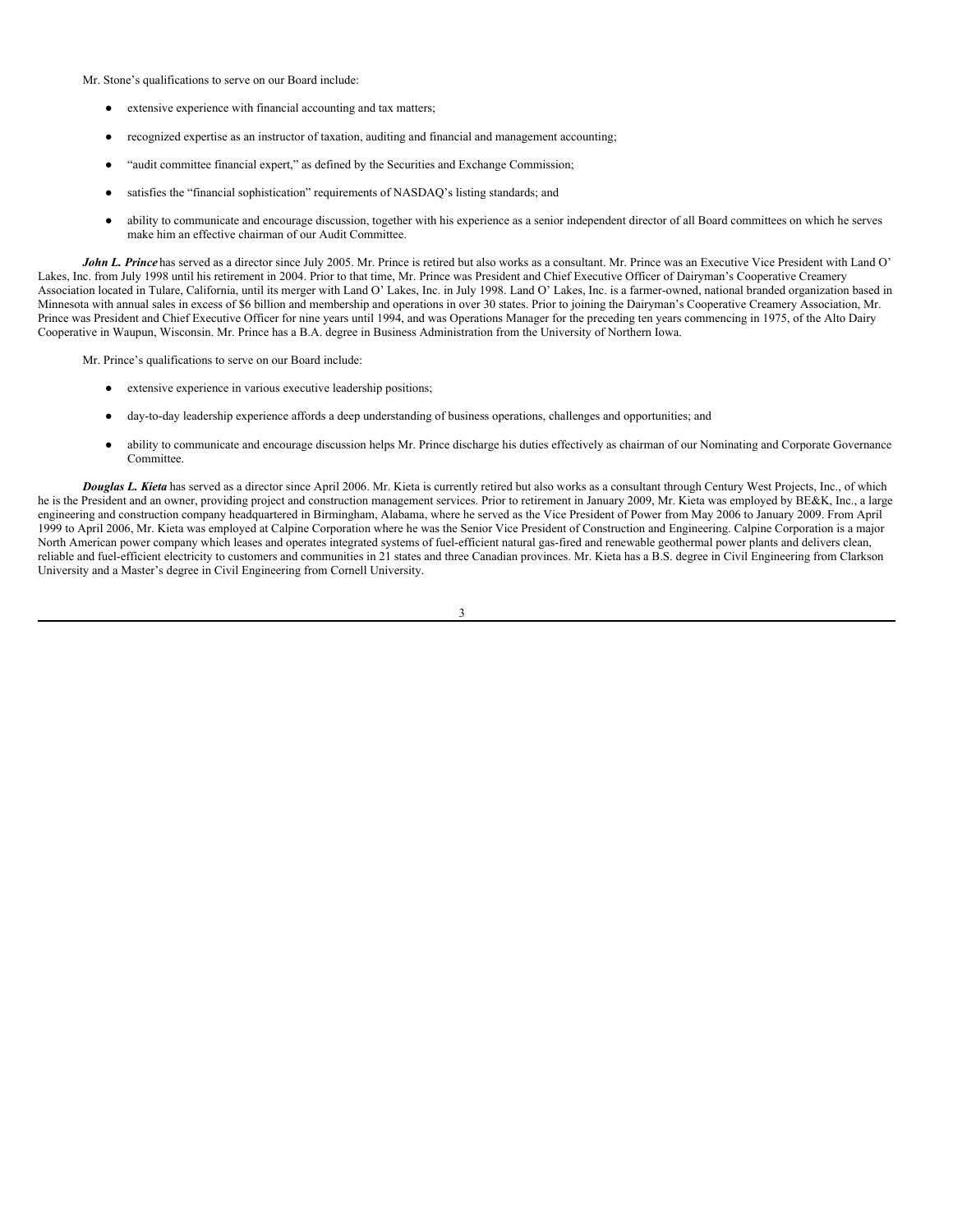Mr. Kieta's qualifications to serve on our Board include:

- extensive experience in various leadership positions;
- day-to-day leadership experience affords a deep understanding of business operations, challenges and opportunities; and
- service with Calpine affords a deep understanding of large-scale construction and engineering projects as well as plant operations, which is particularly relevant to our ethanol production facility operations.

*Gilbert E. Nathan* has served as a director since November 2019 and, prior to formally joining our Board as a director, served as an advisor to our Board since November 2015. Mr. Nathan is the Managing Member of Jackson Square Advisors LLC, which he founded in 2015. He serves on the Board of Directors of Ready Capital Corporation, a public company, and also serves as the Chief Executive Officer of Keycon Power Holdings LLC, a position he has held since November 2018, and as a liquidating trust board member of Hercules Offshore Liquidating Trust. He previously served on the boards of directors of Owens Realty Mortgage, Inc. and Emergent Capital, Inc. From 2013 to 2015, Mr. Nathan was a Senior Analyst with Candlewood Investment Group, an investment firm with significant debt and equity investments in the ethanol industry. From 2002 to 2012, Mr. Nathan was a Principal at Restoration Capital Management, an investment firm focused on distressed investments, event driven situations, and high-yield debt. Mr. Nathan has a B.S. degree in Management, Major in Finance from the A. B. Freeman School of Business at Tulane University.

Mr. Nathan's qualifications to serve on our Board include:

- experience in research, financial analysis and trading in debt and equity investments;
- experience in energy-related investments, including oil and gas exploration and production; renewable energy; power; and oil field services;
- experience in fiduciary roles, including service on boards of directors and special committees of public companies, and as a trustee;
- would qualify as an "audit committee financial expert," as defined by the Securities and Exchange Commission; and
- satisfies the "financial sophistication" requirements of NASDAQ's listing standards.

*Dianne S. Nury* has served as a director since November 2019 and, prior to formally joining our Board as a director, served as an advisor to our Board since August 2018. Ms. Nury has served since 1990 as President and Chief Executive Officer of Vie-Del Company, a family-owned winery, distillery and fruit juice processor manufacturing liquid ingredients for spirits, wine, food and beverage companies. Ms. Nury serves on the Board of Directors and is a former Chairman of the Board of the Wine Institute, the largest advocacy and public policy association for California wine. Ms. Nury is a member of the Juice Products Association, the national trade association representing the fruit and juice products industry, and formerly served as Chairman of its Board of Directors. She is a member of the Board of Directors of the Agricultural Foundation for California State University at Fresno, where she serves as the Vice Chairman of the Viticulture and Enology Industry Advisory Board. Ms. Nury previously served on the USDA Fruit and Vegetable Industry Advisory Committee. Ms. Nury is a Board Member of the Foundation for Clovis Schools, Clovis, California, and previously served on the Board of Trustees of the Saint Agnes Medical Center, Fresno, California. Ms. Nury has a B.S. degree in Business from California State University at Fresno.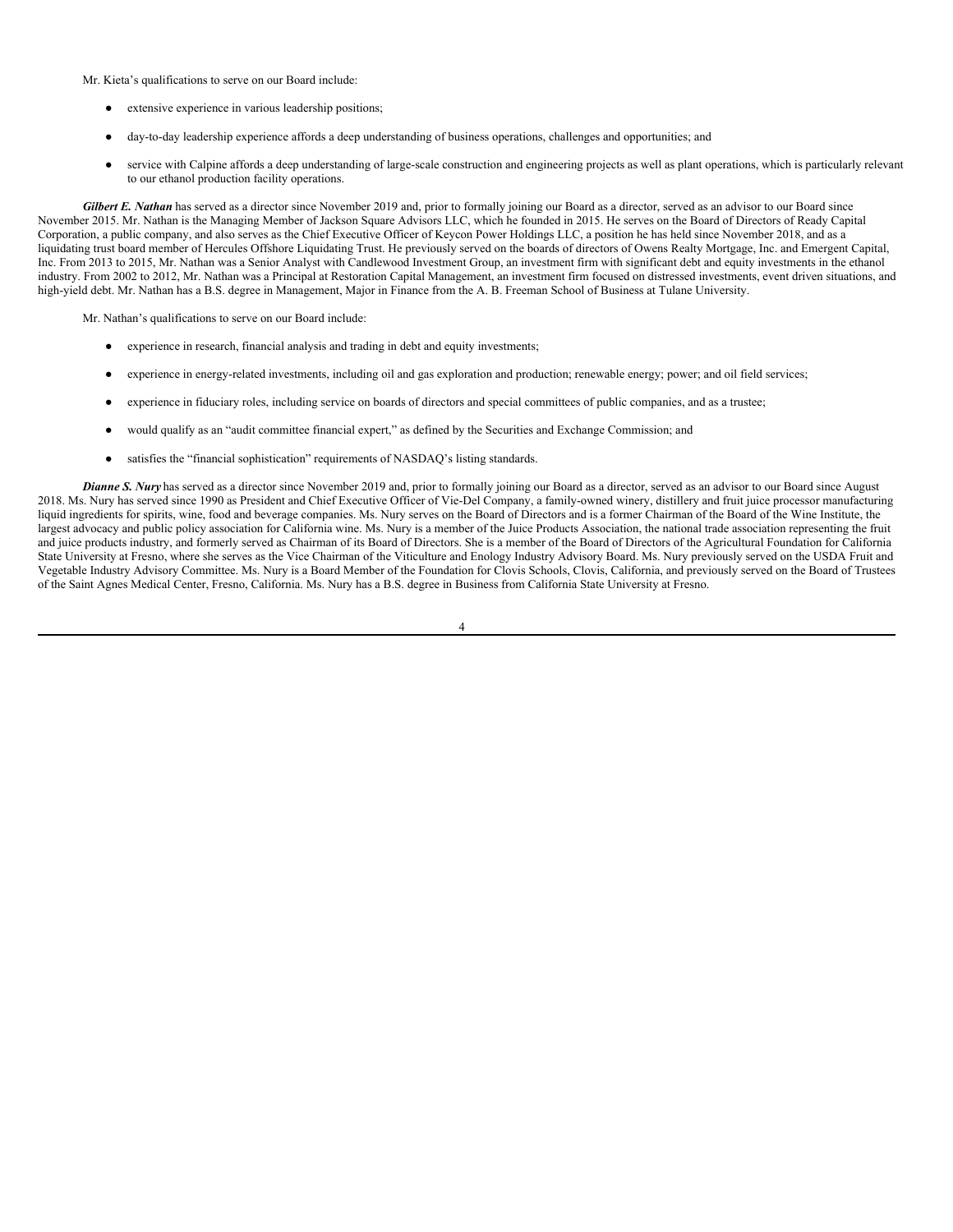Ms. Nury's qualifications to serve on our Board include:

- experience in an executive management role as a chief executive officer;
- experience in alcohol, beverage and food ingredient industries;
- experience on boards of alcohol and food products industry associations; and
- her membership on our Board furthers the Company's goal of increasing Board diversity.

#### *Family Relationships*

There are no family relationships among our directors.

## **Corporate Governance**

Our Board believes that good corporate governance is paramount to ensure that Pacific Ethanol is managed for the long-term benefit of our stockholders. Our Board has adopted corporate governance guidelines that guide its actions with respect to, among other things, the composition of the Board and its decision-making processes, Board meetings and involvement of management, the Board's standing committees and procedures for appointing members of the committees, and its performance evaluation of our Chief Executive Officer.

Our Board has adopted a Code of Ethics that applies to all of our directors, officers, employees and consultants and an additional Code of Ethics that applies to our Chief Executive Officer and senior financial officers. The Codes of Ethics, as applied to our principal executive officer, principal financial officer and principal accounting officer constitutes our "code of ethics" within the meaning of Section 406 of the Sarbanes-Oxley Act of 2002 and is our "code of conduct" within the meaning of NASDAQ's listing standards. Our Codes of Ethics are available on our website at http://www.pacificethanol.com/governance. Information on our Internet website is not, and shall not be deemed to be, a part of this report or incorporated into any other filings we make with the Securities and Exchange Commission.

#### **Audit Committee**

Our Audit Committee's general functions include monitoring the integrity of our financial reporting process; overseeing processes for monitoring auditor independence; overseeing the implementation of new accounting standards; overseeing and participating in the resolution of internal control issues, when and if identified; communicating with our independent auditors on matters related to the conduct of audits; and reviewing and understanding non-GAAP measures, and related company policies and disclosure controls. Moreover, our Audit Committee selects our independent auditors, reviews the results and scope of the audit and other services provided by our independent auditors, reviews our financial statements for each interim period and for the full year and implements and manages our enterprise risk management program. The Audit Committee also has the authority to retain consultants, and other advisors. Messrs. Stone, Jones and Prince served on our Audit Committee for all of 2019. Mr. Nathan was appointed as a member of our Audit Committee on January 23, 2020. Our Board has determined that each member of the Audit Committee is "independent" under the current NASDAQ listing standards and satisfies the other requirements under NASDAQ listing standards and Securities and Exchange Commission rules regarding audit committee membership. Our Board has determined that Mr. Stone qualifies as an "audit committee financial expert" under applicable Securities and Exchange Commission rules and regulations governing the composition of the Audit Committee, and satisfies the "financial sophistication" requirements of NASDAQ's listing standards. During 2019, our Audit Committee held five meetings.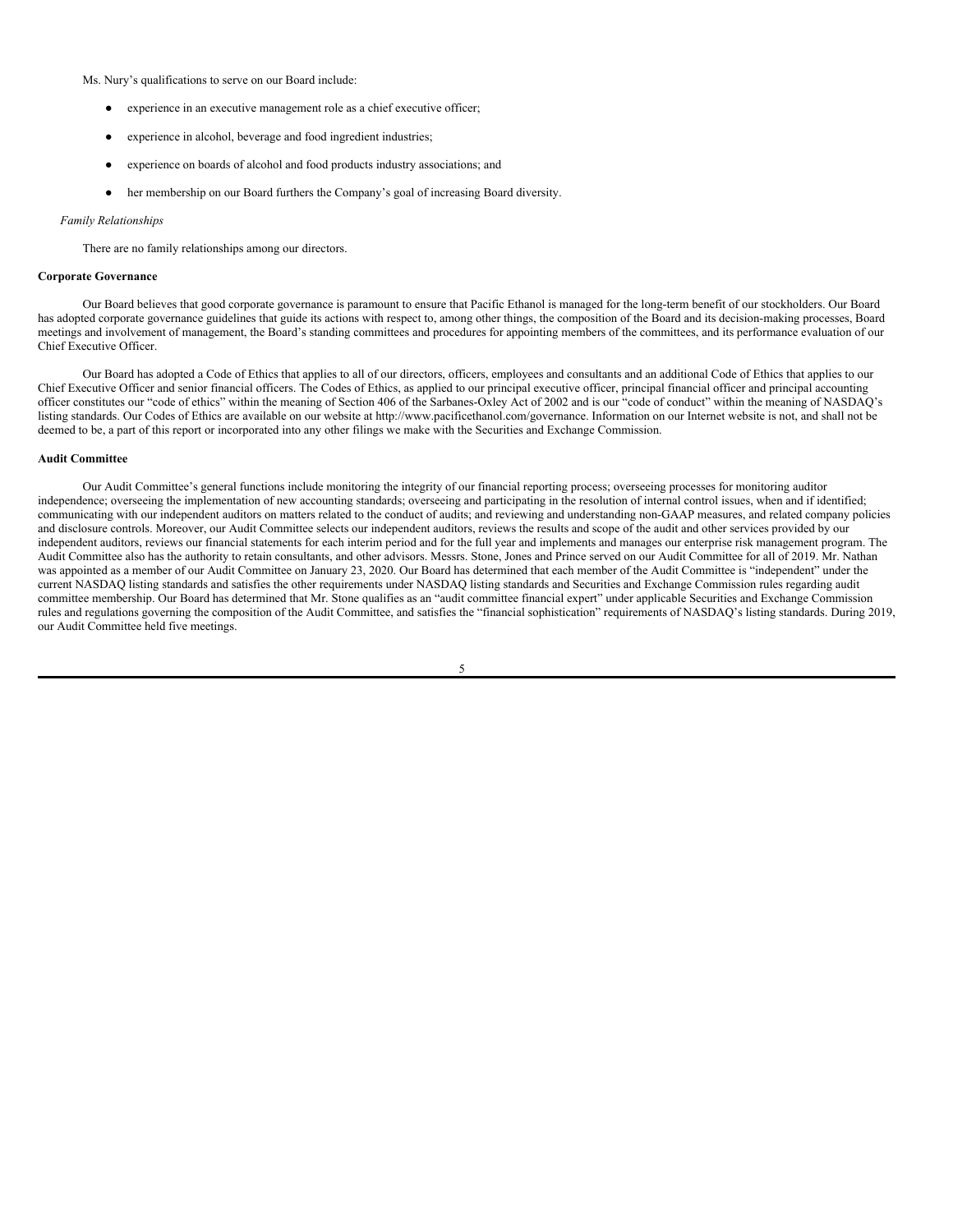## **Executive Officers**

The following table sets forth certain information regarding our executive officers as of April 28, 2020:

| Name                  | Age | Position(s) Held                                      |
|-----------------------|-----|-------------------------------------------------------|
| Neil M. Koehler       | 62  | Chief Executive Officer, President and Director       |
| Michael D. Kandris    | 72  | Chief Operating Officer and Director                  |
| Bryon T. McGregor     | 56  | Chief Financial Officer                               |
| Christopher W. Wright | 67  | Vice President, General Counsel and Secretary         |
| Paul P. Koehler       | 60  | Vice President, Commodities and Corporate Development |
| James R. Sneed        | 53  | Vice President, Supply and Trading                    |

*Neil M. Koehler* has served as Chief Executive Officer, President and as a director since March 2005. Mr. Koehler is a co-founder of PEI California and served as its Chief Executive Officer since its formation in January 2003 and as a member of its board of directors from March 2004 until its dissolution in March 2012. Prior to his association with PEI California, Mr. Koehler was the co-founder and General Manager of Parallel Products, one of the first ethanol production facilities in California, which was sold to a public company in 1997. Mr. Koehler was also the sole manager and sole limited liability company member of Kinergy, which he founded in September 2000, and which is one of our wholly-owned subsidiaries. Mr. Koehler has over 30 years of experience in the ethanol production and marketing industry in the Western United States. Mr. Koehler is the Chairman of the Board of Directors of the Renewable Fuels Association and is a nationally-recognized speaker on the production and marketing of renewable fuels. Mr. Koehler has a B.A. degree in Government from Pomona College.

*Michael D. Kandris* has served as a director since June 2008 and as our Chief Operating Officer since January 6, 2013. Mr. Kandris served as an independent contractor with supervisory responsibility for ethanol plant operations, under the direction of our Chief Executive Officer, from January 1, 2012 to January 5, 2013. Mr. Kandris was President of the Western Division of Ruan Transportation Management Systems from November 2008 until his retirement in September 2009. From January 2000 to November 2008, Mr. Kandris served as President and Chief Operating Officer of Ruan Transportation Management Systems, where he had overall responsibility for all operations, finance and administrative functions. Mr. Kandris has 30 years of experience in all modes of transportation and logistics. Mr. Kandris served on the Executive Committee of the American Trucking Association and as a board member for the National Tank Truck Organization until his retirement from Ruan Transportation Management Systems in September 2009. Mr. Kandris has a B.S. degree in Business from California State University, Hayward.

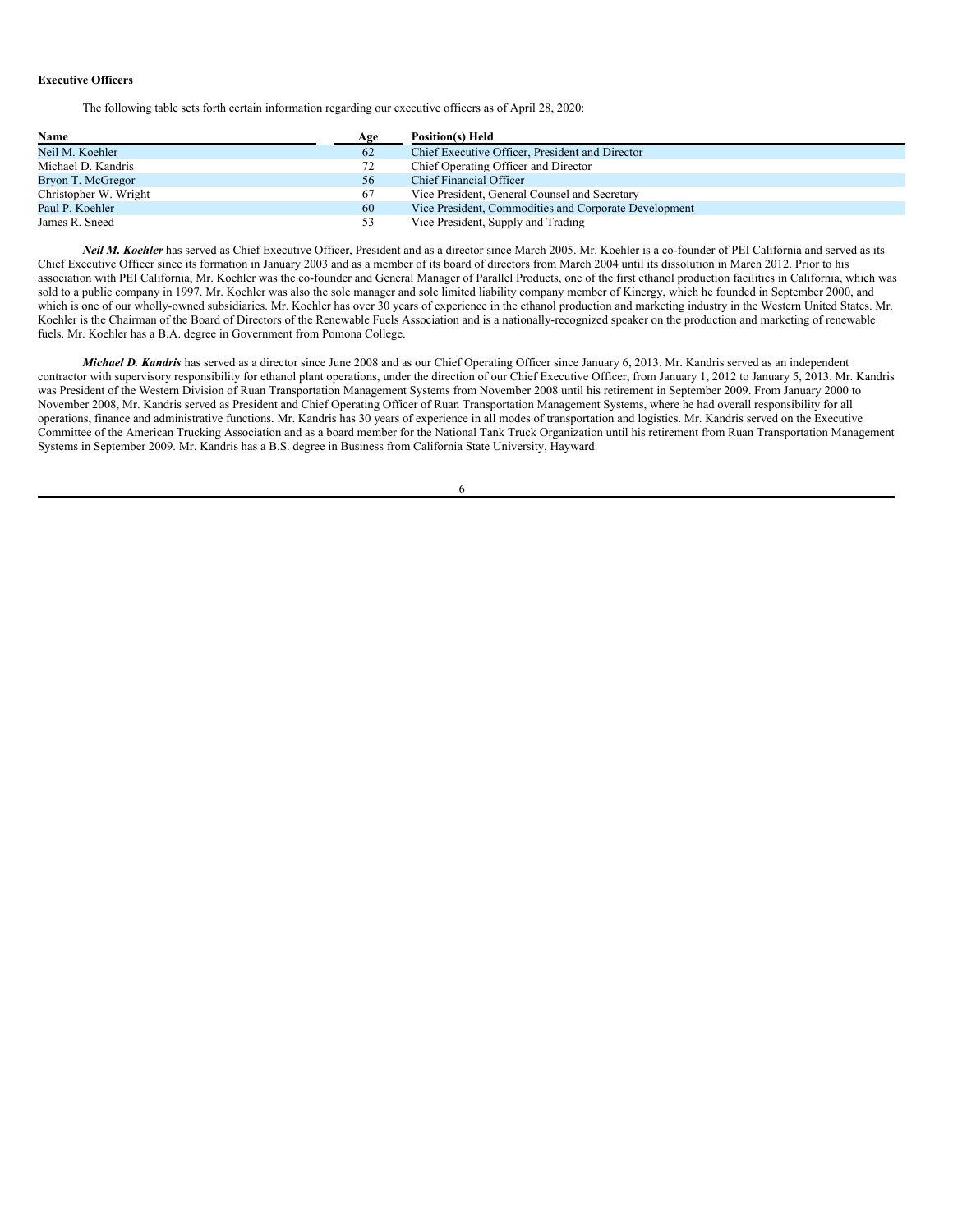*Bryon T. McGregor* has served as our Chief Financial Officer since November 19, 2009. Mr. McGregor served as Vice President, Finance at Pacific Ethanol from September 2008 until he became Interim Chief Financial Officer in April 2009. Prior to joining Pacific Ethanol, Mr. McGregor was employed as Senior Director for E\*TRADE Financial from February 2002 to August 2008, serving in various capacities including International Treasurer based in London, England from 2006 to 2008, Brokerage Treasurer and Director from 2003 to 2006 and Assistant Treasurer and Director of Finance and Investor Relations from 2002 to 2003. Prior to joining E\*TRADE, Mr. McGregor served as Manager of Finance and Head of Project Finance for BP (formerly Atlantic Richfield Company – ARCO) from 1998 to 2001. Mr. McGregor has extensive experience in banking and served as a Director of International Project Finance for Credit Suisse from 1992 to 1998, as Assistant Vice President for Sumitomo Mitsubishi Banking Corp (formerly The Sumitomo Bank Limited) from 1989 to 1992, and as Commercial Banking Officer for Bank of America from 1987 to 1989. Mr. McGregor has a B.S. degree in Business Management from Brigham Young University.

*Christopher W. Wright* has served as Vice President, General Counsel and Secretary since June 2006. From April 2004 until he joined Pacific Ethanol in June 2006, Mr. Wright operated an independent consulting practice, advising companies on complex transactions, including acquisitions and financings. Prior to that time, from January 2003 to April 2004, Mr. Wright was a partner with Orrick, Herrington & Sutcliffe, LLP, and from July 1998 to December 2002, Mr. Wright was a partner with Cooley Godward LLP, where he served as Partner-in-Charge of the Pacific Northwest office. Mr. Wright has extensive experience advising boards of directors on compliance, securities matters and strategic transactions, with a particular focus on guiding the development of rapidly growing companies. He has acted as general counsel for numerous technology enterprises in all aspects of corporate development, including fund-raising, business and technology acquisitions, mergers and strategic alliances. Mr. Wright has an A.B. degree in History from Yale College and a J.D. from the University of Chicago Law School.

*Paul P. Koehler* has served as a Vice President since 2005. Mr. Koehler has over 25 years of experience in business development and marketing in the energy industry. Prior to joining Pacific Ethanol in 2005, he served as Director of Business Development for PPM Energy, Inc., leading PPM's efforts to develop and acquire several wind power projects. Mr. Koehler was also a co-founder of ReEnergy, one of the companies acquired by Pacific Ethanol. Mr. Koehler also served as a member of the board of directors of Towerstream Corporation, a public company, from May 30, 2007 to January 31, 2018. During the 1990s he worked for Portland General Electric and Enron in marketing and origination of long-term transactions, risk management, and energy trading. Mr. Koehler has a B.A. degree from the Honors College at the University of Oregon.

*James R. Sneed* has served as a Vice President since September 2012. Mr. Sneed has worked for over 20 years in various senior management and executive positions in the ethanol industry. Prior to joining Pacific Ethanol in 2012, Mr. Sneed was employed by Hawkeye Gold, LLC from April 2010 to September 2012, ultimately serving as Vice President – Ethanol Marketing and Trading. Prior to that time, from May 2003 to April 2010, Mr. Sneed was employed by Aventine Renewable Energy, an ethanol production and marketing company, where he helped build its operations from two ethanol plants in two states to marketing for fifteen production facilities in eight states, ultimately serving as Vice President, Marketing and Logistics. Mr. Sneed is a Certified Public Accountant, has a B.S. degree in Accounting from Olivet Nazarene University, and has an MBA degree from Northwestern University, Kellogg School of Management.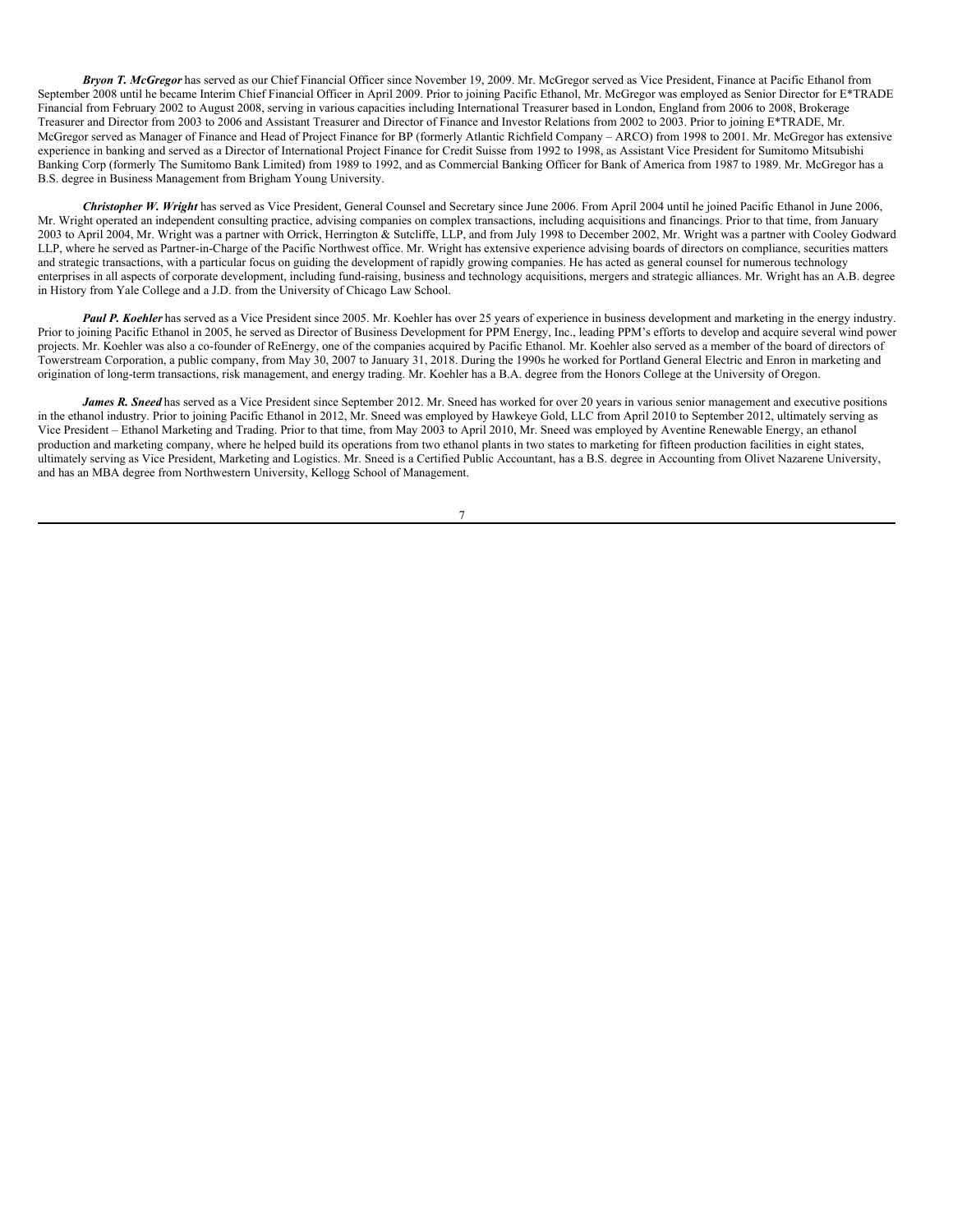#### *Family Relationships*

Our officers are appointed by and serve at the discretion of our Board. Except for Neil M. Koehler and Paul P. Koehler, who are brothers, there are no family relationships among our executive officers and directors.

#### <span id="page-10-0"></span>**Item 11. Executive Compensation.**

## **Summary Compensation Table**

The following table sets forth summary information concerning the compensation of our (i) President and Chief Executive Officer, who serves as our principal executive officer, (ii) Chief Operating Officer, and (iii) Chief Financial Officer, who serves as our principal financial officer (collectively, the "named executive officers"), for all services rendered in all capacities to us for the years ended December 31, 2019 and 2018.

|                                       | <b>Stock</b> |              |                       |  |                       |  |                                          |              |                     |
|---------------------------------------|--------------|--------------|-----------------------|--|-----------------------|--|------------------------------------------|--------------|---------------------|
| <b>Name and Principal Position</b>    | Year         |              | Salary<br><b>(\$)</b> |  | Awards<br>$(S)^{(1)}$ |  | All Other<br>Compensation <sup>(2)</sup> |              | <b>Total</b><br>(S) |
| Neil M. Koehler                       | 2019         |              | 489,305               |  | 187,040               |  | 18.600                                   | S            | 694,945             |
| President and Chief Executive Officer | 2018         | \$           | 484,955               |  | 427,775               |  | 18.200                                   | <sup>8</sup> | 930,930             |
|                                       |              |              |                       |  |                       |  |                                          |              |                     |
| Michael D. Kandris                    | 2019         | \$           | 350,745               |  | 64,400                |  | 18,400                                   | <sup>S</sup> | 433,545             |
| Chief Operating Officer               | 2018         | $\mathbb{S}$ | 347,601               |  | 146,325               |  | 16,500                                   | <sup>S</sup> | 510,426             |
|                                       |              |              |                       |  |                       |  |                                          |              |                     |
| Bryon T. McGregor                     | 2019         | \$           | 317,963               |  | 64,400                |  | 18.600                                   | <sup>S</sup> | 400,963             |
| <b>Chief Financial Officer</b>        | 2018         | ъ            | 315,148               |  | 146,325               |  | 18.200                                   |              | 479,673             |

(1) The amounts shown are the fair value of stock awards on the date of grant. The fair value of stock awards is calculated by multiplying the number of shares of stock granted by the closing price of our common stock on the date of grant. The shares of common stock were issued under our 2016 Stock Incentive Plan. Information regarding the grants of restricted stock and vesting schedules for the named executive officers is included in the "Outstanding Equity Awards at Fiscal Year-End−2019" table below, the footnotes to that table, and in "Item 13. Certain Relationships and Related Transactions, and Director Independence."

(2) Except as specifically noted, the amounts represent matching contributions under our 401(k) plan and contributions to the executive's health savings account. In addition, except as specifically noted, the value of perquisites and other personal benefits was less than \$10,000 in aggregate for each of the named executive officers.

## *Executive Employment Agreements*

#### *Neil M. Koehler*

Our Amended and Restated Employment Agreement with Neil M. Koehler provides for at-will employment as our President and Chief Executive Officer. Mr. Koehler's annual base salary is \$489,305. Mr. Koehler is eligible to participate in our short-term incentive plan with a pay-out target of 70% of his base salary, to be paid based upon performance criteria set by the Compensation Committee of our board of directors.

Upon termination by us without cause or resignation by Mr. Koehler for good reason, Mr. Koehler is entitled to receive (i) severance equal to eighteen months of his base salary, (ii) 150% of his total target short-term incentive plan award, (iii) continued health insurance coverage for eighteen months or until the earlier effective date of coverage under a subsequent employer's plan, and (iv) accelerated vesting of 25% of all shares or options subject to any equity awards granted to Mr. Koehler prior to Mr. Koehler's termination which are unvested as of the date of termination.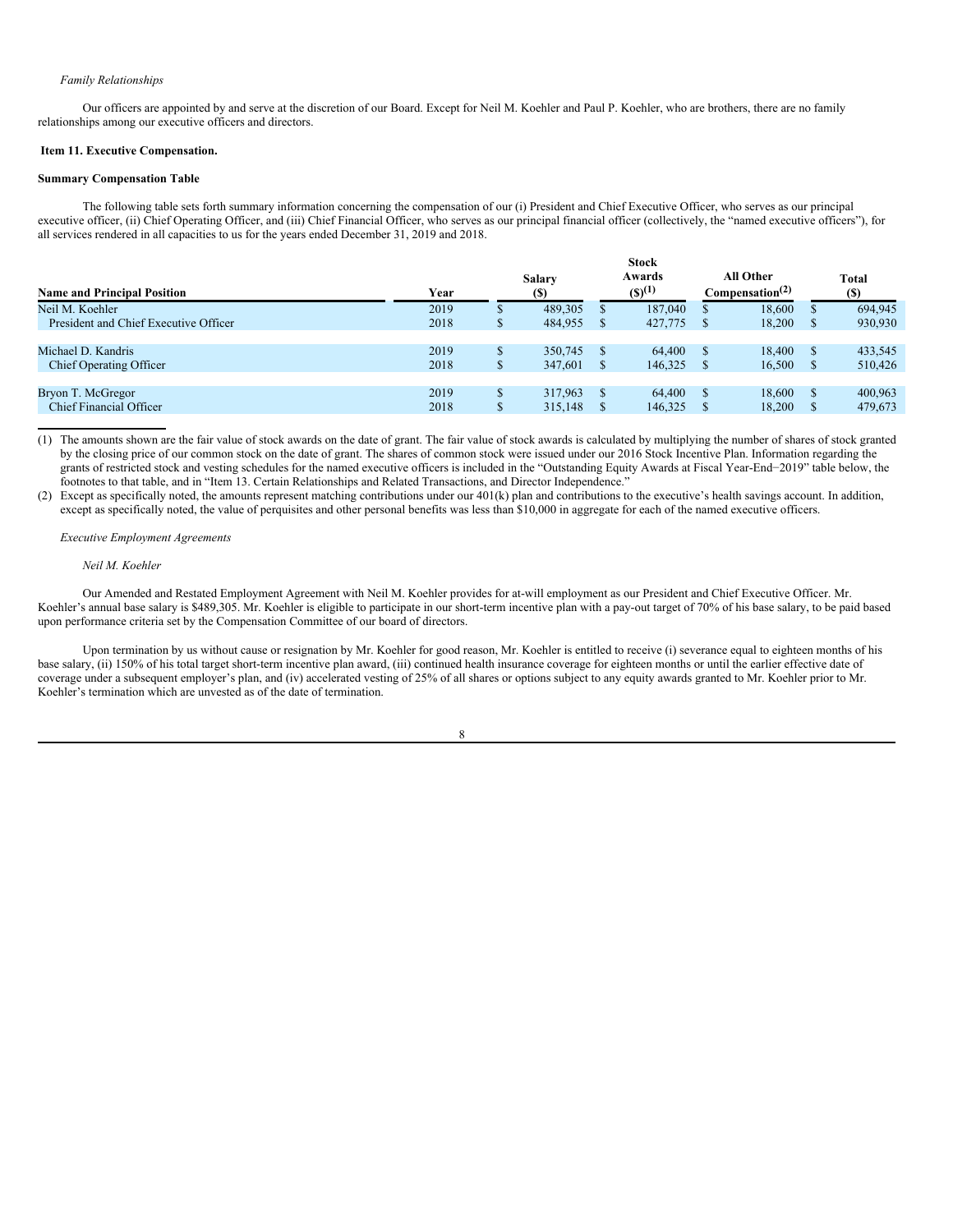However, if Mr. Koehler is terminated without cause or resigns for good reason in anticipation of or twenty-four months after a change in control, Mr. Koehler is entitled to (i) severance equal to thirty-six months of base salary, (ii) 300% of his total target short-term incentive plan award, (iii) continued health insurance coverage for thirty-six months or until the earlier effective date of coverage under a subsequent employer's plan, and (iv) accelerated vesting of 100% of all shares or options subject to any equity awards granted to Mr. Koehler prior to Mr. Koehler's termination that are unvested as of the date of termination.

If we terminate Mr. Koehler's employment upon his disability, Mr. Koehler is entitled to severance equal to twelve months of base salary.

The term "for good reason" is defined in the Amended and Restated Employment Agreement as (i) the assignment to Mr. Koehler of any duties or responsibilities that result in the material diminution of Mr. Koehler's authority, duties or responsibility, (ii) a material reduction by us in Mr. Koehler's annual base salary, except to the extent the base salaries of all or our other executive officers are accordingly reduced, (iii) a relocation of Mr. Koehler's place of work, or our principal executive offices if Mr. Koehler's principal office is at these offices, to a location that increases Mr. Koehler's daily one-way commute by more than thirty-five miles, or (iv) any material breach by us of any material provision of the Amended and Restated Employment Agreement.

The term "cause" is defined in the Amended and Restated Employment Agreement as (i) Mr. Koehler's indictment or conviction of any felony or of any crime involving dishonesty, (ii) Mr. Koehler's participation in any fraud or other act of willful misconduct against us, (iii) Mr. Koehler's refusal to comply with any of our lawful directives, (iv) Mr. Koehler's material breach of his fiduciary, statutory, contractual, or common law duties to us, or (v) conduct by Mr. Koehler which, in the good faith and reasonable determination of our board of directors, demonstrates gross unfitness to serve; provided, however, that in the event that any of the foregoing events is reasonably capable of being cured, we shall, within twenty days after the discovery of the event, provide written notice to Mr. Koehler describing the nature of the event and Mr. Koehler shall thereafter have ten business days to cure the event.

A "change in control" is deemed to have occurred if, in a single transaction or series of related transactions (i) any person (as the term is used in Section 13(d) and 14(d) of the Exchange Act), or persons acting as a group, other than a trustee or fiduciary holding securities under an employee benefit program, is or becomes a "beneficial owner" (as defined in Rule 13-3 under the Exchange Act), directly or indirectly of securities of Pacific Ethanol, Inc. representing a majority of the combined voting power of Pacific Ethanol, Inc., (ii) there is a merger, consolidation or other business combination transaction of Pacific Ethanol, Inc. with or into another corporation, entity or person, other than a transaction in which the holders of at least a majority of the shares of voting capital stock of Pacific Ethanol, Inc. outstanding immediately prior to the transaction continue to hold (either by the shares remaining outstanding or by their being converted into shares of voting capital stock of the surviving entity) a majority of the total voting power represented by the shares of voting capital stock of Pacific Ethanol, Inc. (or the surviving entity) outstanding immediately after the transaction, or (iii) all or substantially all of our assets are sold.

## *Michael D. Kandris*

Our Amended and Restated Employment Agreement with Michael D. Kandris provides for at-will employment as our Chief Operating Officer. Mr. Kandris's annual base salary is \$350,745. Mr. Kandris is eligible to participate in our short-term incentive plan with a pay-out target of 50% of his base salary, to be paid based upon performance criteria set by the Compensation Committee of our board of directors.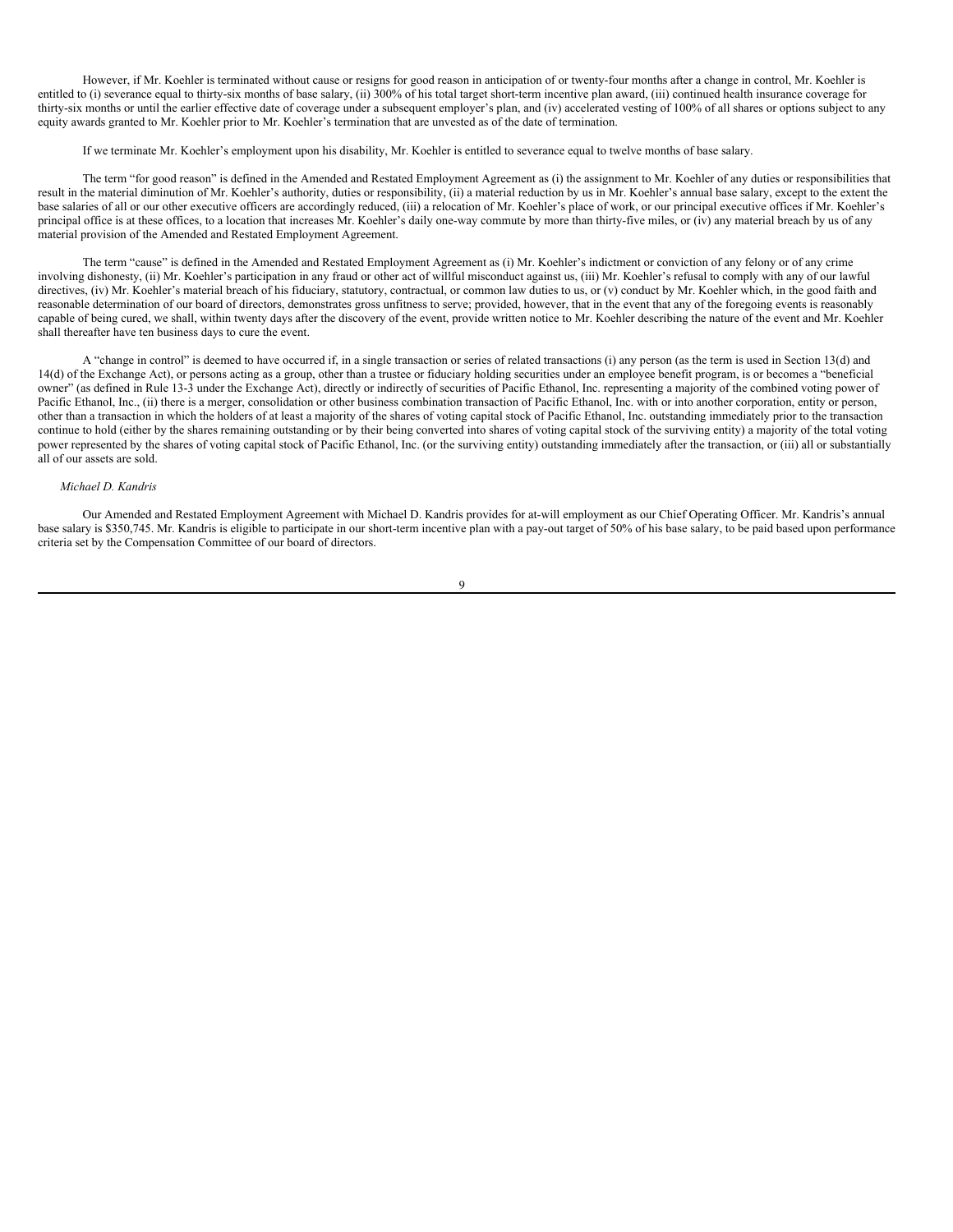Upon termination by us without cause or resignation by Mr. Kandris for good reason, Mr. Kandris is entitled to receive (i) severance equal to twelve months of his base salary, (ii) 100% of his total target short-term incentive plan award, (iii) continued health insurance coverage for twelve months or until the earlier effective date of coverage under a subsequent employer's plan, and (iv) accelerated vesting of 25% of all shares or options subject to any equity awards granted to Mr. Kandris prior to Mr. Kandris's termination which are unvested as of the date of termination.

However, if Mr. Kandris is terminated without cause or resigns for good reason in anticipation of or twenty-four months after a change in control, Mr. Kandris is entitled to (i) severance equal to twenty-four months of base salary, (ii) 200% of his total target short-term incentive plan award, (iii) continued health insurance coverage for twenty-four months or until the earlier effective date of coverage under a subsequent employer's plan, and (iv) accelerated vesting of 100% of all shares or options subject to any equity awards granted to Mr. Kandris prior to Mr. Kandris's termination that are unvested as of the date of termination.

If we terminate Mr. Kandris's employment upon his disability, Mr. Kandris is entitled to severance equal to twelve months of base salary.

The meanings given to the terms "cause," "good reason" and "change in control" in Mr. Kandris's Amended and Restated Employment Agreement are the same as those contained in Mr. Koehler's Amended and Restated Employment Agreement described above.

## *Bryon T. McGregor*

Our Amended and Restated Employment Agreement with Bryon T. McGregor provides for at-will employment as our Chief Financial Officer, Vice President and Assistant Secretary. Mr. McGregor's annual base salary is \$317,963. Mr. McGregor is eligible to participate in our short-term incentive plan with a pay-out target of 50% of his base salary, to be paid based upon performance criteria set by the Compensation Committee of our board of directors.

All other terms and conditions of Mr. McGregor's Amended and Restated Employment Agreement are substantially the same as those contained in Mr. Kandris's Amended and Restated Employment Agreement described above.

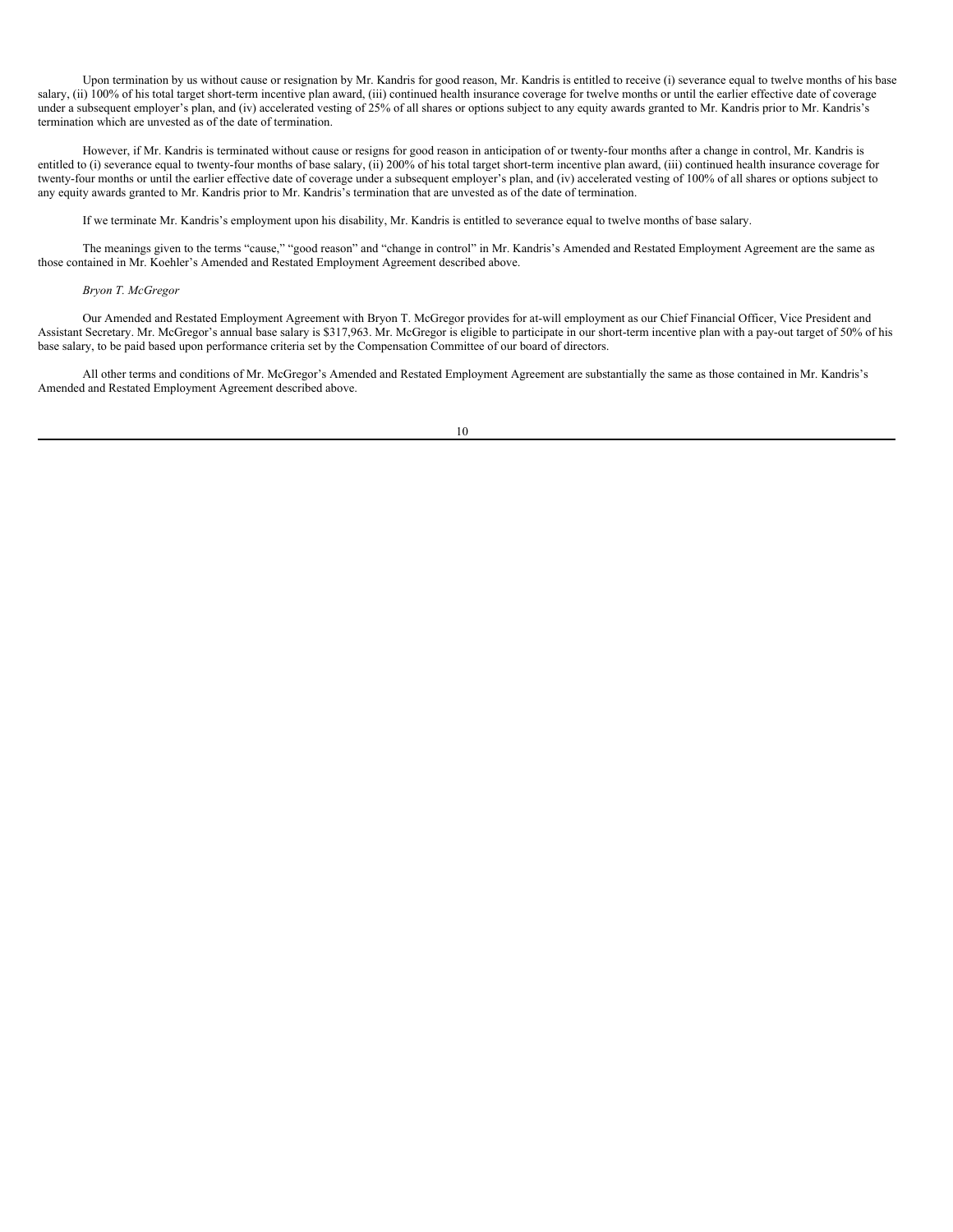## **Outstanding Equity Awards at Fiscal Year-End – 2019**

The following table sets forth information about outstanding equity awards held by our named executive officers as of December 31, 2019.

|                    |                                                                                                     | <b>Option Awards</b>                 |               |                                  |                                                                                                       |                           | <b>Stock Awards</b>                                                                                                  |  |  |
|--------------------|-----------------------------------------------------------------------------------------------------|--------------------------------------|---------------|----------------------------------|-------------------------------------------------------------------------------------------------------|---------------------------|----------------------------------------------------------------------------------------------------------------------|--|--|
| Name               | Number of<br><b>Securities</b><br>Underlying<br>Unexercised<br>Options $(\#)$<br><b>Exercisable</b> | <b>Option Exercise</b><br>Price (\$) |               | Option<br><b>Expiration Date</b> | Number of<br><b>Shares or Units</b><br>of Stock That<br><b>Have Not</b><br><b>Vested</b> $(\#)^{(1)}$ |                           | <b>Market Value of</b><br><b>Shares</b><br>or Units of<br><b>Stock That</b><br><b>Have Not</b><br>Vested $(S)^{(2)}$ |  |  |
| Neil M. Koehler    | 3,750(3)<br>113,379(4)                                                                              | S<br><sup>\$</sup>                   | 12.90<br>3.74 | 8/1/2021<br>6/24/2023            | 25,186(5)<br>93,055(6)<br>167,000(7)                                                                  | <sup>\$</sup><br>-S<br>-S | 16,371<br>60,486<br>108,550                                                                                          |  |  |
| Michael D. Kandris | $31,746(8)$ \$                                                                                      |                                      | 3.74          | 6/24/2023                        | $8.615(9)$ \$<br>$31.831(10)$ \$<br>$57.500(11)$ \$                                                   |                           | 5,600<br>20,690<br>37,375                                                                                            |  |  |
| Bryon T. McGregor  | $1.715(12)$ \$<br>$31,746(8)$ \$                                                                    |                                      | 12.90<br>3.74 | 8/1/2021<br>6/24/2023            | $8.615(9)$ \$<br>$31,831(10)$ \$<br>$57,500(11)$ \$                                                   |                           | 5,600<br>20,690<br>37,375                                                                                            |  |  |

(1) The stock awards reported in the above table represent shares of restricted stock and stock options granted under our 2006 Stock Incentive Plan or 2016 Stock Incentive Plan.

(2) Represents the fair market value per share of our common stock of \$0.65 on December 31, 2019, the last business day of the most recently completed fiscal year, multiplied by the number of shares that had not vested as of that date.

(3) Represents shares underlying a stock option granted on August 1, 2011. The option vested as to 1/3d of the 3,750 shares underlying the option on each of April 1, 2012, 2013 and 2014.

(4) Represents shares underlying a stock option granted on June 24, 2013. The option vested as to 33%, 33% and 34% of the 113,379 shares underlying the option on April 1, 2014, 2015 and 2016, respectively.

(5) Represents shares granted on March 15, 2017. The grant vested as to 25,186 shares on April 1, 2020.

(6) Represents shares granted on June 14, 2018. The grant vested as to 45,833 shares on April 1, 2020 and vests as to 47,222 shares on April 1, 2021.

(7) Represents shares granted on April 22, 2019. The grant vested as to 83,500 shares on April 1, 2020 and vests as to 83,500 shares on April 1, 2021.

(8) Represents shares underlying a stock option granted on June 24, 2013. The option vested as to 33%, 33% and 34% of the 31,746 shares underlying the option on April 1, 2014, 2015 and 2016, respectively.

(9) Represents shares granted on March 15, 2017. The grant vested as to 8,615 shares on April 1, 2020.

(10) Represents shares granted on June 14, 2018. The grant vested as to 15,677 shares on April 1, 2020 and vests as to 16,154 shares on April 1, 2021.

 $(11)$  Represents shares granted on April 22, 2019. The grant vested as to 28,750 shares on April 1, 2020 and vests as to 28,750 shares on April 1, 2021.

(12) Represents shares underlying a stock option granted on August 1, 2011. The option vested as to 1/3rd of the 1,715 shares underlying the option on each of April 1, 2012, 2013 and 2014.

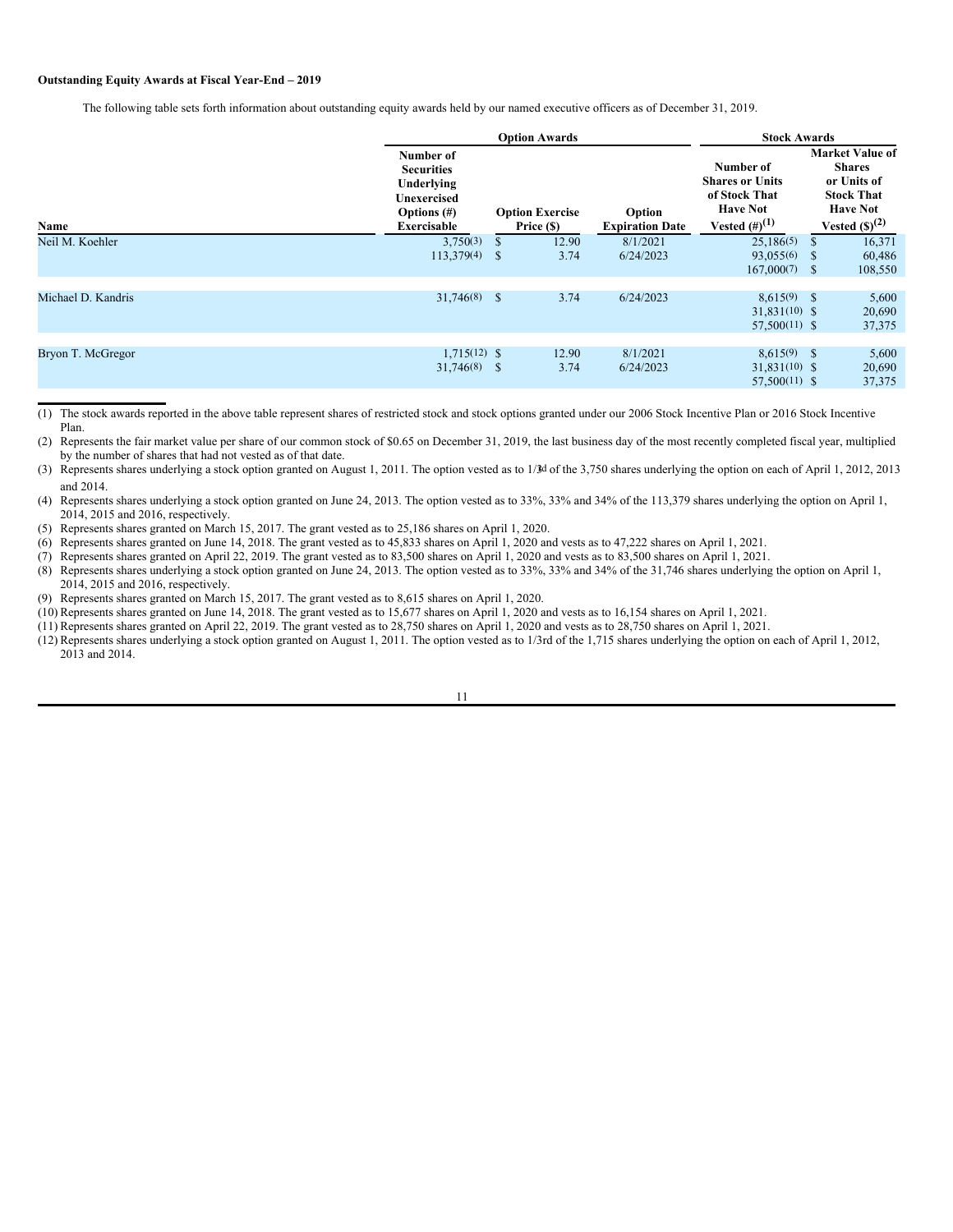#### **Compensation of Directors**

We use a combination of cash and equity-based incentive compensation to attract and retain qualified candidates to serve on our Board. In setting the compensation of directors, we consider the significant amount of time that Board members spend in fulfilling their duties to Pacific Ethanol as well as the experience level we require to serve on our Board. The Board, through its Compensation Committee, annually reviews the compensation and compensation policies for Board members. In recommending director compensation, the Compensation Committee is guided by the following three goals:

- compensation should pay directors fairly for work required in a company of our size and scope;
- compensation should align directors' interests with the long-term interests of our stockholders; and
- the structure of the compensation should be clearly disclosed to our stockholders.

In making compensation decisions for 2019 as to our directors, our Compensation Committee compared our cash and equity compensation payable to directors against market data obtained by Korn Ferry Hay Group in 2015. Our Compensation Committee determined that this data from 2015 remained relevant to its compensation decisions for 2019. The Korn Ferry Hay Group data included a survey of 1,400 companies across 24 industries with revenues between \$1 billion and \$2.5 billion. For 2019, our Compensation Committee targeted compensation for our directors at approximately the median of compensation paid to directors of the companies contained in the Korn Ferry Hay Group data.

## *Cash Compensation*

Our annual cash compensation program for directors includes the following:

- annual cash compensation provided to the Chairman of our Board is \$112,500;
- base annual cash compensation provided to our non-employee directors, other than our Chairman, is \$50,000;
- additional annual cash compensation provided to each of our Board committee chairs is \$25,000; and
- additional annual cash compensation provided to our lead independent director is \$12,000.

These amounts are paid in advance in bi-weekly installments. In addition, directors are reimbursed for specified reasonable and documented expenses in connection with attendance at meetings of our Board and its committees. Employee directors do not receive director compensation in connection with their service as directors.

## *Equity Compensation*

Our Compensation Committee or our full Board typically grants equity compensation to our newly elected or reelected directors which normally vests as to 100% of the grants at the earlier of our next annual meeting or approximately one year after the date of grant. Vesting is typically subject to continued service on our Board during the full year.

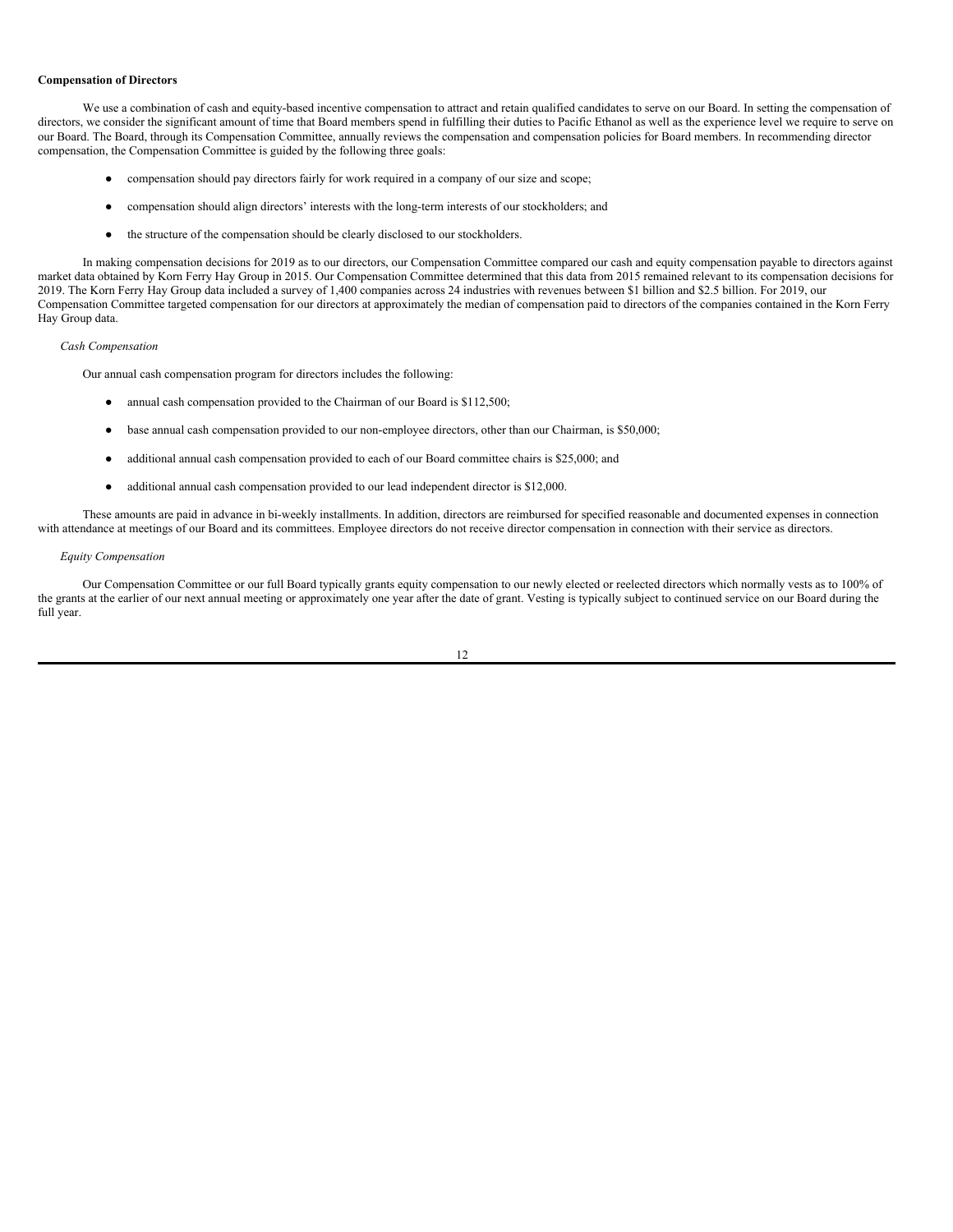In determining the amount of equity compensation for 2019, the Compensation Committee determined a target value of total compensation of approximately the median of compensation paid to directors of the companies comprising the market data provided to us by Korn Ferry Hay Group in 2015. The Compensation Committee then determined the cash component based on this market data. The balance of the total compensation target was then allocated to equity awards, and the number of shares to be granted to our directors was based on the estimated value of the underlying shares on the expected grant date.

Our annual equity compensation program for directors includes the following:

- the value of annual equity compensation provided to the Chairman of our Board is \$142,500; and
- the value of annual equity compensation provided to our non-employee directors, other than our Chairman, is \$95,000.

In addition, our Compensation Committee may grant, and has from time to time granted, additional equity compensation to directors at its discretion.

#### **Compensation of Employee Directors**

Messrs. Koehler and Kandris were compensated as full-time employees and officers and therefore received no additional compensation for service as Board members during 2019. Information regarding the compensation awarded to Messrs. Koehler and Kandris is included in "Executive Compensation and Related Information—Summary Compensation Table" below.

## **Director Compensation Table – 2019**

The following table summarizes the compensation of our non-employee directors for the year ended December 31, 2019:

| Name              | <b>Fees Earned</b><br>or Paid in Cash<br>$(S)^{(1)}$ |   | <b>Stock</b><br>Awards |    | <b>Total</b><br>$(S)^{(2)}$ |
|-------------------|------------------------------------------------------|---|------------------------|----|-----------------------------|
| William L. Jones  | 112,500                                              |   | 25,175(3)              | Ъ, | 137,675                     |
| Terry L. Stone    | 75,000                                               | S | $16,783(4)$ \$         |    | 91,783                      |
| John L. Prince    | 87,000                                               | S | $16,783(5)$ \$         |    | 103,783                     |
| Douglas L. Kieta  | 75,000                                               | S | $16,783(6)$ \$         |    | 91,783                      |
| Larry D. Layne    | 75,000                                               | S | $16,783(7)$ \$         |    | 91,783                      |
| Gilbert E. Nathan | 50,000(8)                                            |   | $16.783(9)$ \$         |    | 66,783                      |
| Dianne S. Nury    | $50,000(10)$ \$                                      |   | $16,783(11)$ \$        |    | 66,783                      |

(1) For a description of annual director fees and fees for chair and lead independent director positions, see the disclosure above under "Compensation of Directors—Cash Compensation."

(2) The value of perquisites and other personal benefits was less than \$10,000 in aggregate for each director.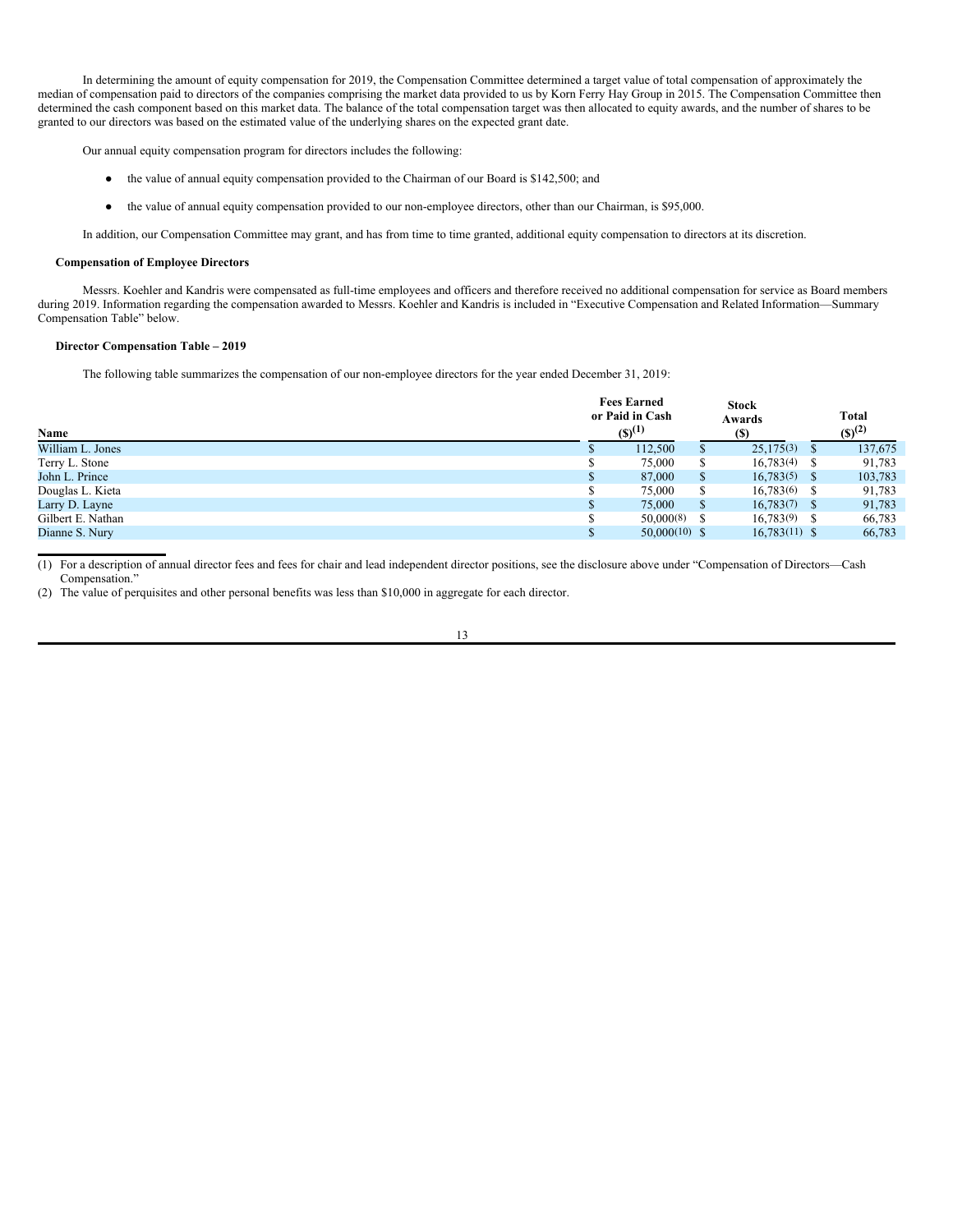- (3) At December 31, 2019, Mr. Jones held 105,869 vested shares from stock awards. Mr. Jones was granted 47,500 shares of our common stock on November 18, 2019 having an aggregate grant date fair value of \$25,175, calculated based on the fair market value of our common stock on the applicable grant date. The shares vest on the earlier of July 1, 2020 or the date of our next annual stockholders meeting.
- (4) At December 31, 2019, Mr. Stone held 90,880 vested shares from stock awards. Mr. Stone was granted 31,666 shares of our common stock on November 18, 2019 having an aggregate grant date fair value of \$16,783, calculated based on the fair market value of our common stock on the applicable grant date. The shares vest on the earlier of July 1, 2020 or the date of our next annual stockholders meeting.
- (5) At December 31, 2019, Mr. Prince held 73,134 vested shares from stock awards. Mr. Prince was granted 31,666 shares of our common stock on November 18, 2019 having an aggregate grant date fair value of \$16,783, calculated based on the fair market value of our common stock on the applicable grant date. The shares vest on the earlier of July 1, 2020 or the date of our next annual stockholders meeting.
- (6) At December 31, 2019, Mr. Kieta held 102,854 vested shares from stock awards. Mr. Kieta was granted 31,666 shares of our common stock on November 18, 2019 having an aggregate grant date fair value of \$16,783, calculated based on the fair market value of our common stock on the applicable grant date. The shares vest on the earlier of July 1, 2020 or the date of our next annual stockholders meeting.
- (7) At December 31, 2019, Mr. Layne held 79,517 vested shares from stock awards. Mr. Layne was granted 31,666 shares of our common stock on November 18, 2019 having an aggregate grant date fair value of \$16,783, calculated based on the fair market value of our common stock on the applicable grant date. The shares vest on the earlier of July 1, 2020 or the date of our next annual stockholders meeting.
- (8) Includes \$42,308 in consulting fees prior to becoming a director.
- (9) At December 31, 2019, Mr. Nathan held no vested shares from stock awards. Mr. Nathan was granted 31,666 shares of our common stock on November 18, 2019 having an aggregate grant date fair value of \$16,783, calculated based on the fair market value of our common stock on the applicable grant date. The shares vest on the earlier of July 1, 2020 or the date of our next annual stockholders meeting.
- (10) Includes \$42,308 in consulting fees prior to becoming a director.
- (11) At December 31, 2019, Ms. Nury held no vested shares from stock awards. Ms. Nury was granted 31,666 shares of our common stock on November 18, 2019 having an aggregate grant date fair value of \$16,783, calculated based on the fair market value of our common stock on the applicable grant date. The shares vest on the earlier of July 1, 2020 or the date of our next annual stockholders meeting.

#### **Indemnification of Directors and Officers**

Section 145 of the Delaware General Corporation Law permits a corporation to indemnify its directors and officers against expenses, judgments, fines and amounts paid in settlement actually and reasonably incurred in connection with a pending or completed action, suit or proceeding if the officer or director acted in good faith and in a manner the officer or director reasonably believed to be in the best interests of the corporation.

Our certificate of incorporation provides that, except in certain specified instances, our directors shall not be personally liable to us or our stockholders for monetary damages for breach of their fiduciary duty as directors, except liability for the following:

- any breach of their duty of loyalty to Pacific Ethanol or our stockholders;
- acts or omissions not in good faith or which involve intentional misconduct or a knowing violation of law;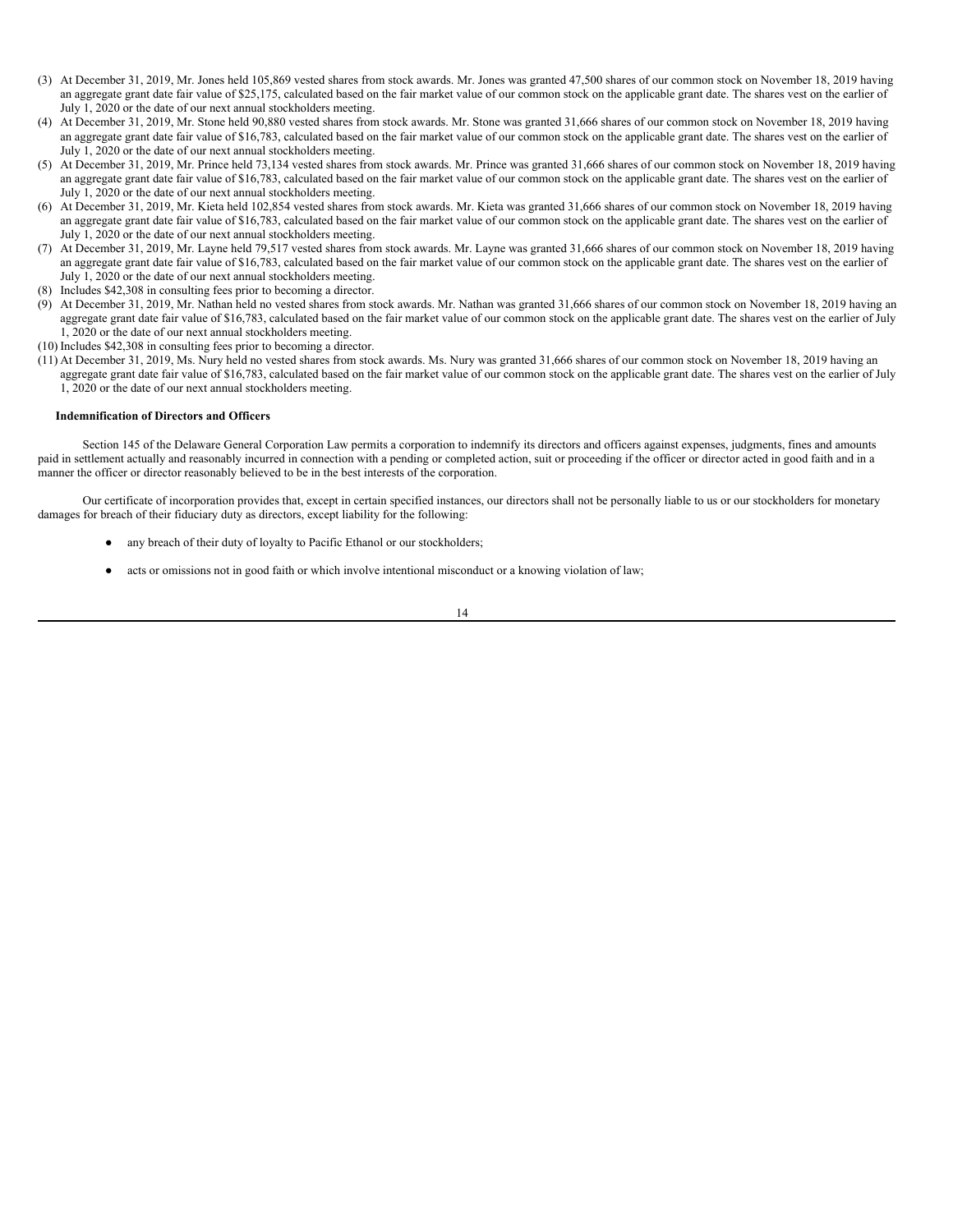- unlawful payments of dividends or unlawful stock repurchases or redemptions as provided in Section 174 of the Delaware General Corporation Law; and
- any transaction from which the director derived an improper personal benefit.

In addition, our certificate of incorporation and bylaws obligate us to indemnify our directors and officers against expenses and other amounts reasonably incurred in connection with any proceeding arising from the fact that such person is or was an agent of ours. Our bylaws also authorize us to purchase and maintain insurance on behalf of any of our directors or officers against any liability asserted against that person in that capacity, whether or not we would have the power to indemnify that person under the provisions of the Delaware General Corporation Law. We have entered and expect to continue to enter into agreements to indemnify our directors and officers as determined by our Board. These agreements provide for indemnification of related expenses including attorneys' fees, judgments, fines and settlement amounts incurred by any of these individuals in any action or proceeding. We believe that these bylaw provisions and indemnification agreements are necessary to attract and retain qualified persons as directors and officers. We also maintain directors' and officers' liability insurance.

The limitation of liability and indemnification provisions in our certificate of incorporation and bylaws may discourage stockholders from bringing a lawsuit against our directors for breach of their fiduciary duty. They may also reduce the likelihood of derivative litigation against our directors and officers, even though an action, if successful, might benefit us and other stockholders. Furthermore, a stockholder's investment may be adversely affected to the extent that we pay the costs of settlement and damage awards against directors and officers as required by these indemnification provisions.

Insofar as indemnification for liabilities arising under the Securities Act of 1933, as amended ("Securities Act"), may be permitted to our directors, officers and controlling persons under the foregoing provisions of our certificate of incorporation or bylaws, or otherwise, we have been informed that in the opinion of the Securities and Exchange Commission, this indemnification is against public policy as expressed in the Securities Act and is therefore unenforceable.

## <span id="page-17-0"></span>**Item 12. Security Ownership of Certain Beneficial Owners and Management and Related Stockholder Matters.**

## **Security Ownership of Certain Beneficial Owners and Management**

The following table sets forth information with respect to the beneficial ownership of our voting securities as of April 28, 2020, the date of the table, by:

- each of our named executive officers:
- each of our directors;
- all of our named executive officers and directors as a group; and
- each person known by us to beneficially own more than 5% of the outstanding shares of any class of our voting capital stock.

Beneficial ownership is determined in accordance with the rules of the Securities and Exchange Commission, and includes voting or investment power with respect to the securities. To our knowledge, except as indicated by footnote, and subject to community property laws where applicable, the persons named in the table below have sole voting and investment power with respect to all shares of common stock shown as beneficially owned by them. Shares of common stock underlying derivative securities, if any, that currently are exercisable or convertible or are scheduled to become exercisable or convertible for or into shares of common stock within 60 days after the date of the table are deemed to be outstanding in calculating the percentage ownership of each listed person or group but are not deemed to be outstanding as to any other person or group. Except as indicated by footnote, percentage of beneficial ownership is based on 55,495,930 shares of common stock and 926,942 shares of Series B Preferred Stock outstanding as of the date of the table.

| ۰.<br>×<br>۰, |  |
|---------------|--|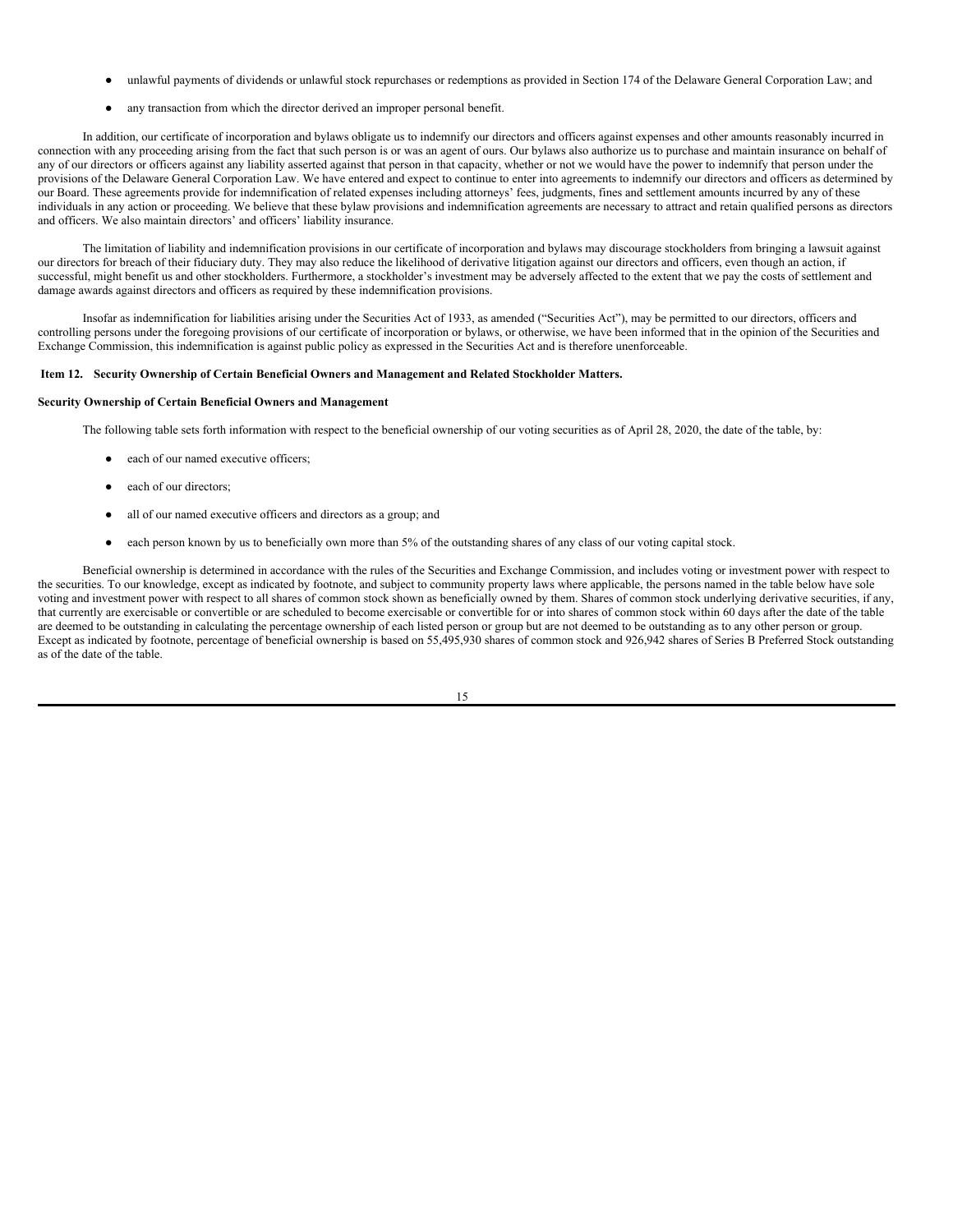The table below excludes an aggregate of 896 shares of our Non-Voting Common Stock. Our Non-Voting Common Stock is convertible on a one-for-one basis into shares of our common stock; provided, that our Non-Voting Common Stock may not be converted:

- to the extent that, after giving effect to the conversion, the holder and its affiliates would beneficially own, in the aggregate, more than 9.99% of our outstanding shares of common stock; and
- except upon 61-days' prior written notice of conversion to us, including surrender of the stock certificates representing the Non-Voting Common Stock to be converted.

|                                                                   |                       | Amount and<br>Nature of        |                         |
|-------------------------------------------------------------------|-----------------------|--------------------------------|-------------------------|
| Name and Address of Beneficial Owner <sup>(1)</sup>               | <b>Title of Class</b> | <b>Beneficial</b><br>Ownership | <b>Percent of Class</b> |
| William L. Jones                                                  | Common                | 163,951(2)                     |                         |
|                                                                   | Series B Preferred    | 12,820                         | 1.38%                   |
| Neil M. Koehler                                                   | Common                | 1,198,600(3)                   | 2.15%                   |
|                                                                   | Series B Preferred    | 256,410                        | 27.66%                  |
| Bryon T. McGregor                                                 | Common                | 225,671(4)                     | $*$                     |
| Terry L. Stone                                                    | Common                | 122,546                        | $*$                     |
| John L. Prince                                                    | Common                | 108,800                        | $\ast$                  |
| Douglas L. Kieta                                                  | Common                | 134,520                        | *                       |
| Michael D. Kandris                                                | Common                | 207,969(5)                     | $\ast$                  |
| Gilbert E. Nathan                                                 | Common                | 89,866                         | $\ast$                  |
| Dianne S. Nury                                                    | Common                | 31,666                         | $\ast$                  |
| Frank P. Greinke                                                  | Common                | 70.312(6)                      |                         |
|                                                                   | Series B Preferred    | 85,180                         | 9.19%                   |
| Lyles United, LLC                                                 | Common                | 426,799(7)                     |                         |
|                                                                   | Series B Preferred    | 512,820                        | 55.32%                  |
| BlackRock, Inc.                                                   | Common                | 4,173,478(8)                   | $7.52\%$                |
| Hightower Advisors, LLC                                           | Common                | 4,073,641(9)                   | 7.34%                   |
| All named executive officers and directors as a group (9 persons) | Common                | 2,283,589(10)                  | 4.09%                   |
|                                                                   | Series B Preferred    | 282,050                        | 30.43%                  |

Less than  $1.00\%$ 

(1) Messrs. Jones, Koehler, Stone, Prince, Kieta, Kandris and Nathan, and Ms. Nury, are directors of Pacific Ethanol. Messrs. Koehler, McGregor and Kandris are executive officers of Pacific Ethanol. The address of each of these persons is c/o Pacific Ethanol, Inc., 400 Capitol Mall, Suite 2060, Sacramento, California 95814.

(2) Amount represents 153,369 shares of common stock held by William L. Jones and Maurine Jones, husband and wife, as community property and 10,582 shares of common stock underlying our Series B Preferred Stock held by Mr. Jones.

(3) Amount represents 869,816 shares of common stock held directly, 211,655 shares of common stock underlying our Series B Preferred Stock and 117,129 shares of common stock underlying options.

(4) Includes 33,461 shares of common stock underlying options.

(5) Includes 31,746 shares of common stock underlying options.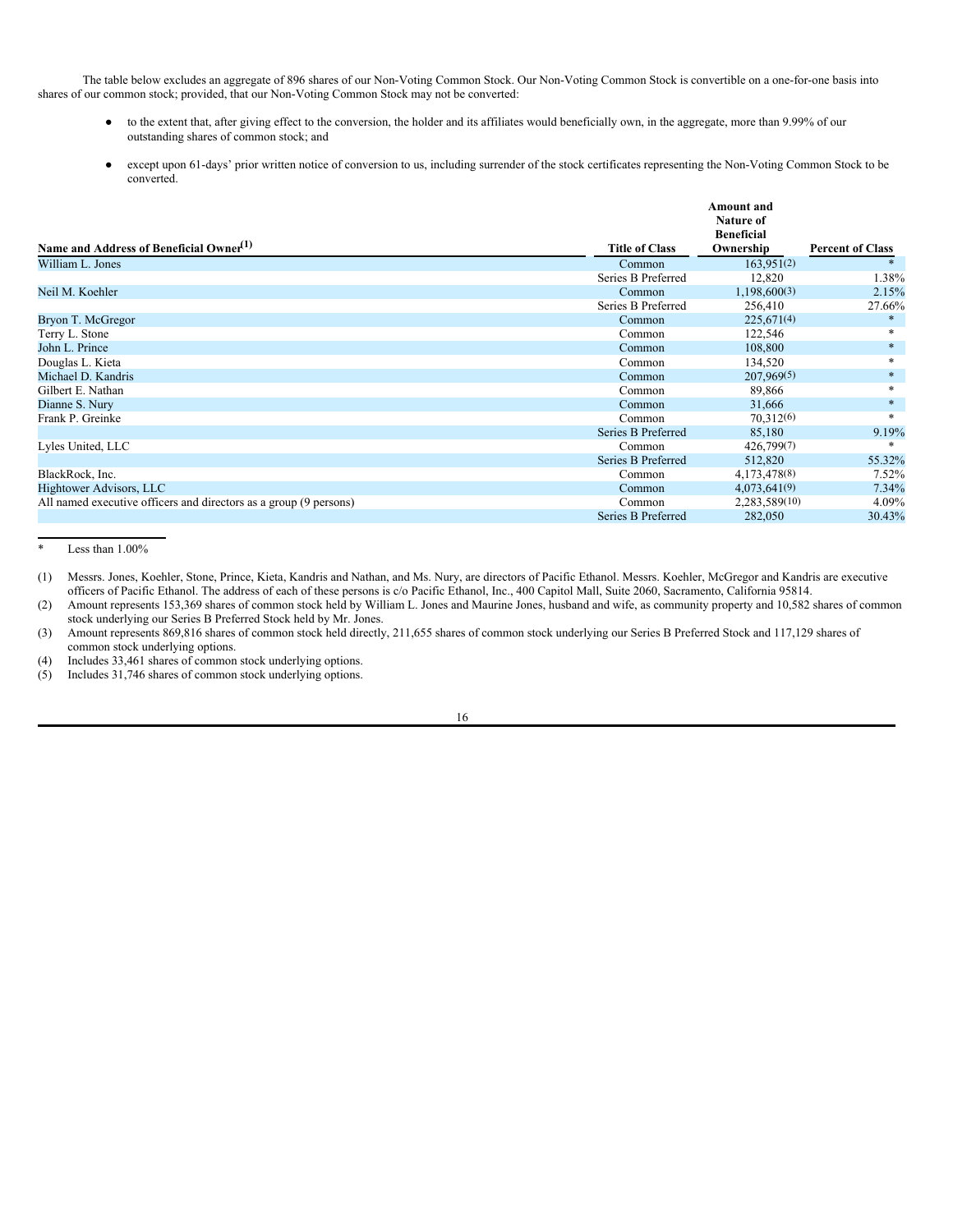- (6) Amount represents shares of common stock underlying our Series B Preferred Stock. The shares are beneficially owned by Frank P. Greinke, as trustee under the Greinke Personal Living Trust Dated April 20, 1999. The address of Frank P. Greinke is P.O. Box 4159, 1800 W. Katella, Suite 400, Orange, California 92863.
- (7) Amount includes 423,311 shares of common stock underlying our Series B Preferred Stock. In addition, The Lyles Foundation holds 3,488 shares of common stock. The address of Lyles United, LLC is P.O. Box 4376, Fresno, California 93744-4376.
- (8) The information with respect to BlackRock, Inc., including the information in this footnote, is based solely on the Schedule 13G filed with the Securities and Exchange Commission on February 10, 2020 by BlackRock, Inc. as the reporting person. BlackRock, Inc. holds sole voting power over 3,915,098 shares, sole dispositive power over 4,173,478 shares and beneficially owns 4,173,478 shares. The address of BlackRock, Inc. is 55 East 52nd Street, New York, New York 10055.
- (9) The information with respect to Hightower Advisors, LLC, including the information in this footnote, is based solely on the Schedule 13G filed with the SEC on July 18, 2019 by Hightower Advisors, LLC as the reporting person. Hightower Advisors, LLC holds sole voting and dispositive power over, and beneficially owns, 4,073,641 shares. The address of Hightower Advisors, LLC is 200 W Madison, Suite 2500, Chicago, Illinois 60606.
- (10) Amount represents 1,879,016 shares of common stock held directly, 182,336 shares of common stock underlying options and 222,237 shares of common stock underlying our Series B Preferred Stock.

#### **Equity Compensation Plan Information**

The following table provides information about our common stock that may be issued upon the exercise of options, warrants and rights under all of our existing equity compensation plans as of December 31, 2019.

| <b>Plan Category</b><br>Equity Compensation Plans Approved by Security Holders: | Number of<br>Securities to be<br><b>Issued Upon</b><br><b>Exercise of</b><br>Outstanding<br>Options,<br>Warrants<br>and Rights | Weighted-<br>Average<br><b>Exercise Price of</b><br>Outstanding<br>Options,<br>Warrants and<br><b>Rights</b> | Number of<br><b>Securities</b><br>Remaining<br>Available<br>for Future<br><b>Issuance Under</b><br>Equity<br>Compensation<br>Plans <sup>(1)</sup> |
|---------------------------------------------------------------------------------|--------------------------------------------------------------------------------------------------------------------------------|--------------------------------------------------------------------------------------------------------------|---------------------------------------------------------------------------------------------------------------------------------------------------|
| 2006 Stock Incentive Plan <sup>(1)</sup>                                        | 229,212                                                                                                                        | 4.15                                                                                                         |                                                                                                                                                   |
| 2016 Stock Incentive Plan                                                       | $\hspace{0.1mm}-\hspace{0.1mm}$                                                                                                | $\overline{\phantom{a}}$                                                                                     | 2,214,745                                                                                                                                         |

(1) Our 2006 Stock Incentive Plan terminated on July 19, 2016 except to the extent of unvested shares of our restricted common stock and options to purchase shares of our common stock outstanding as of that date.

#### <span id="page-19-0"></span>**Item 13. Certain Relationships and Related Transactions, and Director Independence.**

## **Director Independence**

Our corporate governance guidelines provide that a majority of the Board and all members of our Audit, Compensation and Nominating and Corporate Governance Committees shall be independent. On an annual basis, each director and executive officer is obligated to complete a Director and Officer Questionnaire that requires disclosure of any transactions with Pacific Ethanol in which a director or executive officer, or any member of his or her immediate family, have a direct or indirect material interest. Following completion of these questionnaires, the Board, with the assistance of the Nominating and Corporate Governance Committee, makes an annual determination as to the independence of each director using the current standards for "independence" established by the Securities and Exchange Commission and NASDAQ, additional criteria contained in our corporate governance guidelines and consideration of any other material relationship a director may have with Pacific Ethanol.

The Board has determined that all of its directors are independent under these standards, except for Neil M. Koehler, who serves as our President and Chief Executive Officer, and Michael D. Kandris, who serves as our Chief Operating Officer. Messrs. Koehler and Kandris are deemed not to be independent due to their employment relationships with Pacific Ethanol, Inc.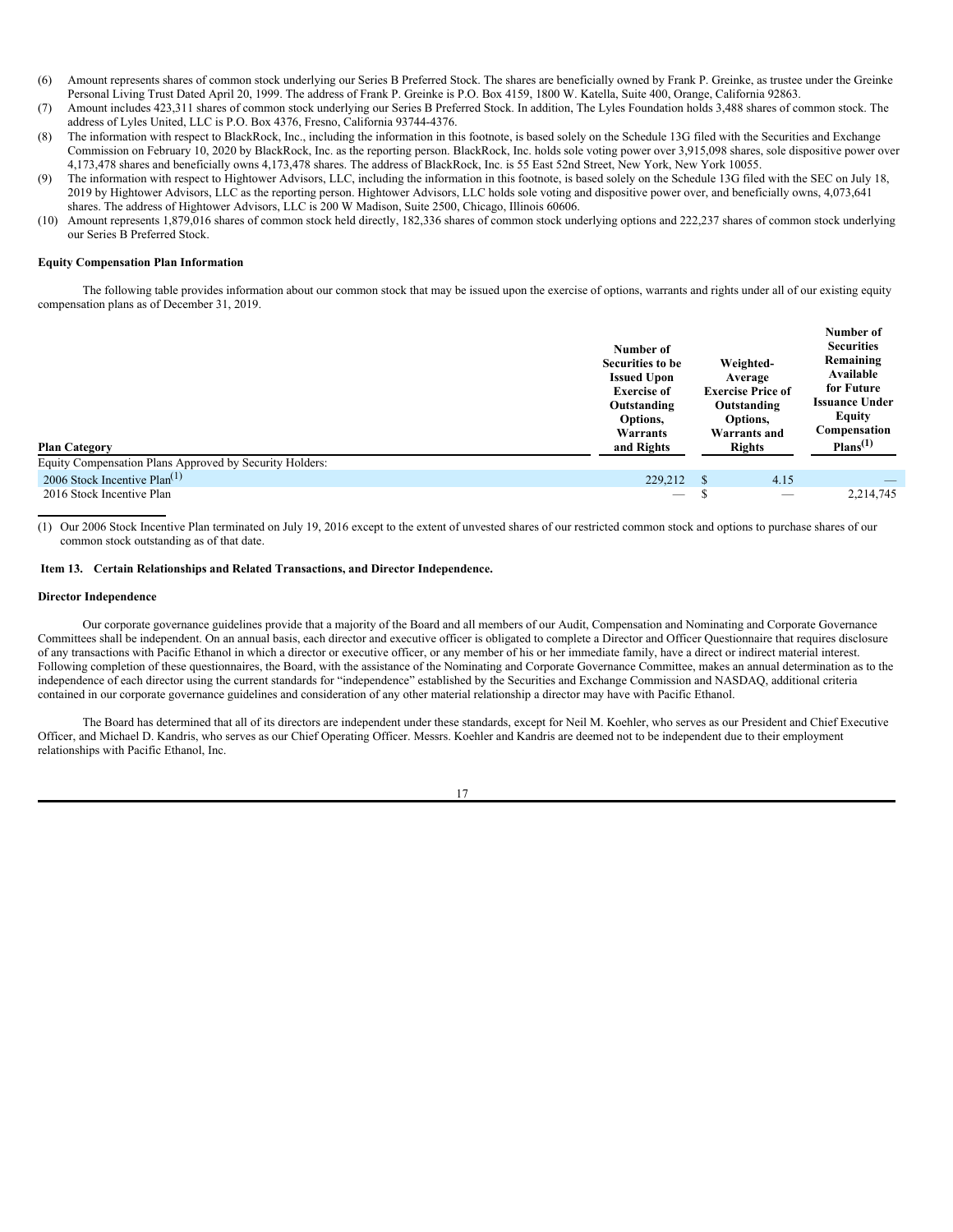#### **Certain Relationships and Related Transactions**

Other than as described below or elsewhere in this report, since January 1, 2017, there has not been a transaction or series of related transactions to which Pacific Ethanol was or is a party involving an amount in excess of \$120,000 and in which any director, executive officer, holder of more than 5% of any class of our voting securities, or any member of the immediate family of any of the foregoing persons, had or will have a direct or indirect material interest. All of the below transactions were separately ratified and/or approved by our Board or an appropriate independent committee of our Board.

## *Miscellaneous*

We are or have been a party to employment and compensation arrangements with related parties, as more particularly described above in "Executive Compensation and Related Information". In addition, we have entered into an indemnification agreement with each of our directors and executive officers. The indemnification agreements and our certificate of incorporation and bylaws require us to indemnify our directors and officers to the fullest extent permitted by Delaware law.

#### *Neil M. Koehler*

## *Series B Preferred Stock*

On May 20, 2008, we sold to Neil M. Koehler, who is our President and Chief Executive Officer and one of our directors, 256,410 shares of our Series B Preferred Stock, all of which were initially convertible into an aggregate of 7,326 shares of our common stock based on an initial preferred-to-common stock conversion ratio of approximately 1-for-0.03, and warrants to purchase an aggregate of 3,663 shares of our common stock at a split-adjusted exercise price of \$735 per share, for an aggregate purchase price of \$5,000,000. As a result of various anti-dilution adjustments, the conversion ratio of the Series B Preferred Stock has increased to approximately 1-for-0.68.

For the years ended December 31, 2019, 2018 and 2017, we accrued and paid cash dividends in the amount of \$261,781, \$350,000 and \$350,000, respectively, in respect of shares of Series B Preferred Stock held by Mr. Koehler. As of March 31, 2020, an aggregate of \$175,479 of dividends in respect of shares of our Series B Preferred Stock held by Mr. Koehler were accrued and unpaid.

On December 19, 2019, certain holders of our outstanding Series B Preferred Stock, including Mr. Koehler, agreed to waive any and all of their respective rights and remedies against us with respect to any unpaid quarterly cumulative dividends on our Series B Preferred Stock until we pay in full all of our obligations under our senior secured notes or upon certain events of default, whichever is earlier.

#### *Restricted Stock Grants*

On April 22, 2019, we granted 167,000 shares of our restricted common stock to Mr. Koehler in consideration of services to be provided. The value of the common stock was determined to be \$187,040. The shares vested 50% on April 1, 2020 and vest 50% on April 1, 2021.

$$
18 \\
$$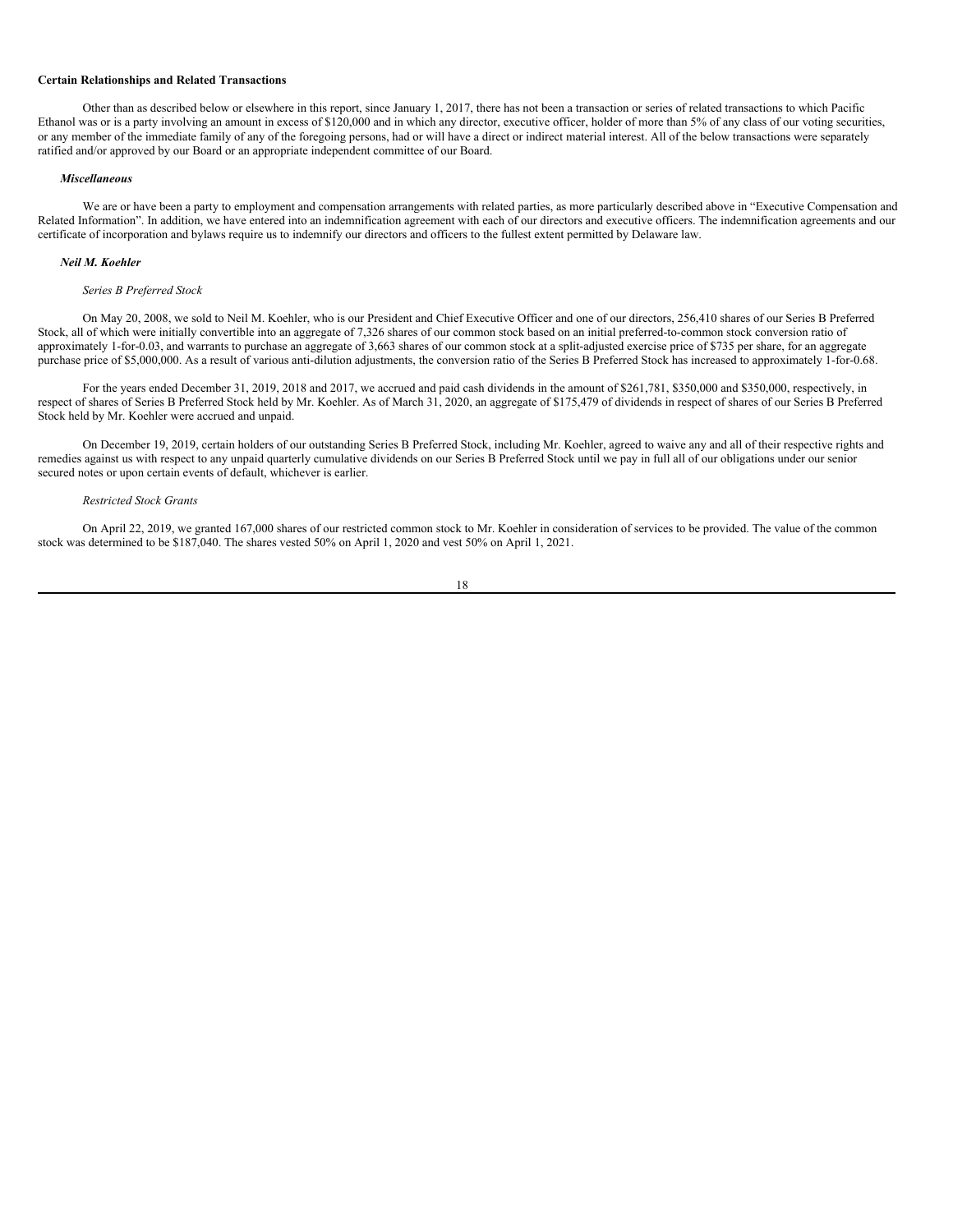On June 14, 2018, we granted 138,888 shares of our restricted common stock to Mr. Koehler in consideration of services to be provided. The value of the common stock was determined to be \$427,775. The shares vested 33% on each of April 1, 2019 and 2020, and vest 34% on April 1, 2021.

On March 15, 2017, we granted 74,074 shares of our restricted common stock to Mr. Koehler in consideration of services to be provided. The value of the common stock was determined to be \$500,000. The shares vested 33% on each of April 1, 2018 and 2019, and vested 34% on April 1, 2020.

#### *Paul P. Koehler*

Paul P. Koehler, a brother of Neil M. Koehler, who is our President and Chief Executive Officer and one of our directors, is employed by us as Vice President of Commodities and Corporate Development. Mr. Koehler's base salary rate was \$252,916 per year at the end of 2017 and was increased to \$260,504 per year effective April 15, 2018. In addition, Mr. Koehler received compensation of \$9,180 for 2019, \$4,349 for 2018 and \$5,418 for 2017 in perquisites or personal benefits relating to payment or reimbursement of commuting expenses from Mr. Koehler's home to our corporate offices in Sacramento, California, and housing and other living expenses.

#### *Series B Preferred Stock*

On May 20, 2008, we sold to Mr. Koehler 12,820 shares of our Series B Preferred Stock, all of which were initially convertible into an aggregate of 366 shares of our common stock based on an initial preferred-to-common conversion ratio of approximately 1-for-0.03, and warrants to purchase an aggregate of 184 shares of our common stock at a split-adjusted exercise price of \$735 per share, for an aggregate purchase price of \$250,000. As a result of various anti-dilution adjustments, the conversion ratio of the Series B Preferred Stock has increased to approximately 1-for-0.68.

For each of the years ended December 31, 2019, 2018 and 2017, we accrued and paid cash dividends in the amount of \$13,089, \$17,500 and \$17,500, respectively, in respect of shares of Series B Preferred Stock held by Mr. Koehler. As of March 31, 2020, an aggregate of \$8,774 of dividends in respect of shares of our Series B Preferred Stock held by Mr. Koehler were accrued and unpaid.

On December 19, 2019, certain holders of our outstanding Series B Preferred Stock, including Mr. Koehler, agreed to waive any and all of their respective rights and remedies against us with respect to any unpaid quarterly cumulative dividends on our Series B Preferred Stock until we pay in full all of our obligations under our senior secured notes or upon certain events of default, whichever is earlier.

## *Restricted Stock Grants*

On April 22, 2019, we granted 42,000 shares of our restricted common stock to Mr. Koehler in consideration of services to be provided. The value of the common stock was determined to be \$47,040. The shares vested 50% on April 1, 2020 and vest 50% on April 1, 2021.

On June 14, 2018, we granted 34,722 shares of our restricted common stock to Mr. Koehler in consideration of services to be provided. The value of the common stock was determined to be \$106,944. The shares vested 33% on each of April 1, 2019 and 2020 and vest 34% on April 1, 2021.

On March 15, 2017, we granted 18,518 shares of our restricted common stock to Mr. Koehler in consideration of services to be provided. The value of the common stock was determined to be \$124,997. The shares vested 33% on each of April 1, 2018 and 2019, and vested 34% on April 1, 2020.

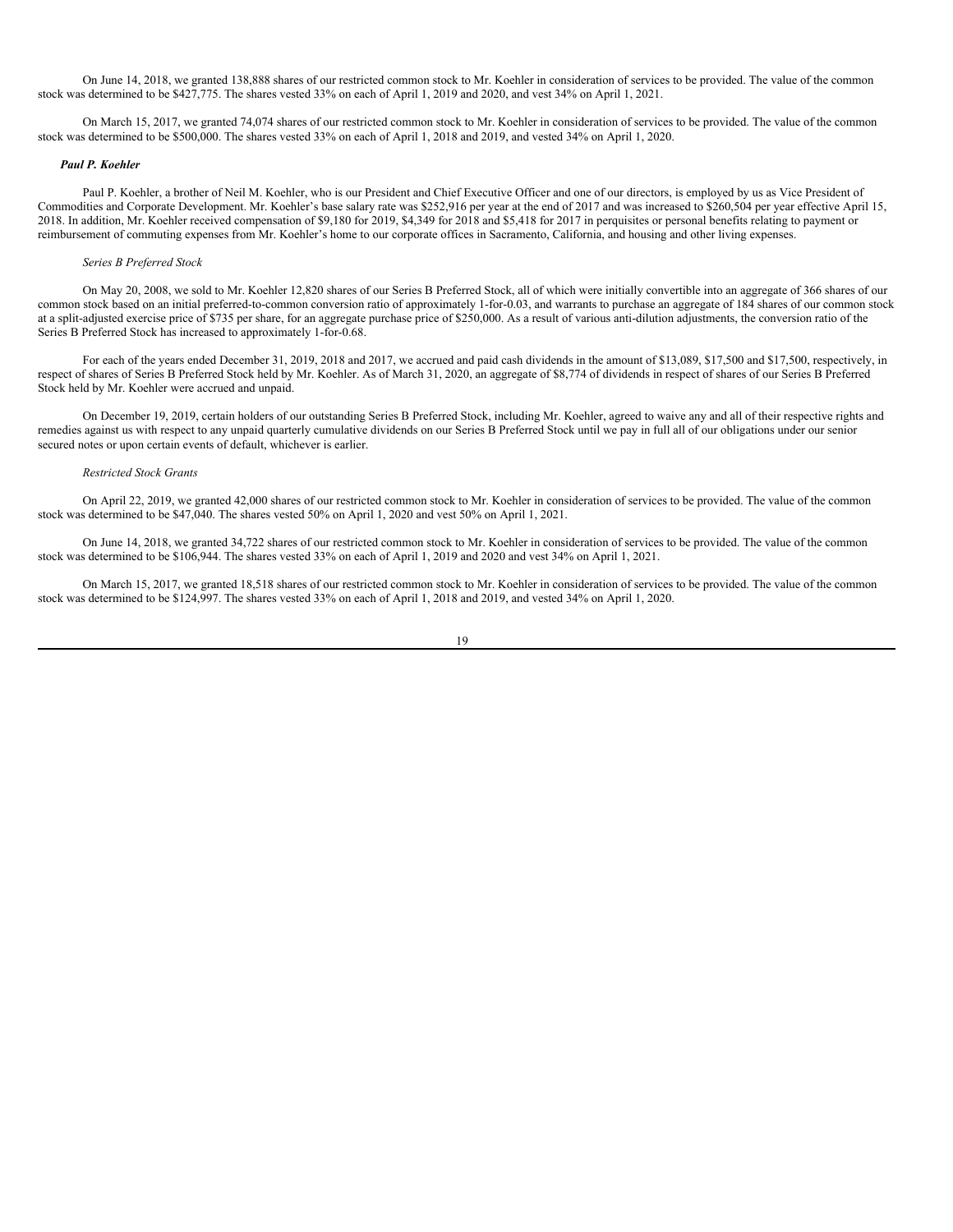In April 2018, we paid Mr. Koehler annual performance-based cash incentive compensation of \$20,120 based on his 2017 performance.

In March 2017, we paid Mr. Koehler annual performance-based cash incentive compensation of \$19,534 based on his 2016 performance and a special discretionary cash bonus of \$25,000.

## *Thomas D. Koehler*

### *Series B Preferred Stock*

On May 20, 2008, we sold to Thomas D. Koehler, a brother of Neil M. Koehler, who is our President and Chief Executive Officer and one of our directors, 12,820 shares of our Series B Preferred Stock, all of which were initially convertible into an aggregate of 366 shares of our common stock based on an initial preferred-to-common conversion ratio of approximately 1-for-0.03, and warrants to purchase an aggregate of 184 shares of our common stock at a split-adjusted exercise price of \$735 per share, for an aggregate purchase price of \$250,000. As a result of various anti-dilution adjustments, the conversion ratio of the Series B Preferred Stock has increased to approximately 1 for-0.68.

For each of the years ended December 31, 2019, 2018 and 2017, we accrued and paid cash dividends in the amount of \$13,089, \$17,500 and \$17,500, respectively in respect of shares of Series B Preferred Stock held by Mr. Koehler. As of March 31, 2020, an aggregate of \$8,774 of dividends in respect of shares of our Series B Preferred Stock held by Mr. Koehler were accrued and unpaid.

On December 19, 2019, certain holders of our outstanding Series B Preferred Stock, including Mr. Koehler, agreed to waive any and all of their respective rights and remedies against us with respect to any unpaid quarterly cumulative dividends on our Series B Preferred Stock until we pay in full all of our obligations under our senior secured notes or upon certain events of default, whichever is earlier.

#### *Independent Contractor Services Agreement*

On April 1, 2008, we entered into an Independent Contractor Services Agreement with Mr. Koehler for the provision of strategic consulting services, including in connection with promoting Pacific Ethanol, and ethanol as a fuel additive and transportation fuel, with governmental agencies. Mr. Koehler was compensated at a rate of \$7,500 per month under this arrangement during 2019, 2018 and 2017 and through the filing of this report.

## *William L. Jones*

On May 20, 2008, we sold to William L. Jones, who is our Chairman of the Board and one of our directors, 12,820 shares of our Series B Preferred Stock, all of which were initially convertible into an aggregate of 366 shares of our common stock based on an initial preferred-to-common conversion ratio of approximately 1-for-0.03, and warrants to purchase an aggregate of 184 shares of our common stock at a split-adjusted exercise price of \$735 per share, for an aggregate purchase price of \$250,000. As a result of various anti-dilution adjustments, the conversion ratio of the Series B Preferred Stock has increased to approximately 1-for-0.68.

For each of the years ended December 31, 2019, 2018 and 2017, we accrued and paid cash dividends in the amount of \$13,089, \$17,500 and \$17,500, respectively, in respect of shares of Series B Preferred Stock held by Mr. Jones. As of March 31, 2020, an aggregate of \$8,774 of dividends in respect of shares of our Series B Preferred Stock held by Mr. Jones were accrued and unpaid.

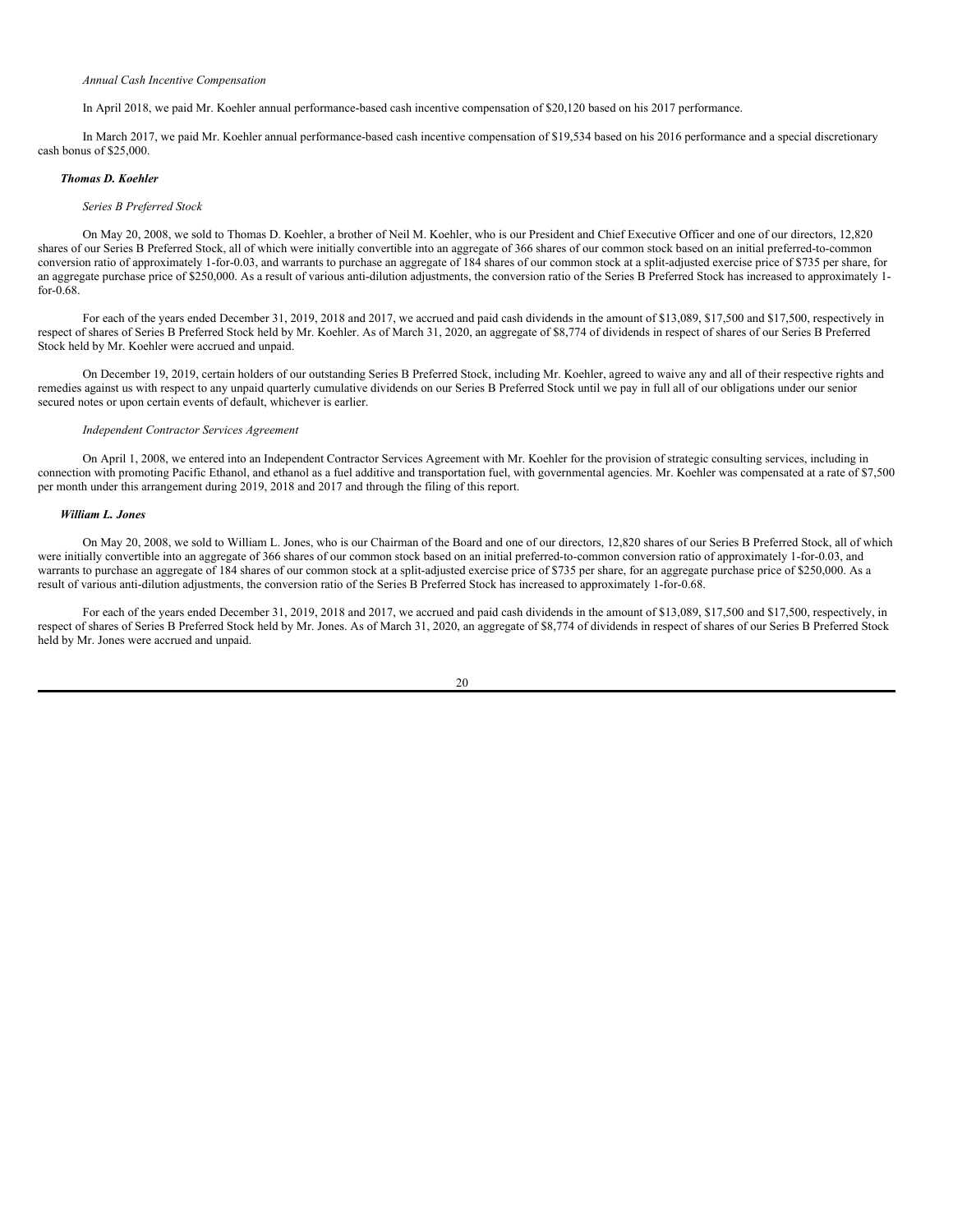On December 19, 2019, certain holders of our outstanding Series B Preferred Stock, including Mr. Jones, agreed to waive any and all of their respective rights and remedies against us with respect to any unpaid quarterly cumulative dividends on our Series B Preferred Stock until we pay in full all of our obligations under our senior secured notes or upon certain events of default, whichever is earlier.

### *Restricted Stock Grants*

On November 18, 2019, we granted 47,500 shares of our restricted common stock to Mr. Jones in consideration of services to be provided. The value of the common stock was determined to be \$25,175. The shares vest on the earlier of (i) July 1, 2020, and (ii) the date of our next annual meeting of stockholders.

On June 14, 2018, we granted 48,966 shares of our restricted common stock to Mr. Jones in consideration of services to be provided. The value of the common stock was determined to be \$150,815. The shares vested on July 1, 2019.

On June 15, 2017, we granted 23,279 shares of our restricted common stock to Mr. Jones in consideration of services to be provided. The value of the common stock was determined to be \$139,674. The shares vested on June 14, 2018.

## *Michael D. Kandris and Bryon T. McGregor*

#### *Restricted Stock Grants*

On April 22, 2019, we granted 57,500 shares of our restricted common stock to each of Messrs. Kandris and McGregor in consideration of services to be provided. The value of the common stock granted to each of Messrs. Kandris and McGregor was determined to be \$64,400. The shares vested 50% on April 1, 2020 and vest 50% on April 1, 2021.

On June 14, 2018, we granted 47,508 shares of our restricted common stock to each of Messrs. Kandris and McGregor in consideration of services to be provided. The value of the common stock granted to each of Messrs. Kandris and McGregor was determined to be \$146,325. The shares vested 33% on each of April 1, 2019 and 2020, and vest 34% on April 1, 2021.

On June 15, 2017, we granted 25,337 shares of our restricted common stock to each of Messrs. Kandris and McGregor in consideration of services to be provided. The value of the common stock granted to each of Messrs. Kandris and McGregor was determined to be approximately \$171,030. The shares vested 33% on each of April 1, 2018 and 2019, and vested 34% on April 1, 2020.

## *Christopher W. Wright*

Christopher W. Wright is employed by us as Vice President, General Counsel and Secretary. Mr. Wright's base salary rate was \$298,093 per year at the end of 2017 and was increased to \$307,036 per year effective April 15, 2018. In addition, Mr. Wright received compensation of \$16,637 for 2019, \$21,816 for 2018 and \$23,220 for 2017 in perquisites or personal benefits relating to payment or reimbursement of commuting expenses from Mr. Wright's home to our corporate offices in Sacramento, California, and housing and other living expenses.

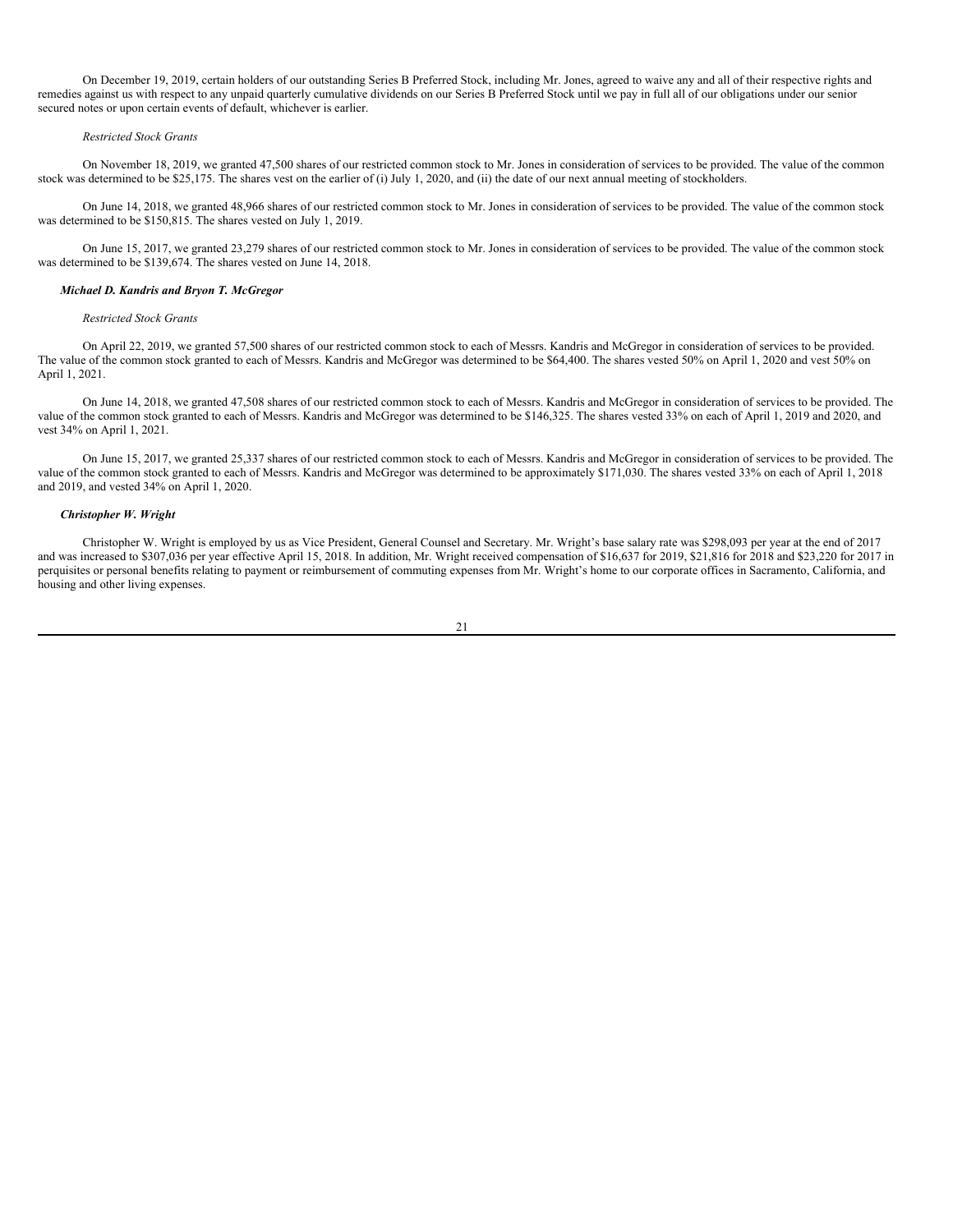#### *Restricted Stock Grants*

On April 22, 2019, we granted 57,500 shares of our restricted common stock to Mr. Wright in consideration of services to be provided. The value of the common stock was determined to be \$64,400. The shares vested 50% on April 1, 2020 and vest 50% on April 1, 2021.

On June 14, 2018, we granted 47,508 shares of our restricted common stock to Mr. Wright in consideration of services to be provided. The value of the common stock granted was determined to be \$146,325. The shares vested 33% on each of April 1, 2019 and 2020, and vest 34% on April 1, 2021.

On June 15, 2017, we granted 25,337 shares of our restricted common stock to Mr. Wright in consideration of services to be provided. The value of the common stock granted was determined to be approximately \$171,030. The shares vested 33% on each of April 1, 2018 and 2019 and vested 34% on April 1, 2020.

#### *Annual Cash Incentive Compensation*

In April 2018, we paid Mr. Wright annual performance-based cash incentive compensation of \$29,642 based on his 2017 performance.

In March 2017, we paid Mr. Wright annual performance-based cash incentive compensation of \$28,779 based on his 2016 performance and a special discretionary cash bonus of \$50,000.

## *James R. Sneed*

James R. Sneed is employed by us as Vice President of Supply and Trading. Mr. Sneed's base salary rate was \$252,916 per year at the end of 2017 and was increased to \$260,504 per year effective April 15, 2018 and to \$300,000 per year effective June 23, 2019.

## *Restricted Stock Grants*

On October 10, 2019, we granted 11,896 shares of our restricted common stock to Mr. Sneed in consideration of services to be provided. The value of the common stock was determined to be \$6,543. The shares vested 50% on April 1, 2020 and vest 50% on April 1, 2021.

On April 22, 2019, we granted 42,000 shares of our restricted common stock to Mr. Sneed in consideration of services to be provided. The value of the common stock was determined to be \$47,040. The shares vested 50% on April 1, 2020 and vest 50% on April 1, 2021.

On June 14, 2018, we granted 34,722 shares of our restricted common stock to Mr. Sneed in consideration of services to be provided. The value of the common stock was determined to be \$106,944. The shares vested 33% on each of April 1, 2019 and 2020, and vest 34% on April 1, 2021.

On March 15, 2017, we granted 18,518 shares of our restricted common stock to Mr. Sneed in consideration of services to be provided. The value of the common stock was determined to be \$124,997. The shares vested 33% on each of April 1, 2018 and 2019, and vested 34% on April 1, 2020.

#### *Annual Cash Incentive Compensation*

In April 2018, we paid Mr. Sneed annual performance-based cash incentive compensation of \$20,121 based on his 2017 performance.

In March 2017, we paid Mr. Sneed annual performance-based cash incentive compensation of \$19,534 based on his 2016 performance and a special discretionary cash bonus of \$25,000.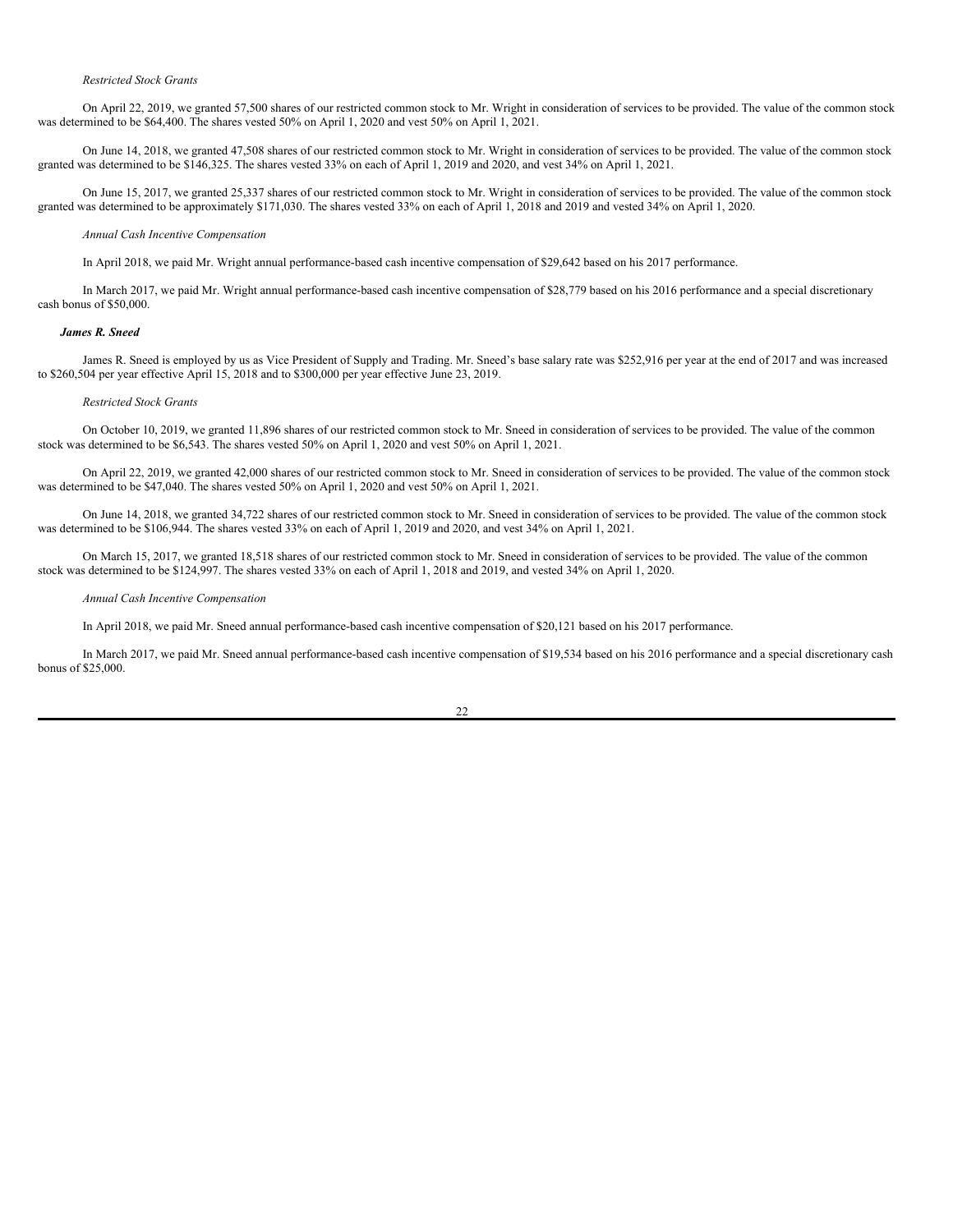#### Terry L. Stone, John L. Prince, Douglas L. Kieta, Larry D. Layne, Gilbert E. Nathan and Dianne S. Nury

## *Restricted Stock Grants*

On November 18, 2019, we granted 31,666 shares of our restricted common stock to each of our non-employee directors (except for the Chairman of our Board, Mr. Jones) in consideration of services to be provided. The value of the common stock granted to each of Messrs. Stone, Prince, Kieta, Layne and Nathan, and Ms. Nury, was determined to be \$16,783. The shares vest on the earlier of (i) July 1, 2020, and (ii) the date of our next annual meeting of stockholders.

On June 14, 2018, we granted 32,759 shares of our restricted common stock to each of our non-employee directors (except for the Chairman of our Board, Mr. Jones) in consideration of services to be provided. The value of the common stock granted to each of Messrs. Stone, Prince, Kieta and Layne was determined to be \$100,898. The shares vested on July 1, 2019.

On June 15, 2017, we granted 15,574 shares of our restricted common stock to each of our non-employee directors (except for the Chairman of our Board, Mr. Jones) in consideration of services to be provided. The value of the common stock granted to each of Messrs. Stone, Prince, Kieta and Layne was determined to be \$93,444. The shares vested on June 14, 2018.

## *Lyles United, LLC*

On March 27, 2008, we sold to Lyles United, LLC an aggregate of 2,051,282 shares of our Series B Preferred Stock, all of which were initially convertible into an aggregate of 58,608 shares of our common stock based on an initial preferred-to-common conversion ratio of approximately 1-for-0.03, and warrants to purchase an aggregate of 29,304 shares of our common stock at a split-adjusted exercise price of \$735 per share, for an aggregate purchase price of \$40,000,000. As a result of various anti-dilution adjustments, the conversion ratio of the Series B Preferred Stock has increased to approximately 1-for-0.68.

For each of the years ended December 31, 2019, 2018 and 2017, we accrued and paid cash dividends in the amount of \$523,561, \$700,000 and \$700,000, respectively, in respect of shares of Series B Preferred Stock held by Lyles United, LLC. As of March 31, 2020, an aggregate of \$350,959 of dividends in respect of shares of our Series B Preferred Stock held by Lyles United were accrued and unpaid.

On December 19, 2019, Lyles United, LLC agreed to waive any and all of its respective rights and remedies against us with respect to any unpaid quarterly cumulative dividends on our Series B Preferred Stock until we pay in full all of our obligations under the Notes and Note Amendment Agreement, upon certain events of default, or December 19, 2021, whichever is earliest.

## *Frank P. Greinke*

For each of the years ended December 31, 2019, 2018 and 2017, we accrued and paid cash dividends in the amount of \$86,964 in respect of shares of Series B Preferred Stock held by the Greinke Personal Living Trust Dated April 20, 1999 ("Greinke Trust"). As of March 31, 2020, an aggregate of \$58,295 of dividends in respect of shares of our Series B Preferred Stock held by the Greinke Trust were accrued and unpaid.

Frank P. Greinke was one of our former directors and the trustee of the Greinke Trust. The Greinke Trust acquired its shares of Series B Preferred Stock from Lyles United, LLC in December 2009. The preferred-to-common conversion ratio of the Series B Preferred Stock is approximately 1-for-0.68.

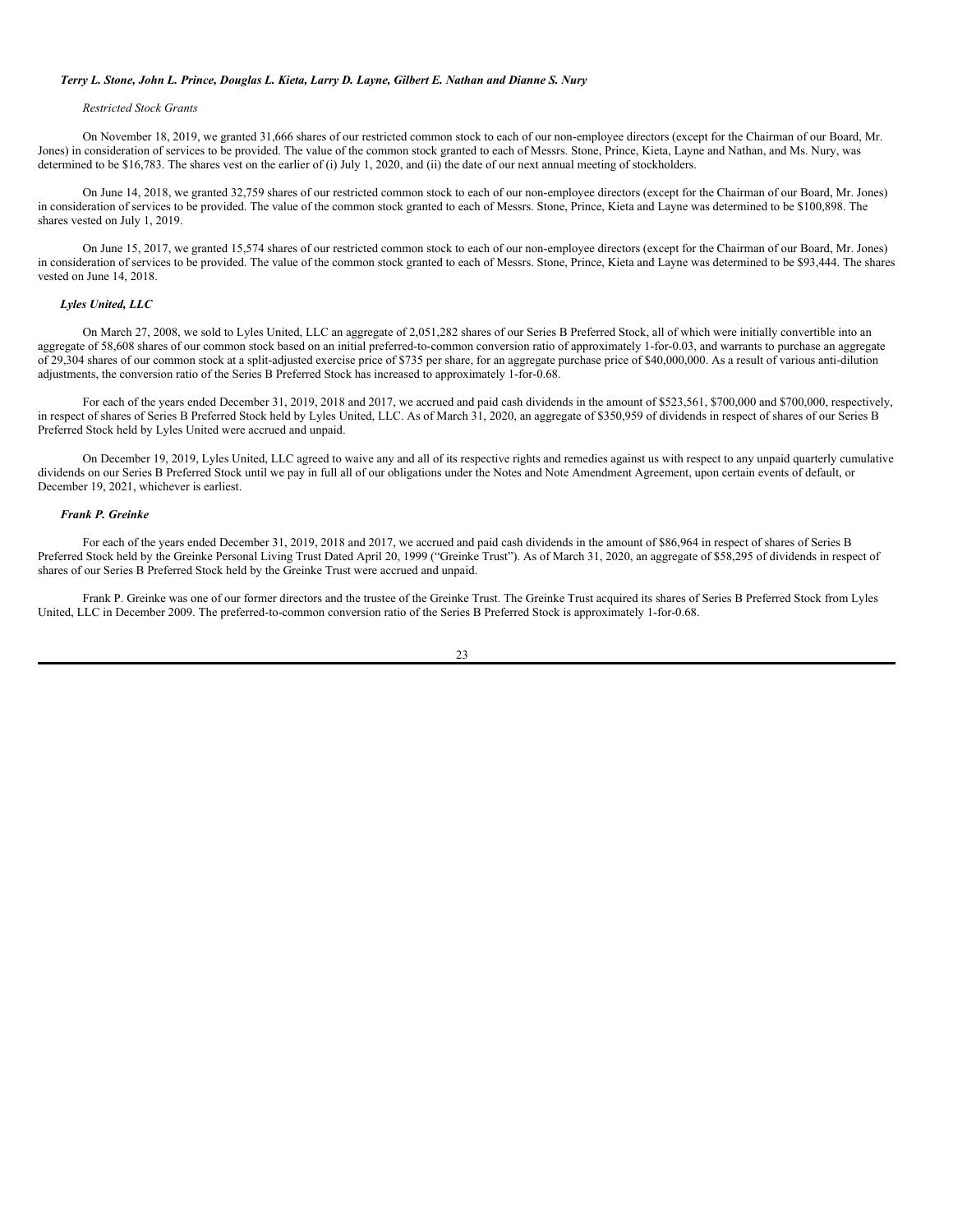#### *Black Rock, Inc.*

In December 2016 and June 2017, we entered into Note Purchase Agreements with various accredited investors under which we sold \$55.0 million and \$13.9 million, respectively, in aggregate principal amount of our senior secured notes in private offerings for aggregate gross proceeds of 97% of the principal amount of the notes sold.

The notes had an original maturity date of December 15, 2019. Interest on the notes accrued at an annual rate equal to (i) the greater of 1% and the three-month LIBOR, plus 7.0% from the closing through December 14, 2017, (ii) the greater of 1% and three-month LIBOR, plus 9% between December 15, 2017 and December 14, 2018, and (iii) the greater of 1% and three-month LIBOR plus 11% between December 15, 2018 and the original maturity date.

On December 16, 2019, we amended the notes to extend the maturity date from December 15, 2019 to December 23, 2019 and amended the annual interest rate to 15% commencing on September 15, 2019. Under the amendment, we also agreed to pay the December 15, 2019 interest payment 50% in cash and 50% in-kind through the issuance of an additional note in the principal amount equal thereto.

On December 22, 2019, we amended and restated the notes which extended the maturity date from December 23, 2019 to December 15, 2021. Interest on the Notes accrues at a rate of 15% per annum, payable quarterly. In addition to the collateral described below, the notes are secured by a first-priority security interest in the equity interest held by Pacific Ethanol, Inc. in PE Op. Co., the entity that holds our West Coast assets.

On March 20, 2020, we and the noteholders agreed to defer a \$2.5 million aggregate interest payment due March 15, 2020 until May 20, 2020. On that same date, our subsidiary, Illinois Corn Processing LLC ("ICP"), granted a junior lien in certain of its personal property to the noteholders, and our subsidiary, Pacific Ethanol Central, LLC ("PE Central"), granted a junior lien in certain of its personal property to the noteholders. PE Central also pledged its equity interests in our subsidiaries, Pacific Aurora, LLC, Pacific Ethanol Pekin, LLC ("PE Pekin") and ICP, in favor of the noteholders. In addition, PE Op Co. and Pacific Ethanol West, LLC, which directly owns our plants located on the West Coast, granted a security interest in certain of their personal property to the noteholders. We also entered into intercreditor agreements with the lenders to our PE Pekin and ICP subsidiaries, and the agent for the noteholders, to address issues of priority and the allocation of proceeds from asset sales.

The noteholders include the following entities, which we believe are affiliates of BlackRock, Inc. BlackRock, Inc. is reported as beneficially owning more than 5% of the outstanding shares of our common stock.

- Orange 2015 DisloCredit Fund, L.P., which holds \$14,760,838 in principal amount of our senior secured notes;
- CIF Income Partners (A), LLC, which holds \$9,509,080 in principal amount of our senior secured notes;
- Sainsbury's Credit Opportunities Fund, Ltd., which holds \$1,288,660 in principal amount of our senior secured notes;
- Co-Investment Income Fund, L.P. US Tax-Exempt Series, which holds \$1,145,879 in principal amount of our senior secured notes; and
- Co-Investment Income Fund, L.P. US Taxable Series, which holds \$822,233 in principal amount of our senior secured notes.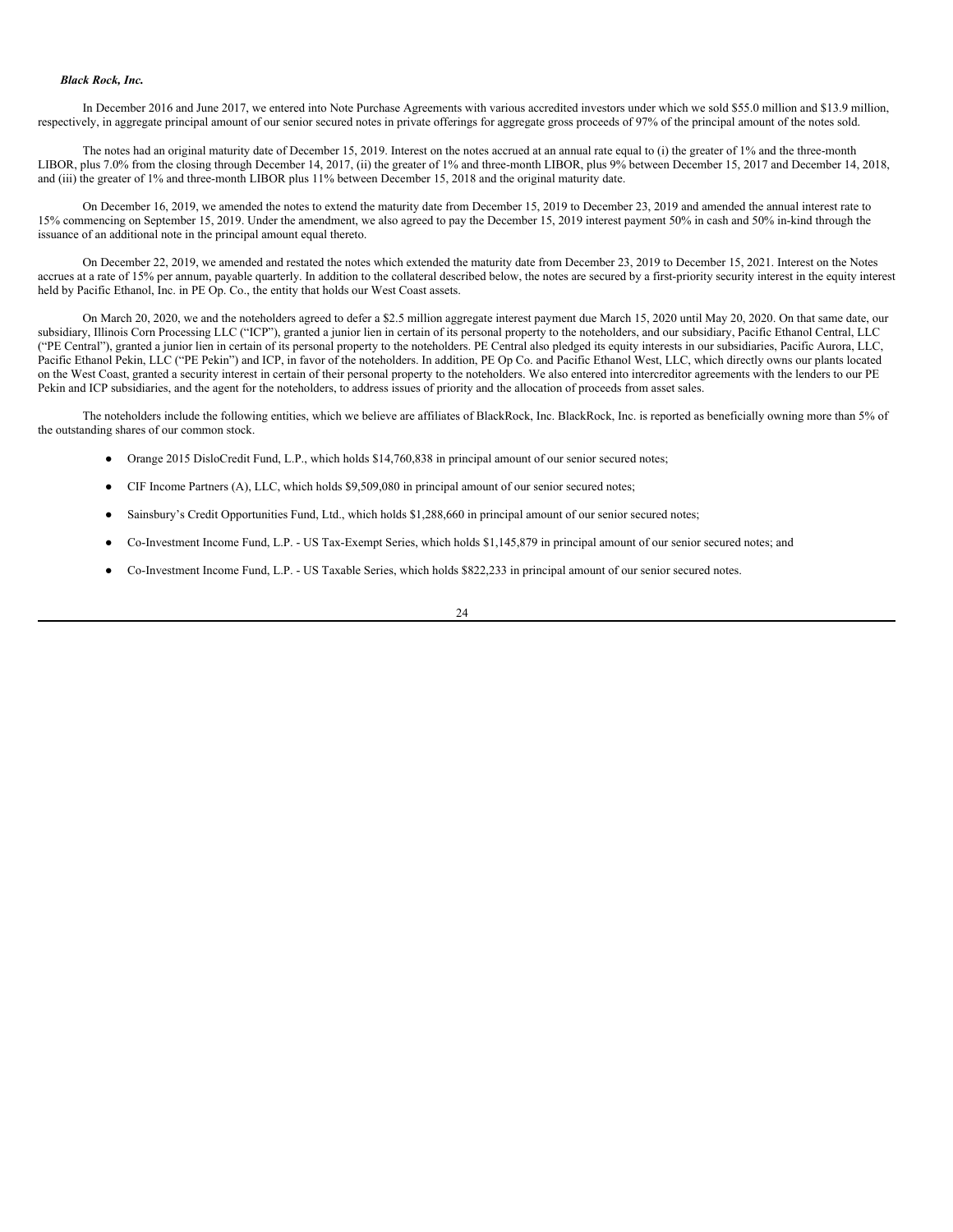## <span id="page-27-0"></span>**Item 14. Principal Accounting Fees and Services.**

The following table presents fees for professional audit services rendered by RSM US LLP for the years ended December 31, 2019 and 2018.

|                           | 2019                     |  | 2018    |
|---------------------------|--------------------------|--|---------|
| <b>Audit Fees</b>         | 630,893                  |  | 656,618 |
| <b>Audit-Related Fees</b> | 32,445                   |  | 29,676  |
| <b>Tax Fees</b>           | $\overline{\phantom{a}}$ |  | 525     |
| All Other Fees            | $\overline{\phantom{a}}$ |  |         |
| Total                     | 663,338                  |  | 686,819 |

*Audit Fees*. Consist of amounts billed for professional services rendered for the audit of our annual consolidated financial statements included in our Annual Reports on Form 10-K, reviews of our interim consolidated financial statements included in our Quarterly Reports on Form 10-Q and our Registration Statements on Form S-3 and S-8, and the review of our internal accounting and reporting controls as required under Section 404 of the Sarbanes-Oxley Act of 2002.

*Audit-Related Fees*. Audit-Related Fees consist of fees billed for professional services that are reasonably related to the performance of the audit or review of our consolidated financial statements but are not reported under "Audit Fees." Such fees would include amounts billed for professional services performed in connection with mergers and acquisitions, audits of 401(k) plans, pension plans and RIN audits.

*Tax Fees.* Tax Fees consist of fees for professional services for tax compliance activities, including the preparation of federal and state tax returns and related compliance matters.

*All Other Fees*. Consists of amounts billed for services other than those noted above.

Our Audit Committee considered all non-audit services provided by RSM US LLP and determined that the provision of such services was compatible with maintaining such firm's audit independence.

## **Audit Committee Pre-Approval Policy**

Our Audit Committee is responsible for approving all audit, audit-related, tax and other services. The Audit Committee pre-approves all auditing services and permitted non-audit services, including all fees and terms to be performed for us by our independent auditor at the beginning of the fiscal year. Non-audit services are reviewed and pre-approved by project at the beginning of the fiscal year. Any additional non-audit services contemplated by us after the beginning of the fiscal year are submitted to the Chairman of our Audit Committee for pre-approval prior to engaging our independent auditor for such services. These interim pre-approvals are reviewed with the full Audit Committee at its next meeting for ratification. During 2019 and 2018, all services performed by RSM US LLP were pre-approved by our Audit Committee in accordance with these policies and applicable Securities and Exchange Commission regulations.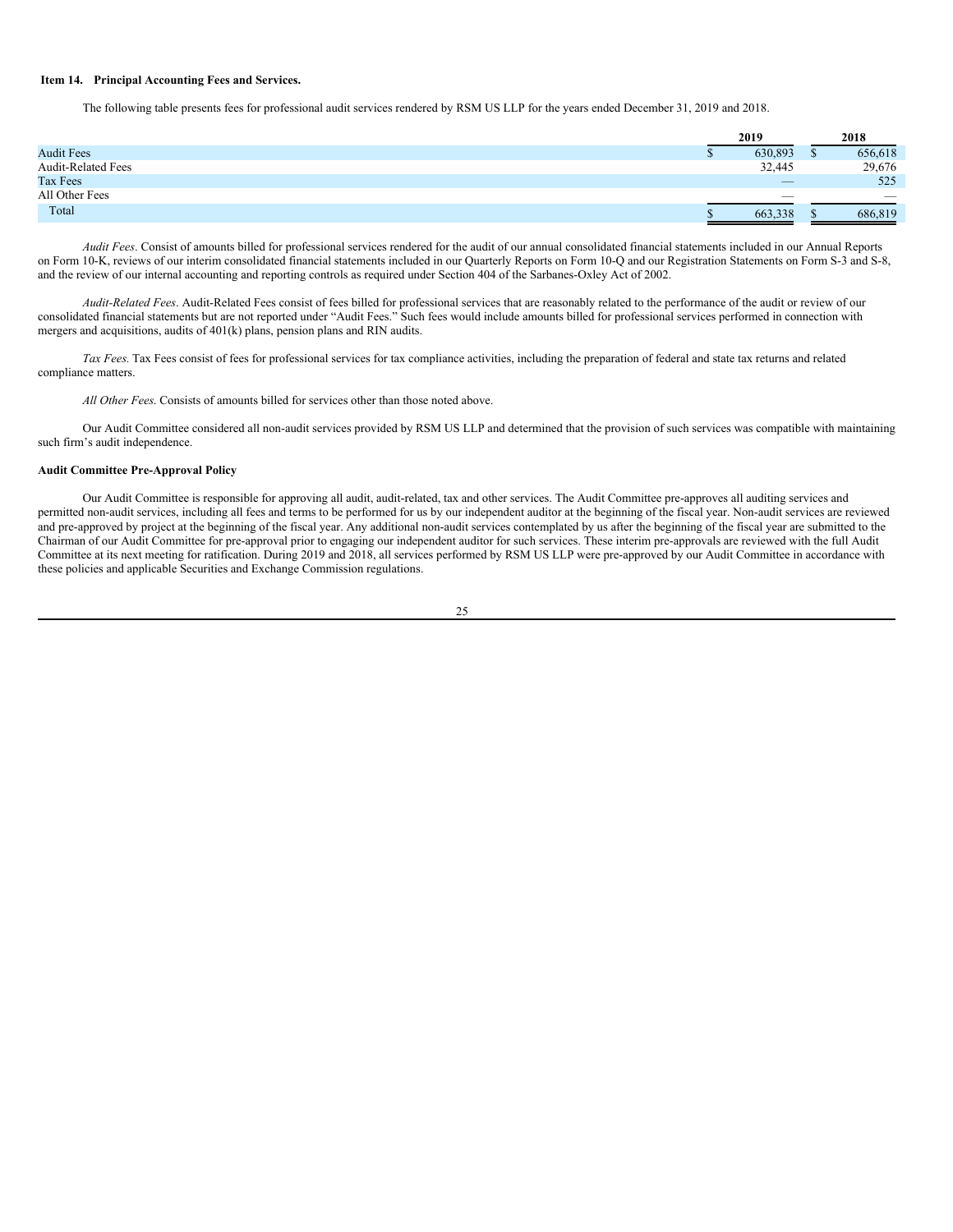## <span id="page-28-0"></span>**PART IV**

## <span id="page-28-1"></span>**Item 15. Exhibits, Financial Statement Schedules.**

(a)(1) Financial Statements.

See Index to Consolidated Financial Statements in Item 8 of the registrant's Annual Report on Form 10-K filed with the Securities and Exchange Commission on March 30, 2020.

(a)(2) Financial Statement Schedules.

None.

(a)(3) Exhibits.

Reference is made to the exhibits listed on the Index to Exhibits.

## <span id="page-28-2"></span>**Item 16. Form 10-K Summary.**

None.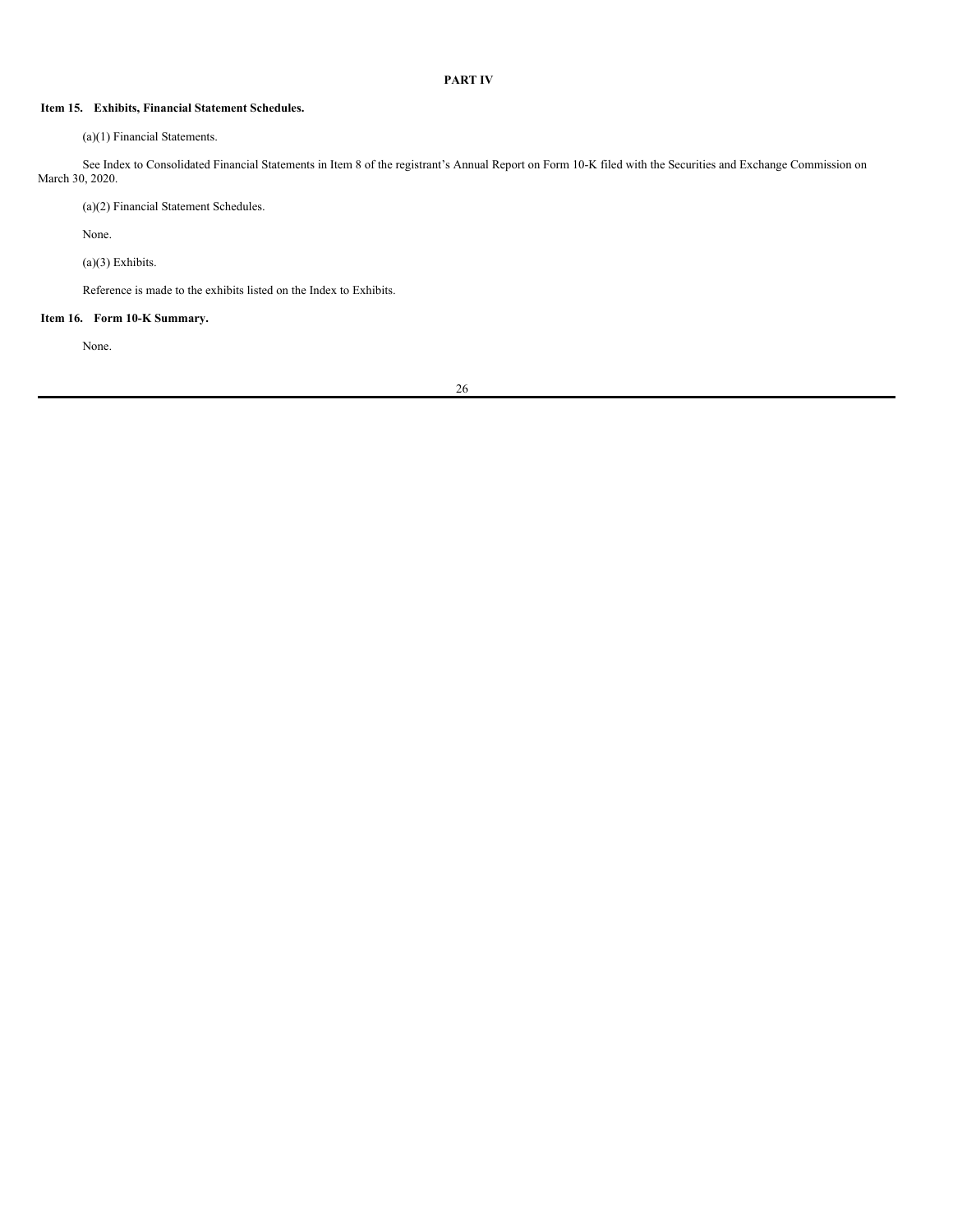# **INDEX TO EXHIBITS**

|                   |                                                                                                                                                                                                                    | Where located |                       |                       |                |                       |  |
|-------------------|--------------------------------------------------------------------------------------------------------------------------------------------------------------------------------------------------------------------|---------------|-----------------------|-----------------------|----------------|-----------------------|--|
| Exhibit<br>Number | Description*                                                                                                                                                                                                       | Form          | File<br><b>Number</b> | <b>Exhibit Number</b> | Filing<br>Date | <b>Filed Herewith</b> |  |
| 2.1               | Agreement and Plan of Merger dated June 26, 2017 among<br>Pacific Ethanol Central, LLC, ICP Merger Sub, LLC, Illinois<br>Corn Processing, LLC, Illinois Corn Processing Holdings Inc.<br>and MGPI Processing, Inc. | $8-K$         | 000-21467             | 2.1                   | 06/27/2017     |                       |  |
| 3.1               | Certificate of Incorporation                                                                                                                                                                                       | $10-o$        | 000-21467             | 3.1                   | 11/06/2015     |                       |  |
| 3.2               | Certificate of Designations, Powers, Preferences and Rights of<br>the Series A Cumulative Redeemable Convertible Preferred<br><b>Stock</b>                                                                         | $10-Q$        | 000-21467             | 3.2                   | 11/06/2015     |                       |  |
| 3.3               | Certificate of Designations, Powers, Preferences and Rights of<br>the Series B Cumulative Convertible Preferred Stock                                                                                              | $10-Q$        | 000-21467             | 3.3                   | 11/06/2015     |                       |  |
| 3.4               | Certificate of Amendment to Certificate of Incorporation dated<br>June 3, 2010                                                                                                                                     | $10-o$        | 000-21467             | 3.4                   | 11/06/2015     |                       |  |
| 3.5               | Certificate of Amendment to Certificate of Incorporation<br>effective June 8, 2011                                                                                                                                 | $10-o$        | 000-21467             | 3.5                   | 11/06/2015     |                       |  |
| 3.6               | Certificate of Amendment to Certificate of Incorporation<br>effective May 14, 2013                                                                                                                                 | $10-o$        | 000-21467             | 3.6                   | 11/06/2015     |                       |  |
| 3.7               | Certificate of Amendment to Certificate of Incorporation<br>effective July 1, 2015                                                                                                                                 | $10-Q$        | 000-21467             | 3.7                   | 11/06/2015     |                       |  |
| 3.8               | <b>Amended and Restated Bylaws</b>                                                                                                                                                                                 | $10-o$        | 000-21467             | 3.1                   | 11/12/2014     |                       |  |
| 4.1               | Description of Securities Registered Pursuant to Section 12 of<br>the Securities Exchange Act of 1934                                                                                                              | $10-K$        | 000-21467             | 4.1                   | 03/30/2020     |                       |  |
| 10.1              | 2006 Stock Incentive Plan, as amended#                                                                                                                                                                             | $S-8$         | 333-196876            | 4.1                   | 06/18/2014     |                       |  |
| 10.2              | Form of Employee Restricted Stock Agreement under 2006<br><b>Stock Incentive Plan#</b>                                                                                                                             | $8-K$         | 000-21467             | 10.2                  | 10/10/2006     |                       |  |
| 10.3              | Form of Non-Employee Director Restricted Stock Agreement<br>under 2006 Stock Incentive Plan#                                                                                                                       | $8-K$         | 000-21467             | 10.3                  | 10/10/2006     |                       |  |
| 10.4              | 2016 Stock Incentive Plan, as amended#                                                                                                                                                                             | $S-8$         | 333-234613            | 4.11                  | 11/08/2019     |                       |  |
| 10.5              | Form of Employee Restricted Stock Agreement under 2016<br><b>Stock Incentive Plan#</b>                                                                                                                             | $10-K$        | 000-21467             | 10.5                  | 03/15/2018     |                       |  |
| 10.6              | Form of Non-Employee Director Restricted Stock Agreement<br>under 2016 Stock Incentive Plan#                                                                                                                       | $10-K$        | 000-21467             | 10.6                  | 03/15/2018     |                       |  |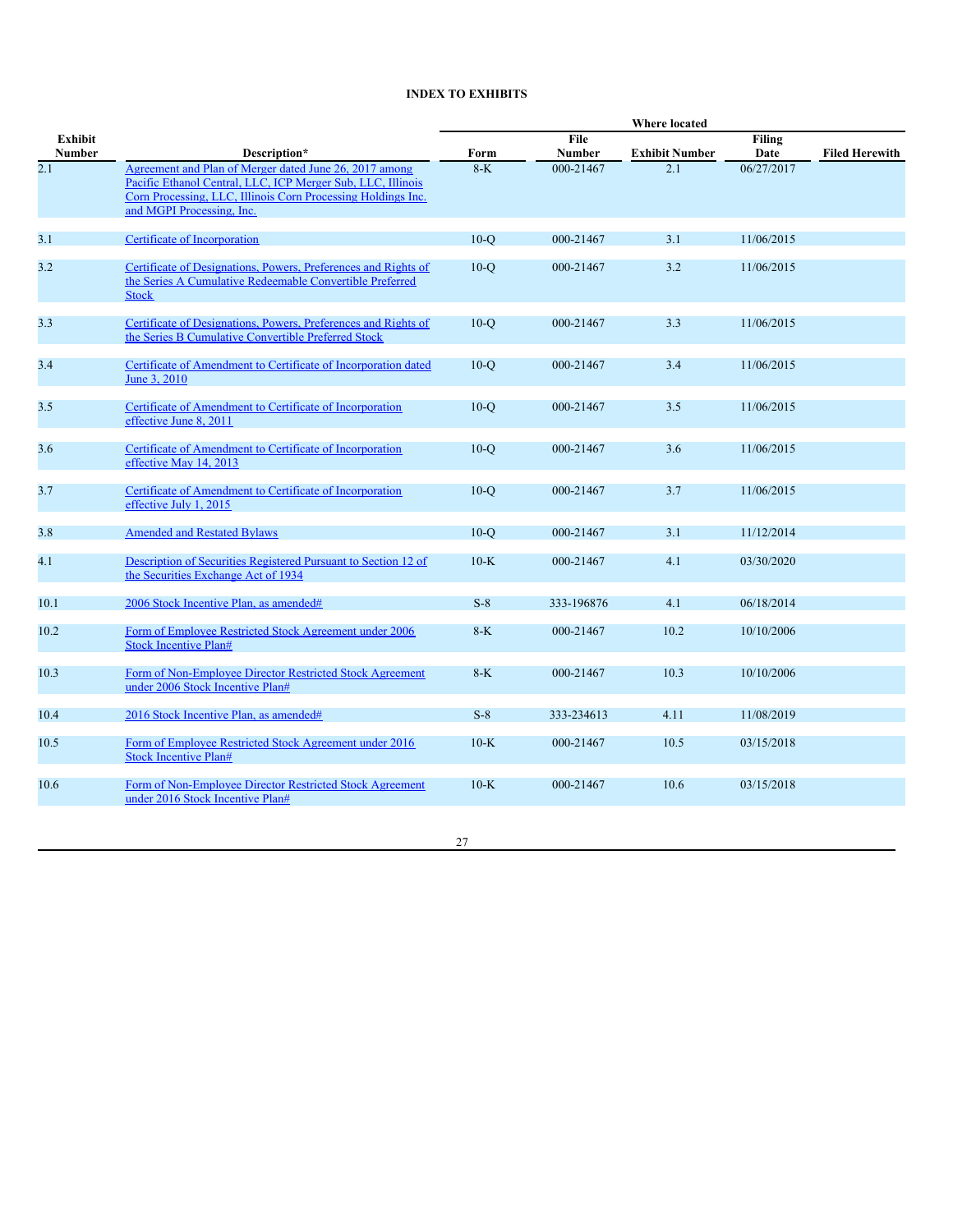|                |                                                                                                                                           |        |               | Where located         |               |                       |
|----------------|-------------------------------------------------------------------------------------------------------------------------------------------|--------|---------------|-----------------------|---------------|-----------------------|
| <b>Exhibit</b> |                                                                                                                                           |        | File          |                       | <b>Filing</b> |                       |
| <b>Number</b>  | Description*                                                                                                                              | Form   | <b>Number</b> | <b>Exhibit Number</b> | Date          | <b>Filed Herewith</b> |
| 10.7           | Amended and Restated Executive Employment Agreement<br>dated November 7, 2016 between the Registrant and Neil M.<br>Koehler#              | $10-K$ | 000-21467     | 10.7                  | 03/15/2017    |                       |
| 10.8           | <b>Amended and Restated Executive Employment Agreement</b><br>dated November 7, 2016 between the Registrant and<br>Christopher W. Wright# | $10-K$ | 000-21467     | 10.8                  | 03/15/2017    |                       |
| 10.9           | Amended and Restated Executive Employment Agreement<br>dated November 7, 2016 between the Registrant and Bryon T.<br>McGregor#            | $10-K$ | 000-21467     | 10.9                  | 03/15/2017    |                       |
| 10.10          | Amended and Restated Executive Employment Agreement<br>dated November 7, 2016 between the Registrant and Michael<br>D. Kandris#           | $10-K$ | 000-21467     | 10.10                 | 03/15/2017    |                       |
| 10.11          | Amended and Restated Executive Employment Agreement<br>dated November 7, 2016 between the Registrant and Paul P.<br>Kohler#               | $10-K$ | 000-21467     | 10.11                 | 03/15/2017    |                       |
| 10.12          | Amended and Restated Executive Employment Agreement<br>dated November 7, 2016 between the Registrant and James R.<br>Sneed#               | $10-K$ | 000-21467     | 10.12                 | 03/15/2017    |                       |
| 10.13          | Pacific Ethanol. Inc. 2019 Short-Term Incentive Plan<br>Description#                                                                      | $10-o$ | 000-21467     | 10.8                  | 05/03/2019    |                       |
| 10.14          | Form of Indemnity Agreement between the Registrant and<br>each of its Executive Officers and Directors#                                   | $10-K$ | 000-21467     | 10.46                 | 03/31/2010    |                       |
| 10.15          | Pacific Ethanol, Inc. Policy for Recoupment of Incentive<br>Compensation dated March 29, 2018#                                            | $10-K$ | 000-21467     | 10.17                 | 03/18/2019    |                       |
| 10.16          | Form of Clawback Policy Acknowledgement and Agreement#                                                                                    | $10-K$ | 000-21467     | 10.18                 | 03/18/2019    |                       |
| 10.17          | Registration Rights Agreement dated March 27, 2008 between<br>the Registrant and Lyles United, LLC                                        | $8-K$  | 000-21467     | 10.4                  | 03/27/2008    |                       |
| 10.18          | Letter Agreement dated March 27, 2008 between the<br><b>Registrant and Lyles United, LLC</b>                                              | $8-K$  | 000-21467     | 10.5                  | 03/27/2008    |                       |
| 10.19          | Letter Agreement dated May 22, 2008 among the Registrant,<br>Neil M. Koehler, Bill Jones, Paul P. Koehler and Thomas D.<br>Koehler#       | $8-K$  | 000-21467     | 10.3                  | 05/23/2008    |                       |
|                |                                                                                                                                           |        |               |                       |               |                       |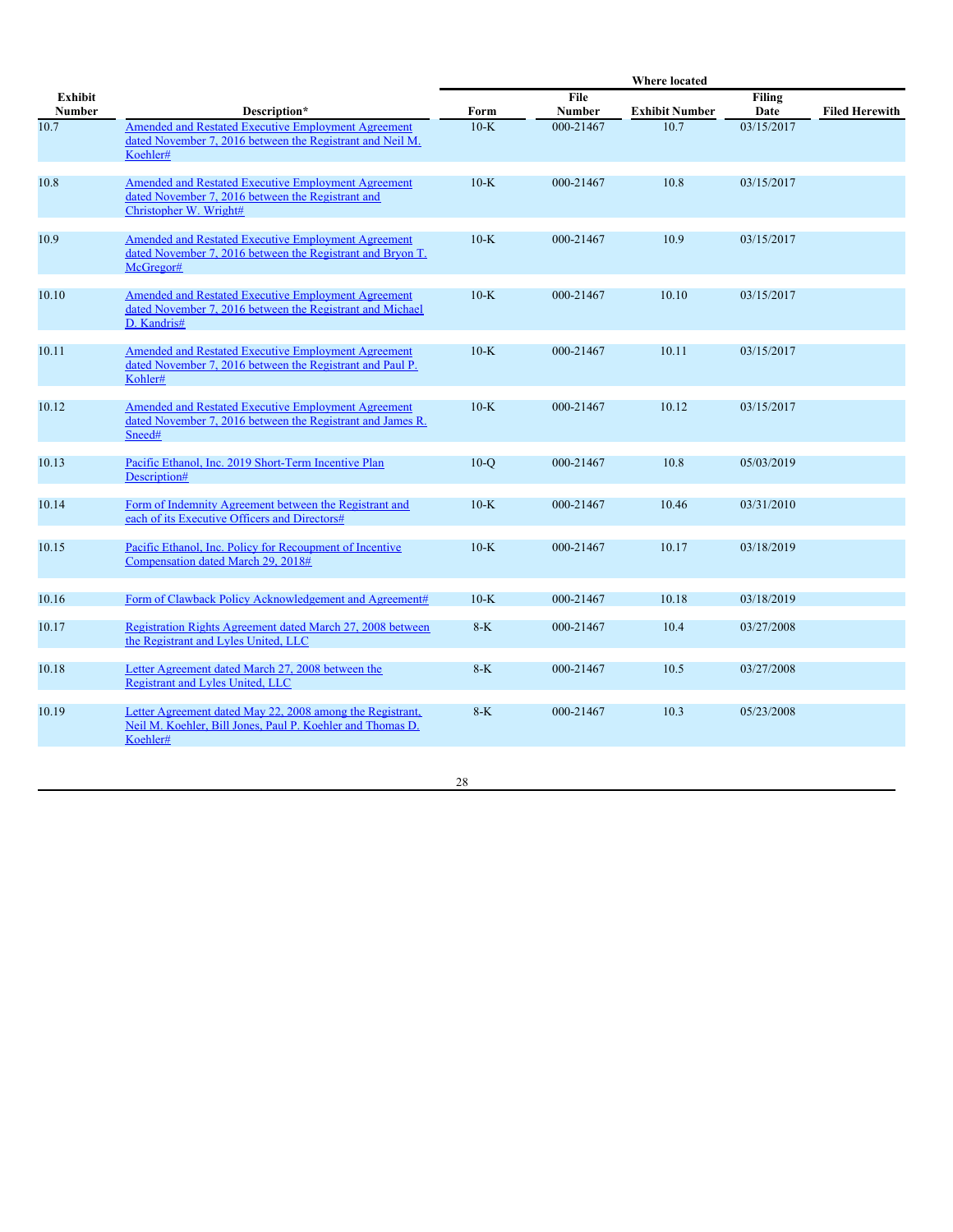|                          |                                                                                                                                                                                                                                                                                          |       |                | <b>Where located</b>  |                |                       |
|--------------------------|------------------------------------------------------------------------------------------------------------------------------------------------------------------------------------------------------------------------------------------------------------------------------------------|-------|----------------|-----------------------|----------------|-----------------------|
| <b>Exhibit</b><br>Number | Description*                                                                                                                                                                                                                                                                             | Form  | File<br>Number | <b>Exhibit Number</b> | Filing<br>Date | <b>Filed Herewith</b> |
| 10.20                    | Senior Secured Note Amendment Agreement dated as of<br>December 22, 2019 among the Registrant and the noteholders<br>named therein                                                                                                                                                       | $8-K$ | 000-21467      | 10.1                  | 12/26/2019     |                       |
| 10.21                    | Form of Amended and Restated Senior Secured Note for an<br>aggregate principal amount of \$65,649,177.91 issued on<br>December 22, 2019 pursuant to the Senior Secured Note<br>Amendment Agreement dated December 22, 2019 among the<br>Registrant and the noteholders named therein     | $8-K$ | 000-21467      | 10.2                  | 12/26/2019     |                       |
| 10.22                    | Note Amendment dated as of March 20, 2020 by and among<br>Pacific Ethanol, Inc. and the noteholders named therein                                                                                                                                                                        | $8-K$ | 000-21467      | 10.3                  | 03/26/2020     |                       |
| 10.23                    | Form of Warrant to Purchase Common Stock for an aggregate<br>of up to 5.500,000 shares issued on December 22, 2019<br>pursuant to the Senior Secured Note Amendment Agreement<br>dated December 22, 2019 among the Registrant and the<br>noteholders named therein                       | $8-K$ | 000-21467      | 10.3                  | 12/26/2019     |                       |
| 10.24                    | Registration Rights Agreement dated as of December 22,<br>2019 among the Registrant and the holders named therein                                                                                                                                                                        | $8-K$ | 000.21467      | 10.4                  | 12/26/2019     |                       |
| 10.25                    | Security Agreement dated December 15, 2016 among Pacific<br>Ethanol, Inc., Cortland Capital Market Services LLC and the<br>holders of Pacific Ethanol, Inc.'s Senior Secured Notes                                                                                                       | $8-K$ | 000-21467      | 10.4                  | 12/20/2016     |                       |
| 10.26                    | First Amendment to Security Agreement dated June 30, 2017<br>among Pacific Ethanol, Inc., Cortland Capital Market Services<br>LLC and the holders of Pacific Ethanol, Inc.'s Senior Secured<br><b>Notes</b>                                                                              | $8-K$ | 000-21467      | 10.5                  | 07/05/2017     |                       |
| 10.27                    | Second Amendment to Security Agreement dated as of<br>December 22, 2019 among the Registrant, the holders named<br>therein and Cortland Capital Market Services LLC                                                                                                                      | $8-K$ | 000-21467      | 10.5                  | 12/26/2019     |                       |
| 10.28                    | Third Amendment to Security Agreement effective as of<br>March 20, 2020 by and among Pacific Ethanol, Inc., each of<br>the holders and new holders named therein, Cortland Products<br>Corp. as successor agent and Cortland Capital Market<br>Services LLC as existing collateral agent | $8-K$ | 000-21467      | 10.10                 | 03/26/2020     |                       |
|                          |                                                                                                                                                                                                                                                                                          |       |                |                       |                |                       |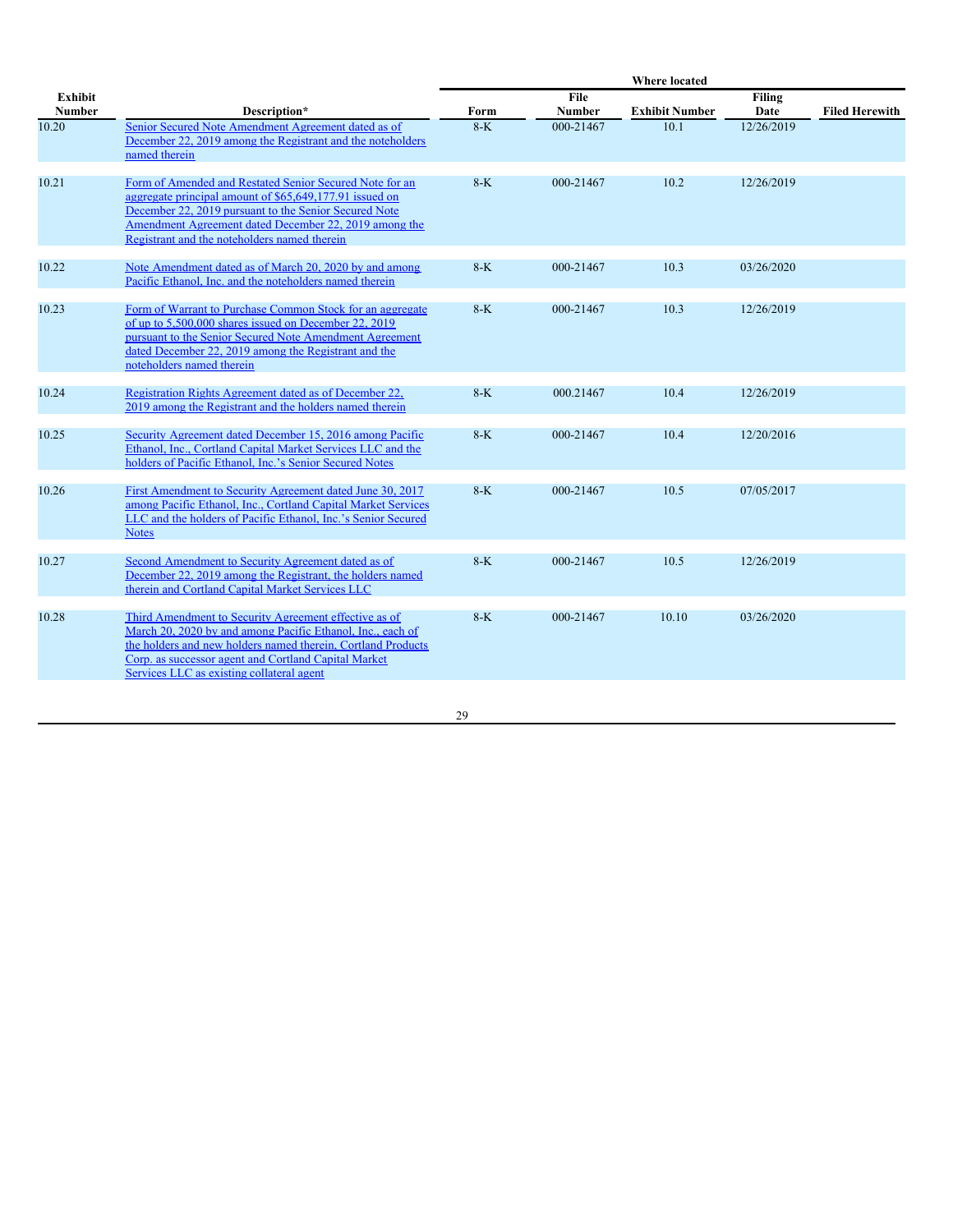|                                 |                                                                                                                                                                                                         |        |                | <b>Where located</b>  |                |                       |
|---------------------------------|---------------------------------------------------------------------------------------------------------------------------------------------------------------------------------------------------------|--------|----------------|-----------------------|----------------|-----------------------|
| <b>Exhibit</b><br><b>Number</b> | Description*                                                                                                                                                                                            | Form   | File<br>Number | <b>Exhibit Number</b> | Filing<br>Date | <b>Filed Herewith</b> |
| 10.29                           | Credit Agreement dated December 15, 2016 among Pacific<br>Ethanol Pekin, Inc., 1 <sup>st</sup> Farm Credit Services, PCA and<br>CoBank, ACB                                                             | $8-K$  | 000-21467      | 10.5                  | 12/20/2016     |                       |
| 10.30                           | Amendment No. 1 to Credit Agreement dated March 1, 2017<br>among Pacific Ethanol Pekin, LLC, 1 <sup>st</sup> Farm Credit Services,<br>PCA and CoBank, ACB                                               | $10-K$ | 000-21467      | 10.31                 | 03/15/2018     |                       |
| 10.31                           | Amendment No. 2 to Credit Agreement dated August 7, 2017<br>among Pacific Ethanol Pekin, LLC, 1 <sup>st</sup> Farm Credit Services.<br>PCA and CoBank, ACB                                              | $8-K$  | 000-21467      | 10.1                  | 08/11/2017     |                       |
| 10.32                           | Amendment No. 3 to Credit Agreement dated March 30, 2018<br>among Pacific Ethanol Pekin, LLC, Compeer Financial, PCA,<br>as successor by merger to 1st Farm Credit Services, PCA, and<br>CoBank, ACB    | $8-K$  | 000-21467      | 10.1                  | 04/05/2018     |                       |
| 10.33                           | Amendment No. 4 to Credit Agreement dated March 20, 2019<br>among Pacific Ethanol Pekin, LLC, Compeer Financial, PCA,<br>as successor by merger to 1st Farm Credit Services, PCA, and<br>CoBank, ACB    | $10-o$ | 000-21467      | 10.1                  | 05/03/2019     |                       |
| 10.34                           | Amendment No. 5 to Credit Agreement dated July 15, 2019<br>among Pacific Ethanol Pekin, LLC, Compeer Financial, PCA,<br>as successor by merger to 1st Farm Credit Services, PCA, and<br>CoBank, ACB     | $8-K$  | 000-21467      | 10.1                  | 07/19/2019     |                       |
| 10.35                           | Amendment No. 6 to Credit Agreement dated November 15,<br>2019 by and among Pacific Ethanol Pekin, LLC, Compeer<br>Financial, PCA and CoBank, ACB                                                       | $8-K$  | 000-21467      | 10.1                  | 11/19/2019     |                       |
| 10.36                           | First Amendment to Amendment No. 6 to Credit Agreement<br>and Other Loan Documents dated as of December 15, 2019 by<br>and among Pacific Ethanol Pekin, LLC, Compeer Financial,<br>PCA, and CoBank, ACB | $8-K$  | 000-21467      | 10.1                  | 12/26/2019     |                       |
| 10.37                           | Amendment No. 7 to Credit Agreement and Waiver dated<br>December 20, 2019 among Pacific Ethanol Pekin, LLC,<br>Compeer Financial, PCA and CoBank, ACB                                                   | $S-1$  | 333-235990     | 10.50                 | 01/21/2020     |                       |
| 10.38                           | Amendment No. 8 to Credit Agreement dated as of March 20,<br>2020 by and among Pacific Ethanol Pekin, LLC, Compeer<br>Financial, PCA and CoBank, ACB                                                    | $8-K$  | 000-21467      | 10.2                  | 03/26/2020     |                       |
|                                 |                                                                                                                                                                                                         |        |                |                       |                |                       |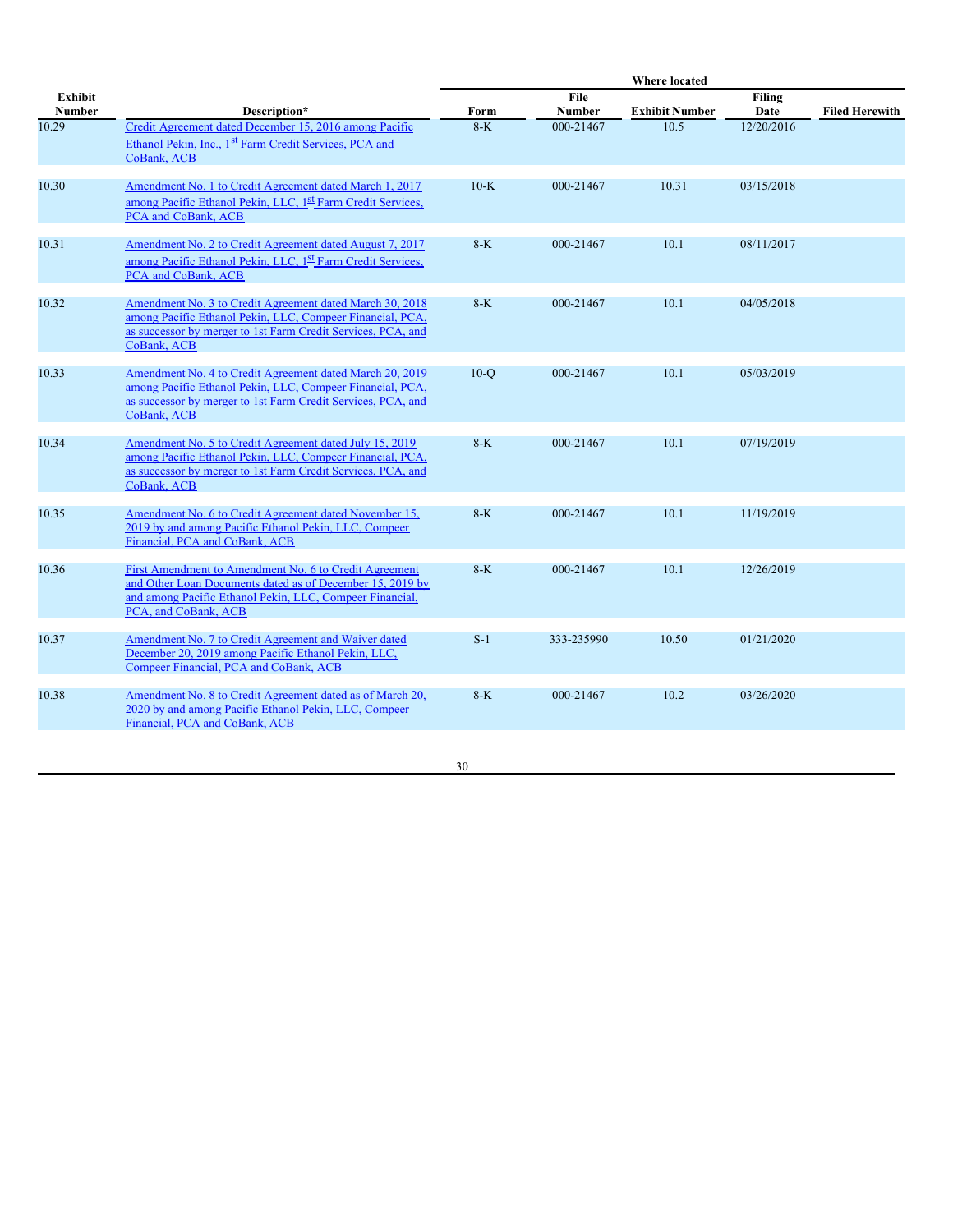|                                 |                                                                                                                                                                                  |        |                       | <b>Where located</b>  |                |                       |
|---------------------------------|----------------------------------------------------------------------------------------------------------------------------------------------------------------------------------|--------|-----------------------|-----------------------|----------------|-----------------------|
| <b>Exhibit</b><br><b>Number</b> | Description*                                                                                                                                                                     | Form   | File<br><b>Number</b> | <b>Exhibit Number</b> | Filing<br>Date | <b>Filed Herewith</b> |
| 10.39                           | Third Amended and Restated Revolving Term Note dated<br>December 20, 2019 by Pacific Ethanol Pekin, LLC in favor of<br><b>Compeer Financial, PCA</b>                             | $S-1$  | 333-235990            | 10.64                 | 01/21/2020     |                       |
| 10.40                           | Fourth Amended and Restated Term Note dated December<br>20, 2019 by Pacific Ethanol Pekin, LLC in favor of Compeer<br>Financial, PCA                                             | $S-1$  | 333-235990            | 10.65                 | 01/21/2020     |                       |
| 10.41                           | Security Agreement dated December 15, 2016 between<br>Pacific Ethanol Pekin, Inc. and CoBank, ACB                                                                                | $8-K$  | 000-21467             | 10.6                  | 12/20/2016     |                       |
| 10.42                           | Amendment to Security Agreement dated December 20, 2019<br>by and between Pacific Ethanol Pekin, LLC and CoBank,<br>ACB for the benefit of Compeer Financial, PCA                | $S-1$  | 333-235990            | 10.53                 | 01/21/2020     |                       |
| 10.43                           | Amendment to Illinois Future Advance Real Estate Mortgage<br>dated December 20, 2019 by and between Pacific Ethanol<br>Pekin, LLC and Compeer Financial, PCA                     | $S-1$  | 333-235990            | 10.61                 | 01/21/2020     |                       |
| 10.44                           | Guaranty and Contribution Agreement by Pacific Ethanol<br>Pekin, LLC dated March 20, 2019 in favor of Compeer<br>Financial, PCA and CoBank, ACB                                  | $10-Q$ | 000-21467             | 10.5                  | 05/03/2019     |                       |
| 10.45                           | Guaranty by Pacific Ethanol Pekin, LLC dated December 20,<br>2019 in favor of Compeer Financial, PCA and CoBank, ACB                                                             | $S-1$  | 333-235990            | 10.56                 | 01/21/2020     |                       |
| 10.46                           | Amended and Restated Guaranty and Contribution Agreement<br>dated December 20, 2019 by Pacific Ethanol Central, LLC for<br>the benefit of Compeer Financial, PCA and CoBank, ACB | $S-1$  | 333-235990            | 10.55                 | 01/21/2020     |                       |
| 10.47                           | Pledge Agreement dated December 20, 2019 by and among<br>Pacific Ethanol Central, LLC, Pacific Ethanol Pekin, LLC and<br>CoBank, ACB                                             | $S-1$  | 333-235990            | 10.57                 | 01/21/2020     |                       |
| 10.48                           | Security Agreement dated March 20, 2019 by and among<br>Pacific Ethanol Pekin, LLC, Compeer Financial PCA and<br><b>CoBank ACB</b>                                               | $10-Q$ | 000-21467             | 10.4                  | 05/03/2019     |                       |
| 10.49                           | First Amendment to Security Agreement dated December 20,<br>2019 by and between Pacific Ethanol Central, LLC and<br>CoBank, ACB for the benefit of Compeer Financial, PCA        | $S-1$  | 333-235990            | 10.52                 | 01/21/2020     |                       |
|                                 |                                                                                                                                                                                  |        |                       |                       |                |                       |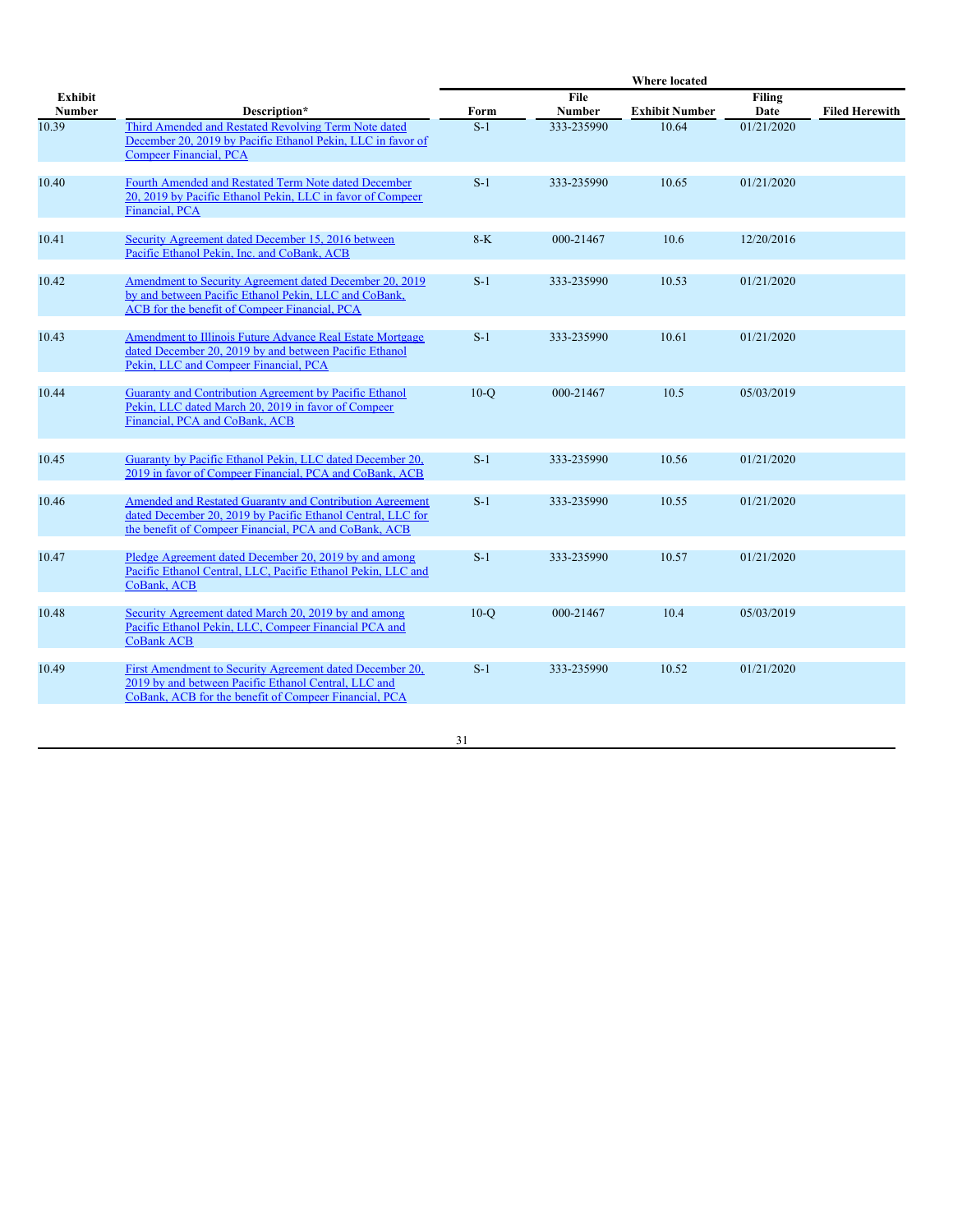|                          |                                                                                                                                                                                                                                 |        |                       | Where located         |                |                       |
|--------------------------|---------------------------------------------------------------------------------------------------------------------------------------------------------------------------------------------------------------------------------|--------|-----------------------|-----------------------|----------------|-----------------------|
| Exhibit<br><b>Number</b> | Description*                                                                                                                                                                                                                    | Form   | File<br><b>Number</b> | <b>Exhibit Number</b> | Filing<br>Date | <b>Filed Herewith</b> |
| 10.50                    | Working Capital Maintenance Agreement dated December 15.<br>2016 between Pacific Ethanol, Inc. and CoBank, ACB                                                                                                                  | $8-K$  | 000-21467             | 10.9                  | 12/20/2016     |                       |
| 10.51                    | Pledge Agreement dated March 20, 2019 by and among<br>Pacific Ethanol Central, LLC, Pacific Aurora, LLC and<br>CoBank, ACB                                                                                                      | $10-Q$ | 000-21467             | 10.6                  | 05/03/2019     |                       |
| 10.52                    | First Amendment to Pledge Agreement dated December 20,<br>2019 by and among Pacific Ethanol Central, LLC, Pacific<br>Aurora, LLC and CoBank, ACB                                                                                | $S-1$  | 333-235990            | 10.59                 | 01/21/2020     |                       |
| 10.53                    | Security Agreement dated March 20, 2020 by and between<br>Pacific Ethanol Central, LLC and Cortland Products Corp.                                                                                                              | $8-K$  | 000-21467             | 10.5                  | 03/26/2020     |                       |
| 10.54                    | Pledge Agreement dated March 20, 2020 by and among<br>Pacific Ethanol Central, LLC, Illinois Corn Processing, LLC<br>and Cortland Products Corp.                                                                                | $8-K$  | 000-21467             | 10.6                  | 03/26/2020     |                       |
| 10.55                    | Pledge Agreement dated March 20, 2020 by and among<br>Pacific Ethanol Central, LLC, Pacific Ethanol Pekin, LLC and<br><b>Cortland Products Corp.</b>                                                                            | $8-K$  | 000-21467             | 10.7                  | 03/26/2020     |                       |
| 10.56                    | Pledge Agreement dated March 20, 2020 by and among<br>Pacific Ethanol Central, LLC, Pacific Aurora, LLC and<br><b>Cortland Products Corp.</b>                                                                                   | $8-K$  | 000-21467             | 10.8                  | 03/26/2020     |                       |
| 10.57                    | Security Agreement dated March 20, 2020 by and among<br>Pacific Ethanol West, LLC, PE Op Co. and Cortland Products<br>Corp.                                                                                                     | $8-K$  | 000-21467             | 10.9                  | 03/26/2020     |                       |
| 10.58                    | Second Amended and Restated Credit Agreement dated<br>August 2, 2017 among Kinergy Marketing LLC, Pacific Ag.<br>Products, LLC, Wells Fargo Bank, National Association, and<br>the parties thereto from time to time as lenders | $8-K$  | 000-21467             | 10.1                  | 08/08/2017     |                       |
| 10.59                    | Amendment No. 1 to Second Amended and Restated Credit<br>Agreement dated March 27, 2019 by and among Kinergy<br>Marketing LLC, Pacific Ag. Products, LLC and Wells Fargo<br><b>Bank, National Association</b>                   | $10-o$ | 000-21467             | 10.7                  | 05/03/2019     |                       |
|                          |                                                                                                                                                                                                                                 |        |                       |                       |                |                       |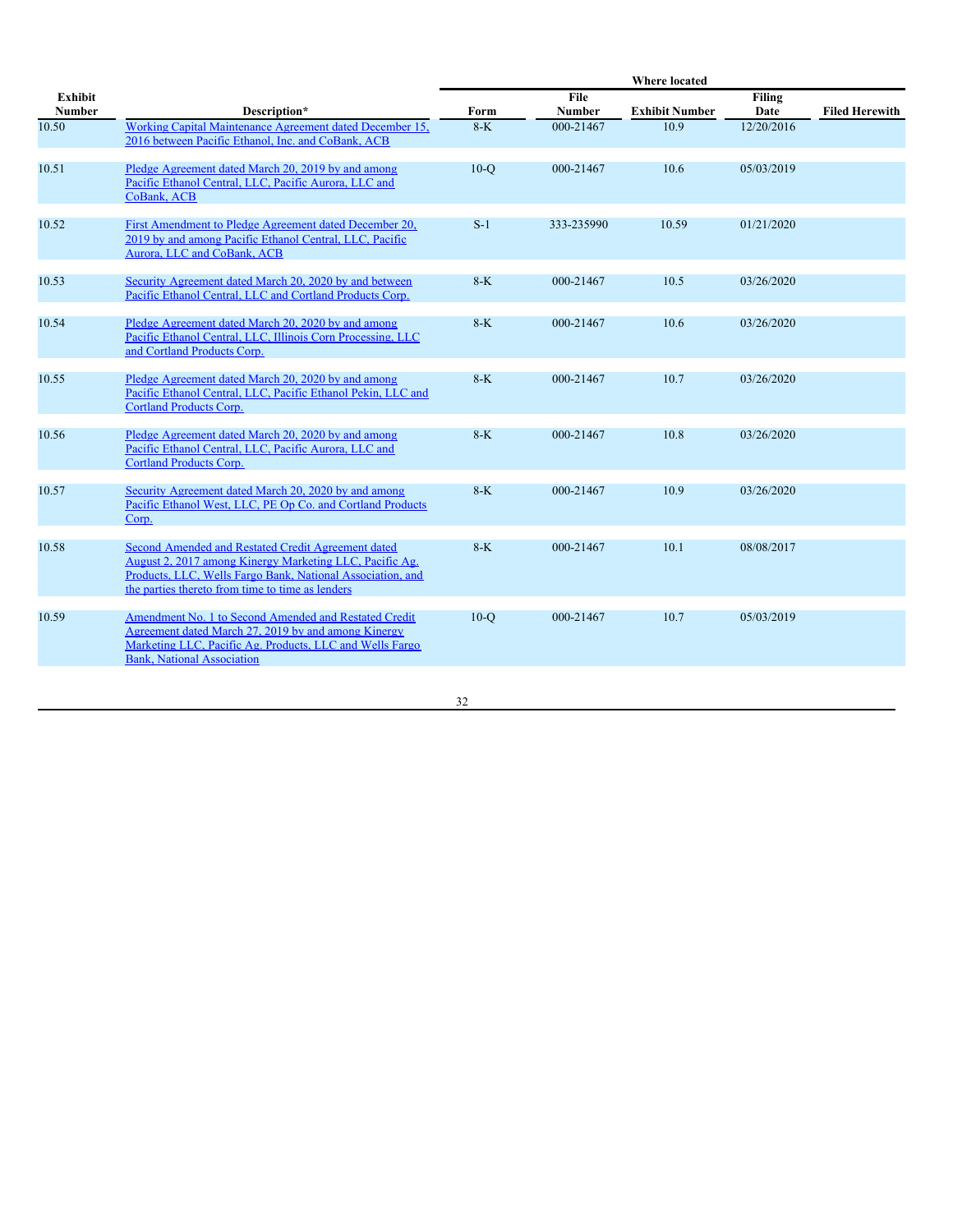|                                 |                                                                                                                                                                                                                                                                   | Where located |                       |                       |                       |                       |
|---------------------------------|-------------------------------------------------------------------------------------------------------------------------------------------------------------------------------------------------------------------------------------------------------------------|---------------|-----------------------|-----------------------|-----------------------|-----------------------|
| <b>Exhibit</b><br><b>Number</b> | Description*                                                                                                                                                                                                                                                      | Form          | File<br><b>Number</b> | <b>Exhibit Number</b> | <b>Filing</b><br>Date | <b>Filed Herewith</b> |
| 10.60                           | Amendment No. 2 to Second Amended and Restated Credit<br>Agreement dated July 31, 2019 by and among Kinergy<br>Marketing LLC, Pacific Ag. Products, LLC, the parties thereto<br>from time to time as lenders and Wells Fargo Bank, National<br><b>Association</b> | $8-K$         | 000-21467             | 10.1                  | 08/06/2019            |                       |
| 10.61                           | Amendment No. 3 to Second Amended and Restated Credit<br>Agreement dated November 19, 2019 by and among Kinergy<br>Marketing LLC, Pacific Ag. Products, LLC, the parties thereto<br>from time to time as lenders and Wells Fargo Bank, National<br>Association    | $10-K$        | 000-21467             | 10.61                 | 03/30/2020            |                       |
| 10.62                           | Second Amended and Restated Guarantee dated August 2,<br>2017 by Pacific Ethanol, Inc. in favor of Wells Fargo Bank,<br>National Association, for and on behalf of the lenders                                                                                    | $8-K$         | 000-21467             | 10.2                  | 08/08/2017            |                       |
| 10.63                           | Credit Agreement dated September 15, 2017 between Illinois<br>Corn Processing, LLC, Compeer Financial, PCA and CoBank,<br>ACB                                                                                                                                     | $8-K$         | 000-21467             | 10.1                  | 09/21/2017            |                       |
| 10.64                           | Amendment No. 1 to Credit Agreement and Waiver dated<br>December 20, 2019 among Illinois Corn Processing, LLC,<br>Compeer Financial, PCA and CoBank, ACB                                                                                                          | $S-1$         | 333-235990            | 10.49                 | 01/21/2020            |                       |
| 10.65                           | Amendment No. 1 to Credit Agreement dated as of March 20,<br>2020 by and among Illinois Corn Processing, LLC, Compeer<br>Financial, PCA and CoBank, ACB                                                                                                           | $8-K$         | 000-21467             | 10.1                  | 03/26/2020            |                       |
| 10.66                           | Amended and Restated Term Note dated December 20, 2019<br>by Illinois Corn Processing, LLC in favor of Compeer<br>Financial, PCA                                                                                                                                  | $S-1$         | 333-235990            | 10.62                 | 01/21/2020            |                       |
| 10.67                           | Amended and Restated Revolving Term Note dated December<br>20, 2019 by Illinois Corn Processing, LLC in favor of<br><b>Compeer Financial, PCA</b>                                                                                                                 | $S-1$         | 333-235990            | 10.63                 | 01/21/2020            |                       |
| 10.68                           | Illinois Future Advance Real Estate Mortgage dated<br>September 15, 2017 by Illinois Corn Processing, LLC in favor<br>of CoBank, ACB                                                                                                                              | $8-K$         | 000-21467             | 10.4                  | 09/21/2017            |                       |
|                                 |                                                                                                                                                                                                                                                                   |               |                       |                       |                       |                       |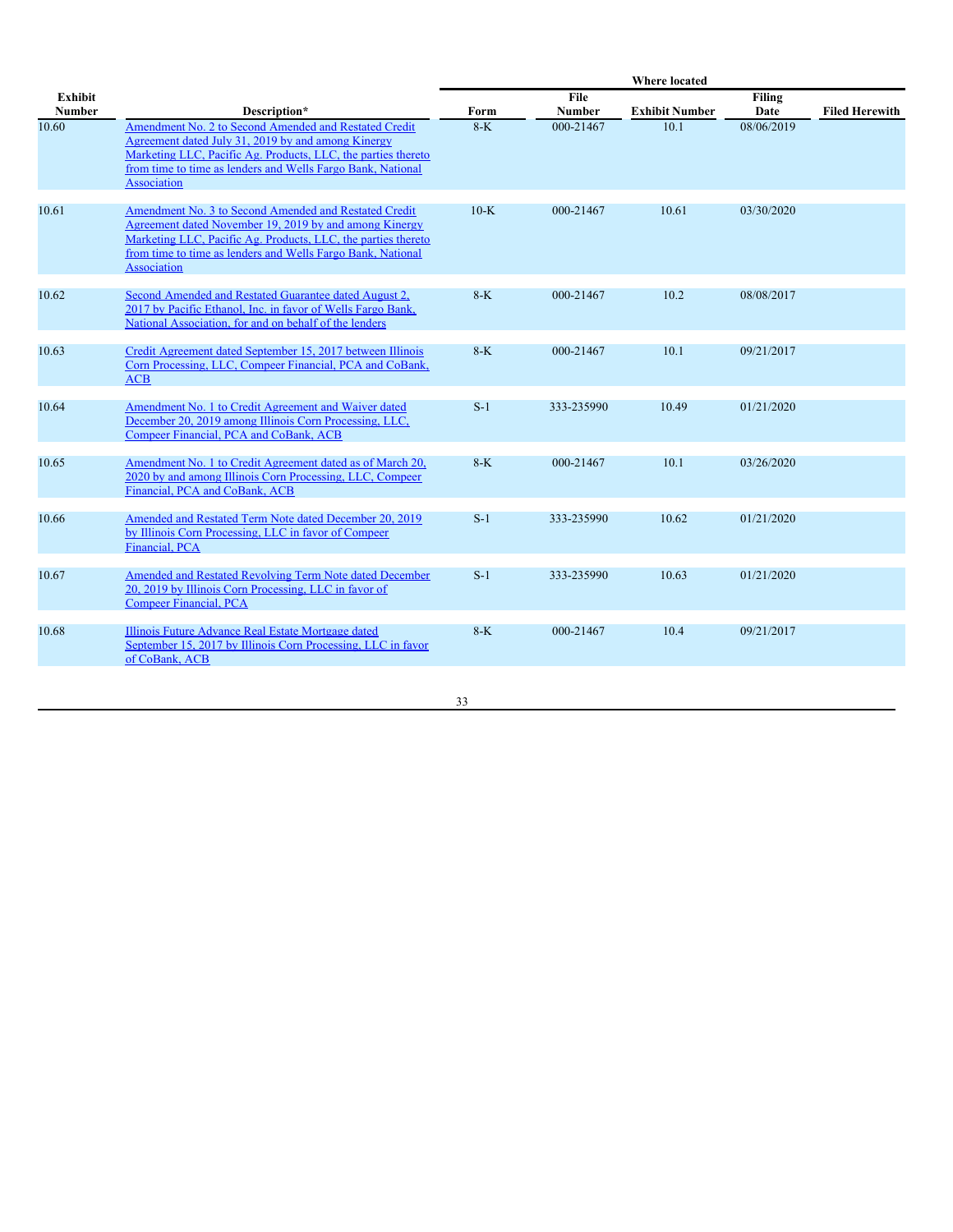|                          |                                                                                                                                                                                                             |       |                | <b>Where located</b>  |                       |                       |
|--------------------------|-------------------------------------------------------------------------------------------------------------------------------------------------------------------------------------------------------------|-------|----------------|-----------------------|-----------------------|-----------------------|
| Exhibit<br><b>Number</b> | Description*                                                                                                                                                                                                | Form  | File<br>Number | <b>Exhibit Number</b> | <b>Filing</b><br>Date | <b>Filed Herewith</b> |
| 10.69                    | Amendment to Illinois Future Advance Real Estate Mortgage<br>dated December 20, 2019 by and between Illinois Corn<br>Processing, LLC and Compeer Financial, PCA                                             | $S-1$ | 333-235990     | 10.60                 | 01/21/2020            |                       |
| 10.70                    | Security Agreement dated September 15, 2017 by Illinois<br>Corn Processing, LLC in favor of CoBank, ACB                                                                                                     | $8-K$ | 000-21467      | 10.5                  | 09/21/2017            |                       |
| 10.71                    | First Amendment to Security Agreement dated December 20,<br>2019 by and between Illinois Corn Processing, LLC and<br>CoBank, ACB for the benefit of Compeer Financial, PCA                                  | $S-1$ | 333-235990     | 10.51                 | 01/21/2020            |                       |
| 10.72                    | Guaranty by Illinois Corn Processing, LLC dated December<br>20, 2019 in favor of Compeer Financial, PCA and CoBank,<br><b>ACB</b>                                                                           | $S-1$ | 333-235990     | 10.54                 | 01/21/2020            |                       |
| 10.73                    | Pledge Agreement dated December 20, 2019 by and among<br>Pacific Ethanol Central, LLC, Illinois Corn Processing, LLC<br>and CoBank, ACB                                                                     | $S-1$ | 333-235990     | 10.58                 | 01/21/2020            |                       |
| 10.74                    | Security Agreement dated March 20, 2020 by Illinois Corn<br>Processing, LLC in favor of Cortland Products Corp.                                                                                             | $8-K$ | 000-21467      | 10.4                  | 03/26/2020            |                       |
| 10.75                    | Security Agreement effective as of March 20, 2020 by and<br>between Pacific Ethanol, Inc. and CoBank, ACB                                                                                                   | $8-K$ | 000-21467      | 10.11                 | 03/26/2020            |                       |
| 10.76                    | Intercreditor Agreement dated as of March 20, 2020 by and<br>among Cortland Products Corp., CoBank, ACB, Pacific<br>Ethanol. Inc. and the grantors named therein                                            | $8-K$ | 000-21467      | 10.12                 | 03/26/2020            |                       |
| 10.77                    | Intercreditor Agreement dated as of March 20, 2020 between<br>the Pekin Lenders and the ICP Lenders named therein                                                                                           | $8-K$ | 000-21467      | 10.13                 | 03/26/2020            |                       |
| 10.78                    | At Market Issuance Sales Agreement dated as of September<br>19, 2019, by and between the Company and H.C. Wainwright<br>&Co., LLC                                                                           | $8-K$ | 000-21467      | 10.1                  | 09/19/2019            |                       |
| 10.79                    | Membership Interest Purchase Agreement dated February 28,<br>2020 by and among Pacific Ethanol Central, LLC, Pacific<br>Aurora, LLC and Aurora Cooperative Elevator Company                                 | $8-K$ | 000-21467      | 10.1                  | 03/05/2020            |                       |
| 10.80                    | First Amendment to Membership Interest Purchase Agreement<br>dated as of March 17, 2020 by and among Pacific Ethanol<br>Central, LLC, Pacific Aurora, LLC and Aurora Cooperative<br><b>Elevator Company</b> | $8-K$ | 000-21467      | 10.1                  | 04/21/2020            |                       |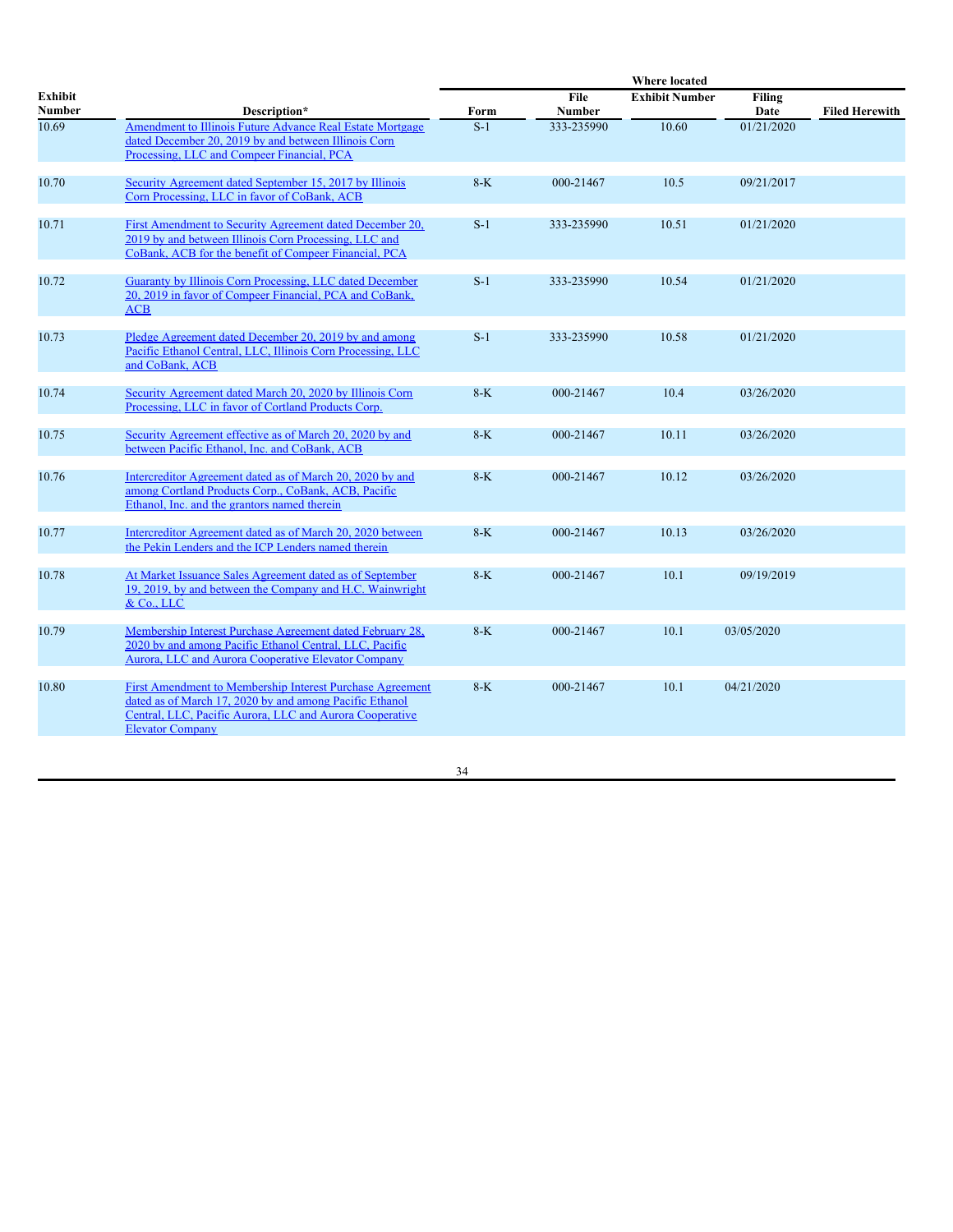|                                 |                                                                                                                                                                                                              | <b>Where located</b> |                       |                       |                       |                       |
|---------------------------------|--------------------------------------------------------------------------------------------------------------------------------------------------------------------------------------------------------------|----------------------|-----------------------|-----------------------|-----------------------|-----------------------|
| <b>Exhibit</b><br><b>Number</b> | Description*                                                                                                                                                                                                 | Form                 | File<br><b>Number</b> | <b>Exhibit Number</b> | <b>Filing</b><br>Date | <b>Filed Herewith</b> |
| 10.81                           | Second Amendment to Membership Interest Purchase<br>Agreement dated as of March 31, 2020 by and among Pacific<br>Ethanol Central, LLC, Pacific Aurora, LLC and Aurora<br><b>Cooperative Elevator Company</b> | $8-K$                | 000-21467             | 10.2                  | 04/21/2020            |                       |
| 10.82                           | Third Amendment to Membership Interest Purchase<br>Agreement dated as of April 15, 2020 by and among Pacific<br>Ethanol Central, LLC, Pacific Aurora, LLC and Aurora<br><b>Cooperative Elevator Company</b>  | $8-K$                | 000-21467             | 10.3                  | 04/21/2020            |                       |
| 10.83                           | Secured Promissory Note (Negotiable) dated April 15, 2020 in<br>the amount of \$8,580,000 by Pacific Aurora, LLC in favor of<br>Pacific Ethanol Central, LLC                                                 | $8-K$                | 000-21467             | 10.4                  | 04/21/2020            |                       |
| 10.84                           | Secured Promissory Note (Non-Negotiable) dated April 15,<br>2020 in the amount of \$7,920,000 by Pacific Aurora, LLC in<br>favor of Pacific Ethanol Central, LLC                                             | $8-K$                | 000-21467             | 10.5                  | 04/21/2020            |                       |
| 10.85                           | Assignment of Notes and Deeds of Trust dated as of April 15,<br>2020 by and among Pacific Ethanol Central, LLC, Pacific<br>Aurora, LLC and CoBank, ACB                                                       | $8-K$                | 000-21467             | 10.6                  | 04/21/2020            |                       |
| 10.86                           | Partial Release of Collateral Letter dated April 15, 2020 by<br>CoBank, ACB                                                                                                                                  | $8-K$                | 000-21467             | 10.7                  | 04/21/2020            |                       |
| 10.87                           | Partial Release of Collateral Letter dated April 15, 2020 by<br>Cortland Products Corp. and the Noteholders named therein                                                                                    | $8-K$                | 000-21467             | 10.8                  | 04/21/2020            |                       |
| 21.1                            | Subsidiaries of the Registrant                                                                                                                                                                               |                      |                       |                       |                       | X                     |
| 23.1                            | Consent of Independent Registered Public Accounting Firm                                                                                                                                                     | $10-K$               | 000-21467             | 23.1                  | 03/30/2020            |                       |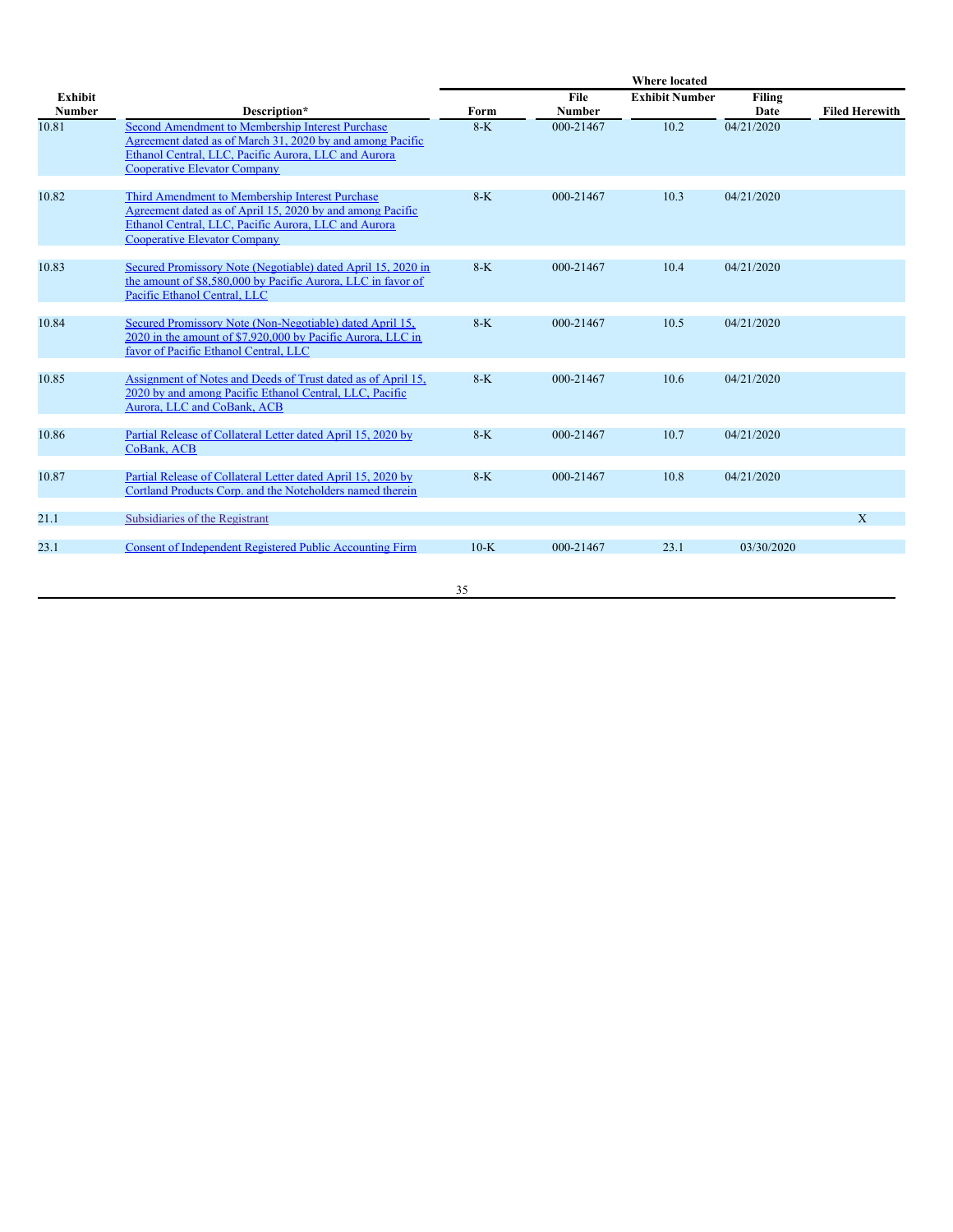| Exhibit<br><b>Number</b> | Description*                                                                                                                                                                        | Form   | File<br><b>Number</b> | <b>Exhibit Number</b> | <b>Filing</b><br>Date | <b>Filed Herewith</b> |
|--------------------------|-------------------------------------------------------------------------------------------------------------------------------------------------------------------------------------|--------|-----------------------|-----------------------|-----------------------|-----------------------|
| 31.1                     | Certification Required by Rule 13a-14(a) of the Securities<br>Exchange Act of 1934, as amended, as Adopted Pursuant to<br>Section 302 of the Sarbanes-Oxley Act of 2002             | $10-K$ | 000-21467             | 31.1                  | 03/30/2020            |                       |
| 31.2                     | Certification Required by Rule 13a-14(a) of the Securities<br>Exchange Act of 1934, as amended, as Adopted Pursuant to<br>Section 302 of the Sarbanes-Oxley Act of 2002             | $10-K$ | 000-21467             | 31.2                  | 03/30/2020            |                       |
| 31.3                     | Certification Required by Rule 13a-14(a) of the Securities<br>Exchange Act of 1934, as amended, as Adopted Pursuant to<br>Section 302 of the Sarbanes-Oxley Act of 2002             |        |                       |                       |                       | X                     |
| 31.4                     | Certification Required by Rule 13a-14(a) of the Securities<br>Exchange Act of 1934, as amended, as Adopted Pursuant to<br>Section 302 of the Sarbanes-Oxley Act of 2002             |        |                       |                       |                       | X                     |
| 32.1                     | Certification of Chief Executive Officer and Chief Financial<br>Officer Pursuant to 18 U.S.C. Section 1350, as Adopted<br>Pursuant to Section 906 of the Sarbanes-Oxley Act of 2002 | $10-K$ | 000-21467             | 32.1                  | 03/30/2020            |                       |
| 101.INS                  | <b>XBRL Instance Document</b>                                                                                                                                                       | $10-K$ | 000-21467             | 101.INS               | 03/30/2020            |                       |
| 101.SCH                  | XBRL Taxonomy Extension Schema                                                                                                                                                      | $10-K$ | 000-21467             | 101.SCH               | 03/30/2020            |                       |
| 101.CAL                  | XBRL Taxonomy Extension Calculation Linkbase                                                                                                                                        | $10-K$ | 000-21467             | 101.CAL               | 03/30/2020            |                       |
| 101.DEF                  | XBRL Taxonomy Extension Definition Linkbase                                                                                                                                         | $10-K$ | 000-21467             | 101.DEF               | 03/30/2020            |                       |
| 101.LAB                  | XBRL Taxonomy Extension Label Linkbase                                                                                                                                              | $10-K$ | 000-21467             | 101.LAB               | 03/30/2020            |                       |
| 101.PRE                  | XBRL Taxonomy Extension Presentation Linkbase                                                                                                                                       | $10-K$ | 000-21467             | 101.PRE               | 03/30/2020            |                       |

<sup>(#)</sup> A contract, compensatory plan or arrangement to which a director or executive officer is a party or in which one or more directors or executive officers are eligible to participate.

(\*) Certain of the agreements filed as exhibits contain representations and warranties made by the parties thereto. The assertions embodied in such representations and warranties are not necessarily assertions of fact, but a mechanism for the parties to allocate risk. Accordingly, investors should not rely on the representations and warranties as characterizations of the actual state of facts or for any other purpose at the time they were made or otherwise.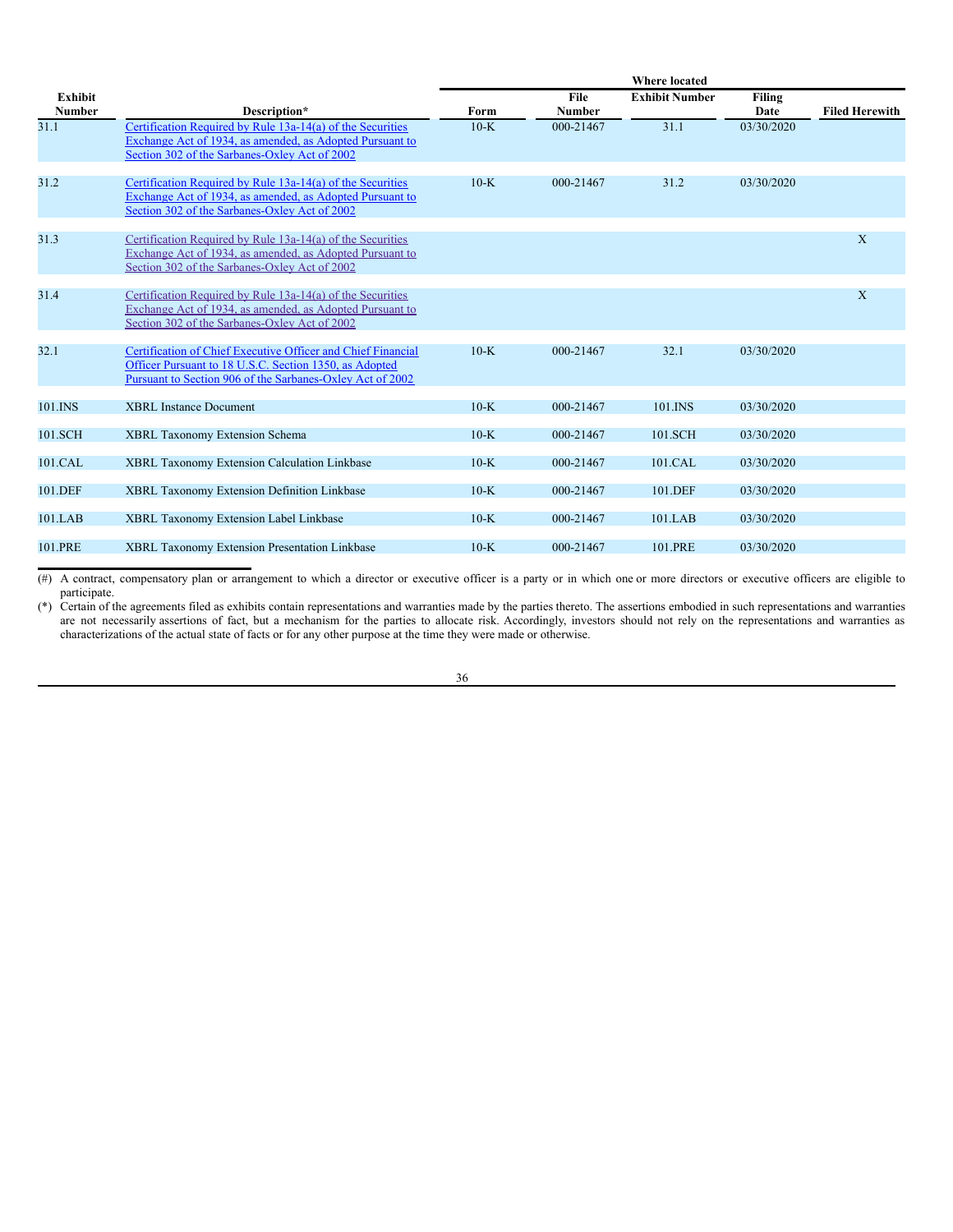# **SIGNATURES**

Pursuant to the requirements of Section 13 or 15(d) of the Securities Exchange Act of 1934, the registrant has duly caused this report to be signed on its behalf by the undersigned, thereunto duly authorized on this 29<sup>th</sup> day of April, 2020.

PACIFIC ETHANOL, INC.

/s/ NEIL M. KOEHLER

Neil M. Koehler President and Chief Executive Officer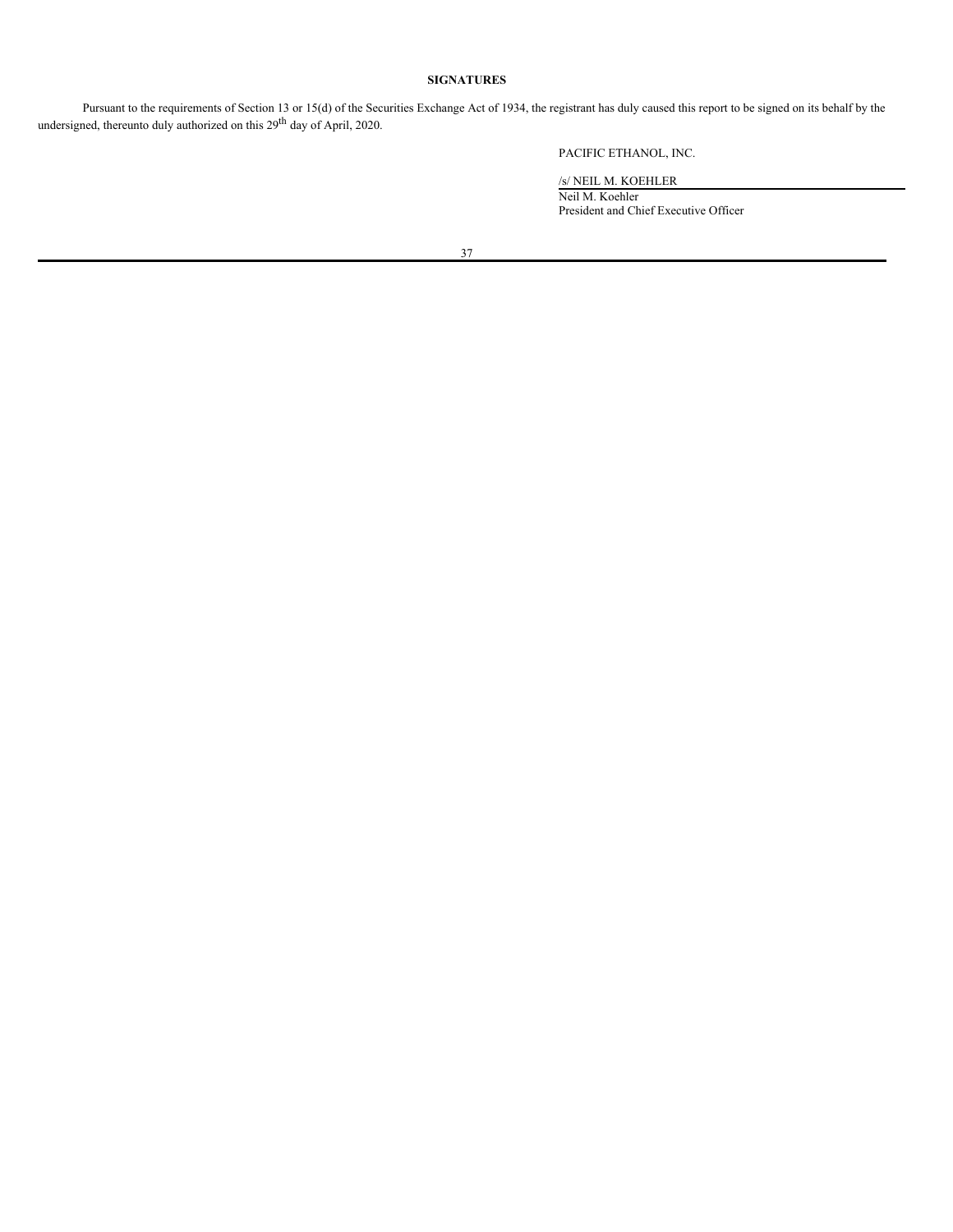# **SUBSIDIARIES OF THE REGISTRANT**

<span id="page-40-0"></span>

| Subsidiary Name*                  | Name(s) Under Which<br>Subsidiary Does Business** | State or Jurisdiction of<br>Incorporation or Organization |
|-----------------------------------|---------------------------------------------------|-----------------------------------------------------------|
|                                   |                                                   |                                                           |
| Kinergy Marketing LLC             |                                                   | Oregon                                                    |
| Pacific Ag. Products, LLC         | PAP                                               | California                                                |
| Pacific Ethanol Development, LLC  | $\hspace{0.05cm}$                                 | Delaware                                                  |
| PE Op Co.                         |                                                   | Delaware                                                  |
| Pacific Ethanol West, LLC         |                                                   | Delaware                                                  |
| Pacific Ethanol Columbia, LLC     |                                                   | Delaware                                                  |
| Pacific Ethanol Madera LLC        |                                                   | Delaware                                                  |
| Pacific Ethanol Magic Valley, LLC |                                                   | Delaware                                                  |
| Pacific Ethanol Stockton LLC      |                                                   | Delaware                                                  |
| Pacific Ethanol Central, LLC      | -                                                 | Delaware                                                  |
| Pacific Ethanol Canton, LLC       |                                                   | Delaware                                                  |
| Pacific Ethanol Pekin, LLC        |                                                   | Delaware                                                  |
| Illinois Corn Processing, LLC     |                                                   | Delaware                                                  |

\* All subsidiaries are directly or indirectly wholly-owned by the Registrant unless otherwise specified by footnote.

\*\* If different from the name of the subsidiary.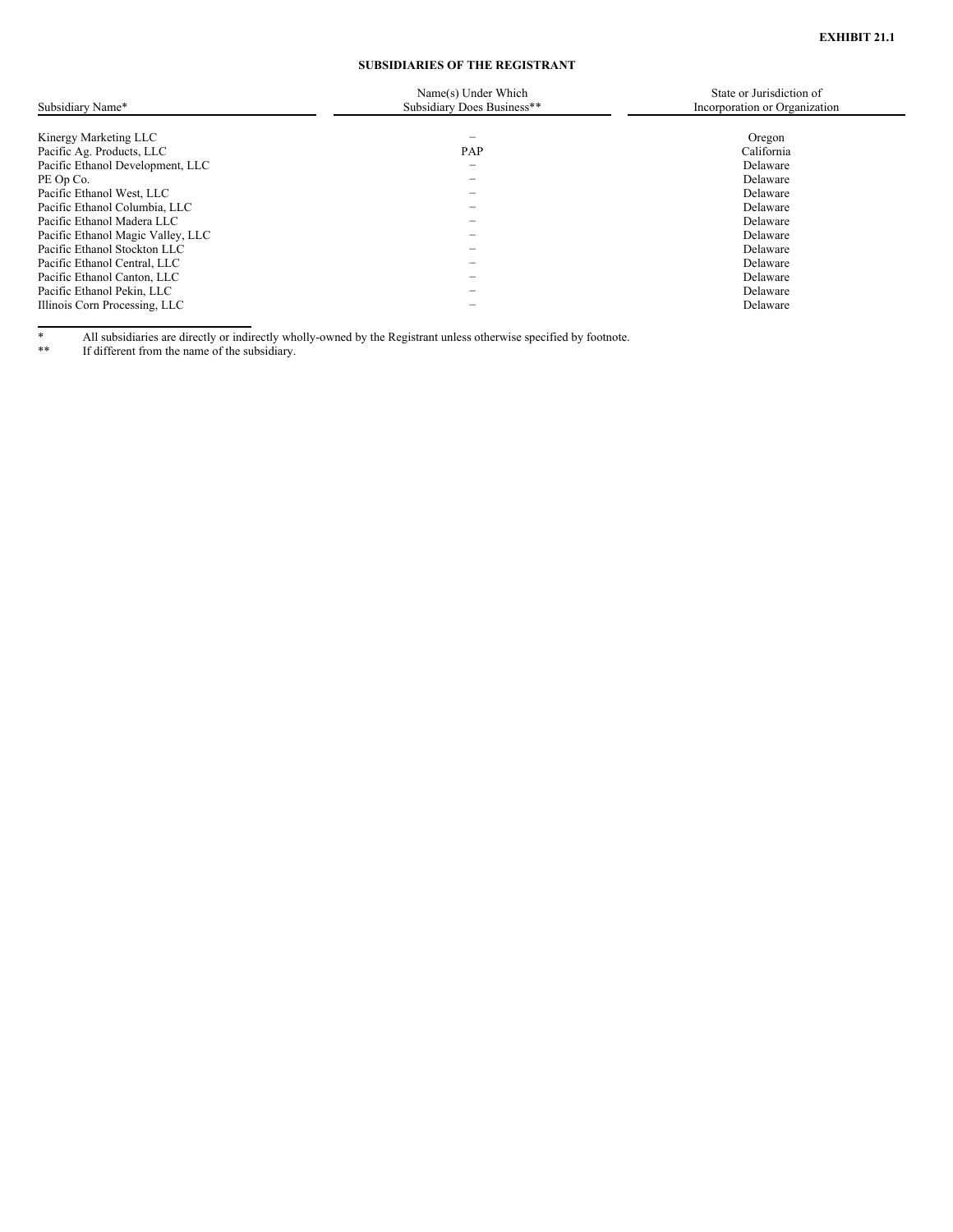<span id="page-41-0"></span>I, Neil M. Koehler, certify that:

1. I have reviewed this Annual Report on Form 10-K/A of Pacific Ethanol, Inc.;

2. Based on my knowledge, this report does not contain any untrue statement of a material fact or omit to state a material fact necessary to make the statements made, in light of the circumstances under which such statements were made, not misleading with respect to the period covered by this report;

3. [intentionally omitted]

4. The registrant's other certifying officer and I are responsible for establishing and maintaining disclosure controls and procedures (as defined in Exchange Act Rules 13a-15(e) and 15d-15(e)) and internal control over financial reporting (as defined in Exchange Act Rules 13a-15(f) and 15d-15(f)) for the registrant and have:

(a) Designed such disclosure controls and procedures, or caused such disclosure controls and procedures to be designed under our supervision, to ensure that material information relating to the registrant, including its consolidated subsidiaries, is made known to us by others within those entities, particularly during the period in which this report is being prepared;

(b) Designed such internal control over financial reporting, or caused such internal control over financial reporting to be designed under our supervision, to provide reasonable assurance regarding the reliability of financial reporting and the preparation of financial statements for external purposes in accordance with generally accepted accounting principles;

(c) Evaluated the effectiveness of the registrant's disclosure controls and procedures and presented in this report our conclusions about the effectiveness of the disclosure controls and procedures, as of the end of the period covered by this report based on such evaluation; and

(d) Disclosed in this report any change in the registrant's internal control over financial reporting that occurred during the registrant's most recent fiscal quarter (the registrant's fourth fiscal quarter in the case of an annual report) that has materially affected, or is reasonably likely to materially affect, the registrant's internal control over financial reporting; and

5. The registrant's other certifying officer(s) and I have disclosed, based on our most recent evaluation of internal control over financial reporting, to the registrant's auditors and the audit committee of the registrant's board of directors (or persons performing the equivalent functions):

(a) All significant deficiencies and material weaknesses in the design or operation of internal control over financial reporting which are reasonably likely to adversely affect the registrant's ability to record, process, summarize and report financial information; and

(b) Any fraud, whether or not material, that involves management or other employees who have a significant role in the registrant's internal control over financial reporting.

Date: April 29, 2020

/s/ NEIL M. KOEHLER

Neil M. Koehler President and Chief Executive Officer (Principal Executive Officer)